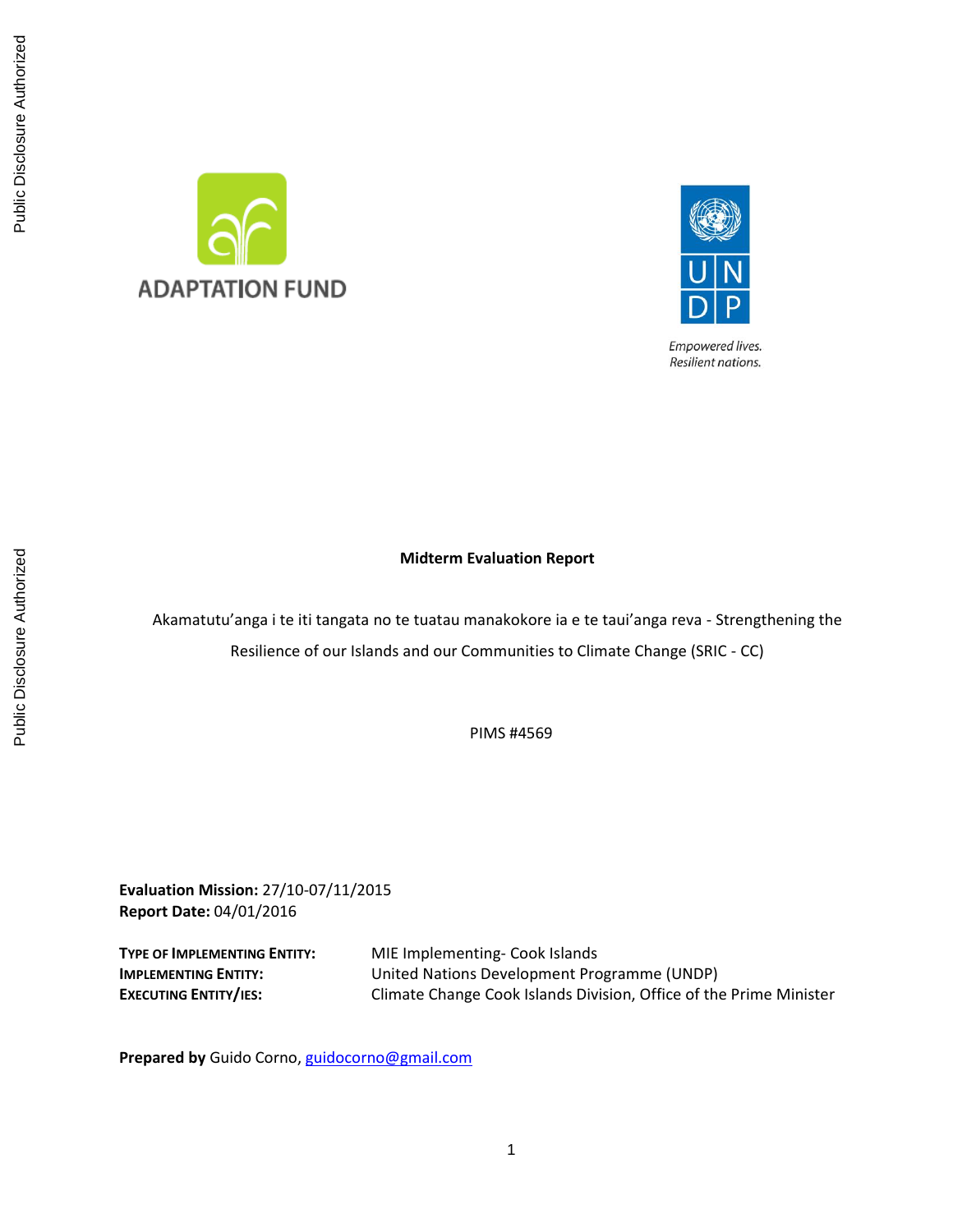# Table of contents

- 1. Executive Summary
	- 1.1. Programme Information
	- 1.2. Programme Description and Objective
	- 1.3. Programme Progress towards results
	- 1.4. MTE Ratings
	- 1.5. Concise summary of conclusions
	- 1.6. Recommendation Summary Table
- 2. Introduction
	- 2.1 Purpose of the MTE and objectives
	- 2.2 Scope & Methodology
	- 2.3 Structure of the MTE report
- 3. Project description and Background Context
	- 3.1 Backround Context 3.2 Project Description and Objective 3.3 Stakeholder Analysis
- 4. Findings
	- 4.1 Programme strategy
	- 4.2 Programme Implementation
	- 4.3 Delivery Rate
	- 4.4 Log-frame analysis and amendments
	- 4.5 Programme Barriers review
	- 4.6 Programme Risks Review
	- 4.7 Relevance
	- 4.8 Effectiveness and Efficiency
	- 4.9 Impact
	- 4.10 Sustainability
	- 4.11 Gender review
- 5. Conclusion and recommendation
	- 5.1 Conclusions
	- 5.2 Strategic and Outcome Recommendations
	- 5.3 Corrective and adaptive actions for programme implementation
- 6. Annex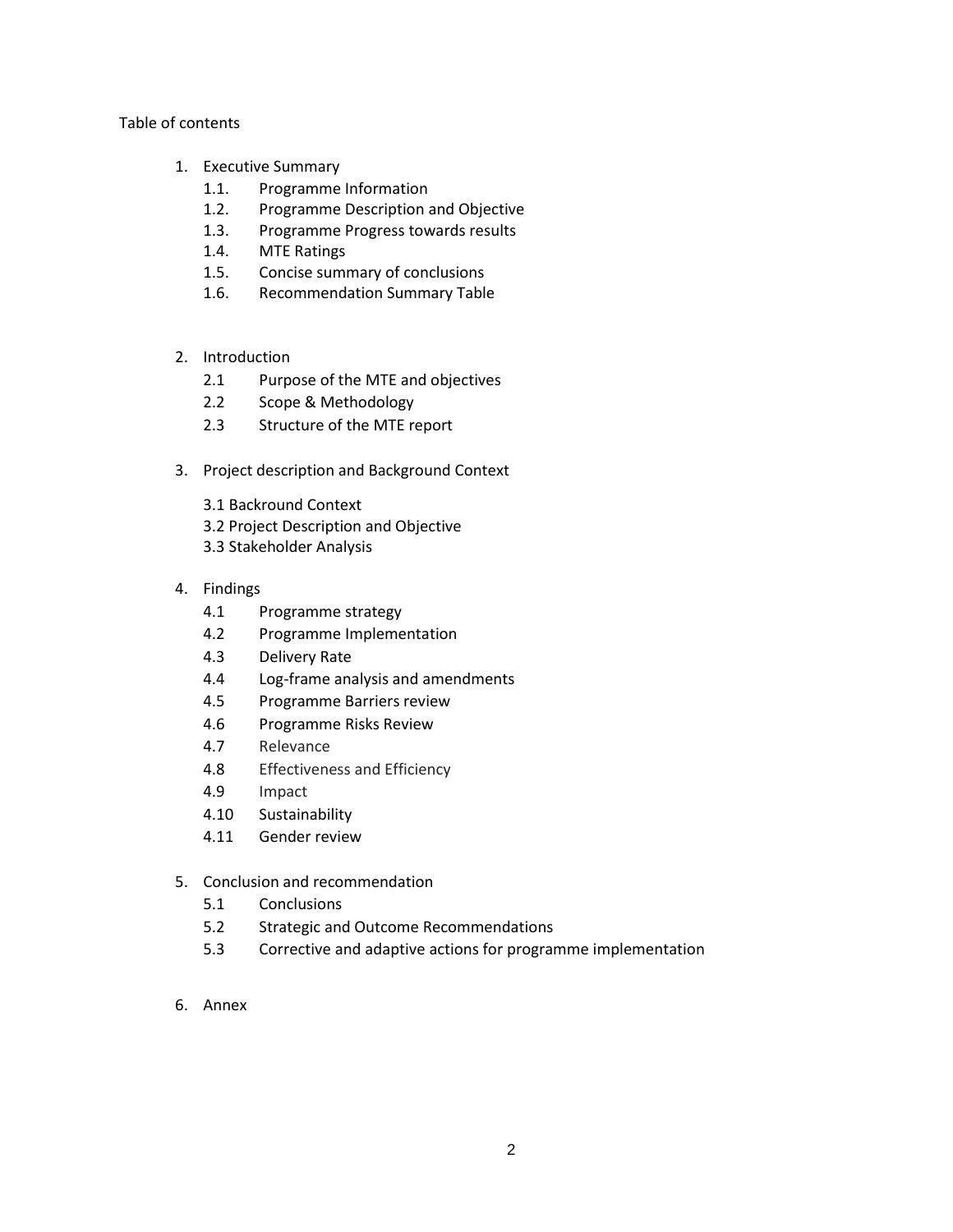# **List of Tables**

- Table 1. Summary of Ratings
- Table 2. List of MTE recommendations.
- Table 3. Programme Delivery rate (as per September 2015).
- Table 4. Programme progress towards results.
- Table 5. MTE review of project barriers.
- Table 6. MTE Review and Observation of Project Risks.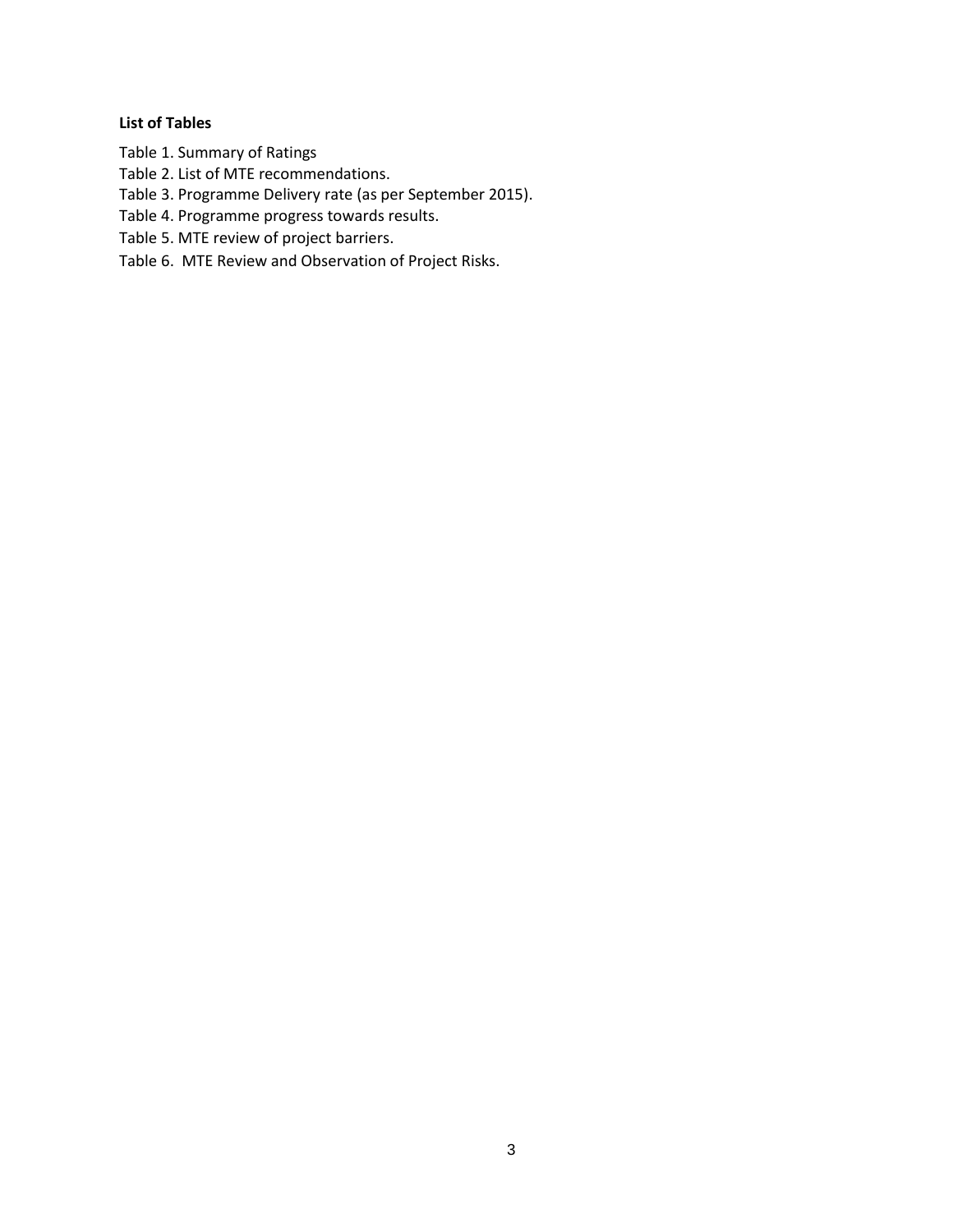# **1. EXECUTIVE SUMMARY**

# **1.1.Programme Information**

| PROJECT/PROGRAMME CATEGORY: Regular Programme |                                                                                     |  |  |  |  |  |  |  |
|-----------------------------------------------|-------------------------------------------------------------------------------------|--|--|--|--|--|--|--|
| COUNTRY/IES:                                  | Cook Islands                                                                        |  |  |  |  |  |  |  |
| TITLE OF PROJECT/PROGRAMME:                   | Akamatutu'anga i te iti tangata no te tuatau manakokore ia e te<br>taui'anga reva - |  |  |  |  |  |  |  |
|                                               | Strengthening the Resilience of our<br>Islands<br>and<br>our                        |  |  |  |  |  |  |  |
|                                               | Communities to Climate Change (SRIC - CC)                                           |  |  |  |  |  |  |  |
|                                               | (UNDP ID 4569)                                                                      |  |  |  |  |  |  |  |
| TYPE OF IMPLEMENTING ENTITY:                  | MIE Implementing                                                                    |  |  |  |  |  |  |  |
| <b>IMPLEMENTING ENTITY:</b>                   | United Nations Development Programme (UNDP)                                         |  |  |  |  |  |  |  |
| EXECUTING ENTITY/IES:                         | Climate Change Coordination Unit and Emergency Management                           |  |  |  |  |  |  |  |
|                                               | Cook Islands (both in the Central Policy and Planning Unit, Office                  |  |  |  |  |  |  |  |
|                                               | of the Prime Minister)                                                              |  |  |  |  |  |  |  |
| <b>START DATE:</b>                            | 1 MAY 2012                                                                          |  |  |  |  |  |  |  |
| <b>END DATE:</b>                              | 1 May 2017                                                                          |  |  |  |  |  |  |  |
|                                               | AMOUNT OF FINANCING REQUESTED: USD 5,381,600 (IN U.S Dollars Equivalent)            |  |  |  |  |  |  |  |

# **1.2.Programme Description and Objective**

The Cook Islands is subject to highly destructive cyclones, intense rainfall events, and devastating droughts. The isolated populations in the Pa Enua (sister islands to the capital island of Rarotonga) are especially vulnerable to the anticipated changes in climate, including increased frequency and intensity of rainfall and tropical storms; rising and extreme sea levels and changing wind patterns; and hotter, drier weather. The aim of the SRIC programme is to strengthen the ability of all Cook Island communities, and the public service, to make informed decisions and manage anticipated climate change driven pressures (including extreme events) in a pro-active, integrated and strategic manner. The Cook Islands' new Joint National Action Plan for Disaster Risk and Climate Change Adaptation aims to guide the activities in this programme. A new plan was delivered in 2015 and provided guidance to the programme.

The proposed programme aims to contribute to all outcomes listed within the 2 objectives of the Adaptation Fund Strategic Results Framework (AFB/EFC.2/3 from 31 August 2010), and corresponds particularly to the following higher order fund-level outputs:

> *Output 1.1. Risk and vulnerability assessments conducted and updated at national level; Output 1.2 Targeted population groups covered by adequate risk reduction systems;*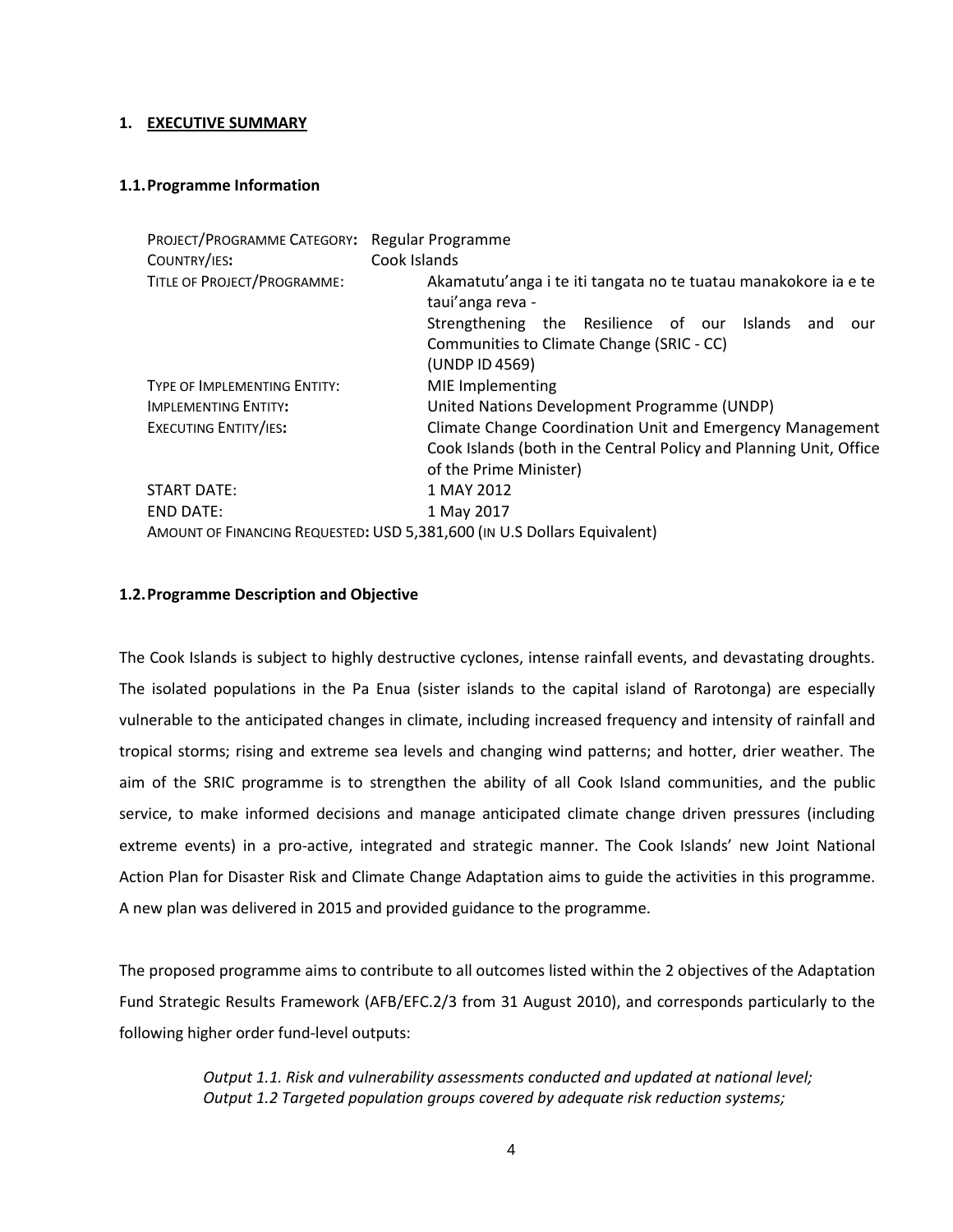*Output 1.3 Targeted population groups participating in adaptation and risk reduction awareness activities; and Output 2.2 Vulnerable physical, natural and social assets strengthened in response to climate change impacts, including variability. Output 2.4. Targeted individual and community livelihood strategies strengthened in relation to climate change impacts, including variability*

The strengthening, engagement and coordination of key institutions at national, island and community levels will combine with the integration of both Disaster Risk Reduction (DRR) and Climate Change Adaptation (CCA) in national, island and community policies, plans and work programmes, and with training of key players at national, island and community levels, to ensure the success of interventions designed to enhance island and community resilience to climate change, including climate-related disasters. These actions will be supported by, and contribute to, knowledge management initiatives.

The programme has a three-pronged approach, focusing on the implementation of on-the ground adaptation and disaster risk reduction measures at island and community levels, integrated with sustainable island development processes and supported through enhanced national institutional and knowledge management capacities and initiatives. The four components of the Programme are strongly integrated.

The programme is implementing those aspects of the JNAP (expired in 2015) for CCA and DRM that are consistent with the Island Development Plans of the Pa Enua, and supporting the development of the new JNAP. Particularly, it will support the integration of climate change considerations into national and sectoral policies and related instruments. These will, in turn, guide preparation and implementation of island level climate-change adaptation and disaster risk management action plans.

The Programme is being implemented through UNDP's National Execution Modality (NEX), with the Office of the Prime Minister (OPM) and its recently established Climate Change Coordination Unit (CCCI) serving as the designated national executing agency ("Implementing Partner") of the project. OPM has the technical and administrative responsibility for applying AF inputs in order to reach the expected Outcomes/Outputs as defined in this project document. OPM is responsible for the timely and effective implementation of the project, and in this context, for the coordination of all other responsible parties, including other line ministries, local government authorities and civil society organizations.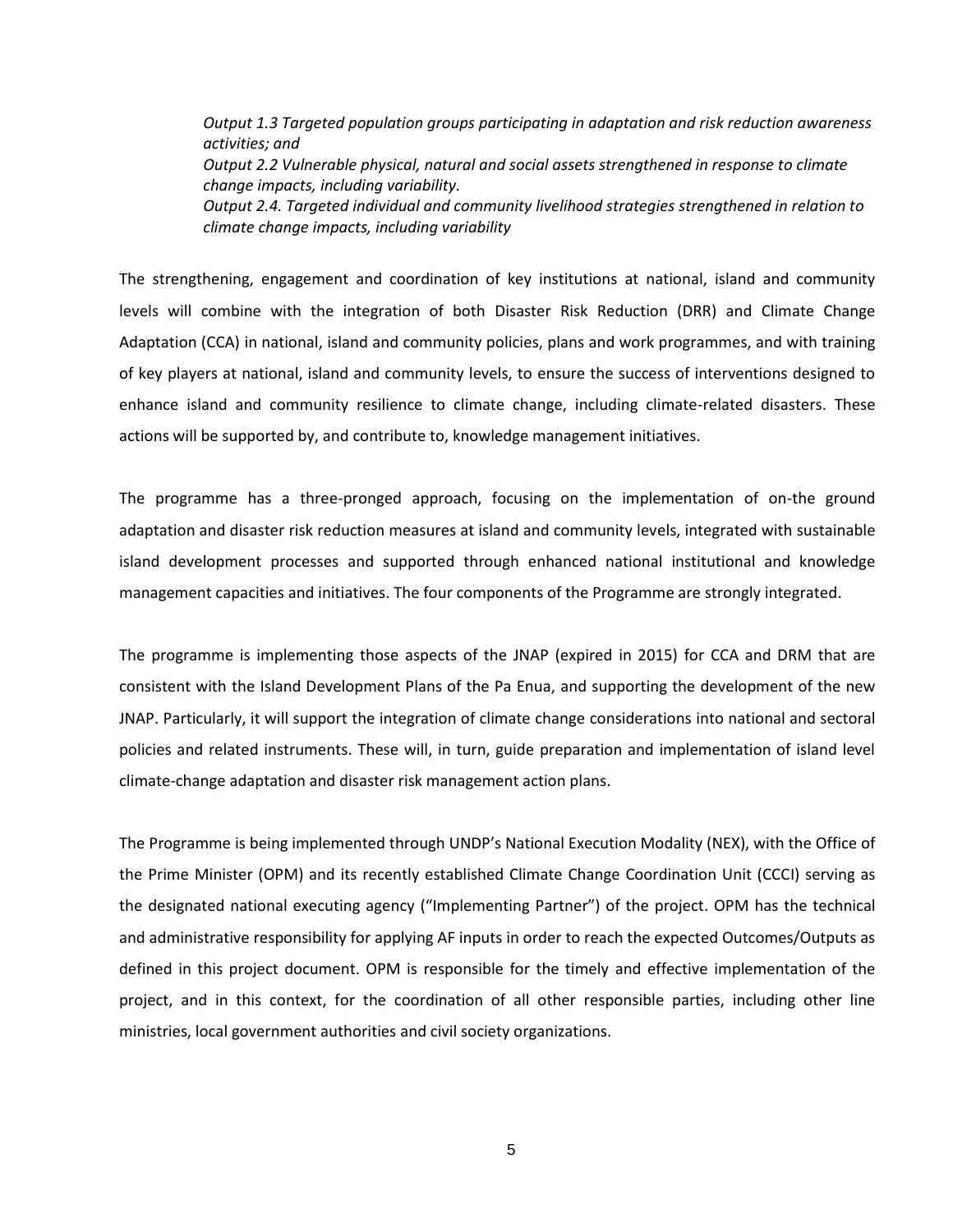#### **1.3.Programme Progress towards results**

The programme is progressing **Moderately Satisfactorily (MS)** towards the achievement of its objective. Significant implementation delays occurred at project start due to administrative and procurement procedures. However, the project performance (i.e. disbursement, activities implementation, stakeholder involvement) has significantly improved during last 9 months.

The programme activities, implemented through the MTE point, have been logically and sequentially addressing the core issues of climate change adaptation in the Cook Islands, with specific focus on the Pa Enua. The programme has progressed in implementing low-cost and replicable climate change adaptation activities in the agriculture, fisheries and water sectors, and has begun planning adaptation activities in the infrastructure and tourism sectors. However, the programme has being delaying (i) supporting climate change mainstreaming of technical standards/codes, policy and plans for key development sectors (i.e. agriculture, infrastructure, tourism, water) and (ii) capacity needs assessments for various government and island stakeholders for sound climate change adaptation planning and decision making. Finally, the ownership of programme outputs by key stakeholders is positively evolving towards more responsibility and appropriation.

The programme delivery rate is low (34%) at the MTE point, but could increase to a satisfactory level (i.e.>70%) by the programme closure in 2017 if some key recommendations are swiftly implemented (i.e. especially for Outcome 1 and 2). Some technical and management concerns remain for Outcome 1 and 2 planning and impact. Urgent adaptive management measures are required (Table 2), and the MTE finds that the project team is capable to implement them in collaboration with key stakeholders during Quarter 1 (Q1) and Q2-2016.

The programme log-frame remains general in terms of some key outcome indicators, and ambitious in the majority of the programme targets, considering the remaining programme timeframe and logistical constrains to deliver adaptation activities in the Pa Enua (i.e. lack of regular flights, shipping service to the Northern Islands). 50% of indicators are not SMART (i.e. Specific, Measurable, Achievable, Relevant, Time-Bound) nor GENDER (i.e. indicators for gender inclusion- % of male/female beneficiaries, gender mainstreaming activity) sensitive, requiring amendments to be validated urgently by the programme steering committee. Some adaptive management measures have been implemented such as more regular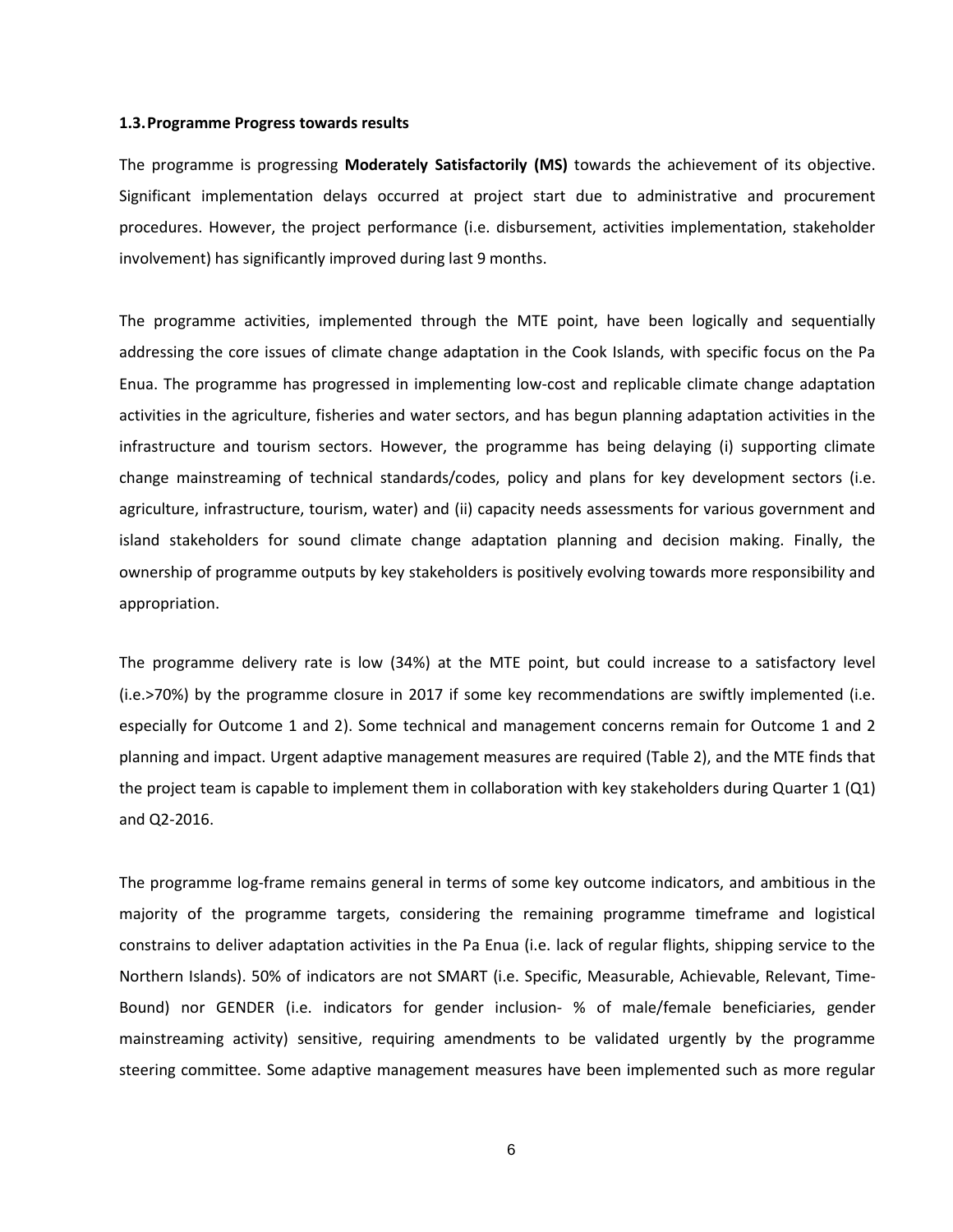information sharing meetings, but other key measures are urgently required for all outcomes (in particular, strengthening the programme M&E and supporting a regular CC capacity building for various stakeholders).

# **1.4.MTE Ratings**

l

Further to programme documents revision, stakeholder interviews, and field visits, the MTE finds the programme is performing moderately satisfactory (Table 1). Outcome 1 and 2 are moderately unsatisfactory, but the MTE finds that these outcomes could be satisfactory, by the end of project closure, if adaptive management measures are implemented during Q1-2016 (ref to 4.2). The MTE also finds that the programme sustainability is moderately likely due to (i) stakeholder engagement, (ii) government development priorities and (iii) high-potential for replication of the applied programme activities.

| <b>Measure</b>                            | <b>MTE Rating</b>             | <b>Achievement Description</b>                                                                                                                                                                                                                                                                                                                                                                                                                                                                                                                                                                                                                                                                                                                                                                                                                                                            |
|-------------------------------------------|-------------------------------|-------------------------------------------------------------------------------------------------------------------------------------------------------------------------------------------------------------------------------------------------------------------------------------------------------------------------------------------------------------------------------------------------------------------------------------------------------------------------------------------------------------------------------------------------------------------------------------------------------------------------------------------------------------------------------------------------------------------------------------------------------------------------------------------------------------------------------------------------------------------------------------------|
| <b>Project Strategy</b>                   | N/A                           |                                                                                                                                                                                                                                                                                                                                                                                                                                                                                                                                                                                                                                                                                                                                                                                                                                                                                           |
| <b>Progress Towards</b><br><b>Results</b> | <b>Objective</b><br><b>MS</b> | The project is on-track to meet its overall objective, but still at<br>1.<br>low risk to underperform in two components (1 and 2).<br>The project is contributing in stimulating innovative<br>2.<br>approaches towards climate change adaptation for the Pa<br>Enua.<br>3. Further to a slow implementation start and relative weak<br>stakeholder engagement, the project has gradually increased<br>its performance.<br>4. Assessment methodology to approve project proposal should<br>be improved by following CCA criteria as indicated in the last<br>IPCC report (i.e. magnitude of impacts, timing of impacts,<br>persistence and reversibility of impacts, likelihood (estimates<br>of uncertainty) of impacts and vulnerabilities, and confidence<br>in those estimates, potential for adaptation, distributional<br>aspects of impacts and vulnerabilities, importance of the |
|                                           | <b>Outcome 1</b>              | system(s) at risk). (Annex 7 for further details).<br>This outcome performance is moderately unsatisfactory, as<br>1.                                                                                                                                                                                                                                                                                                                                                                                                                                                                                                                                                                                                                                                                                                                                                                     |
|                                           | <b>MU</b>                     | climate change mainstreaming and integration into national<br>and island planning process and policies have weakly                                                                                                                                                                                                                                                                                                                                                                                                                                                                                                                                                                                                                                                                                                                                                                        |

## **Table 1: Summary or Ratings & AchivementAchivement<sup>1</sup>**

<sup>1</sup> The evaluation criteria and scale are based on GEF standards, and explained as a reference in Annex 2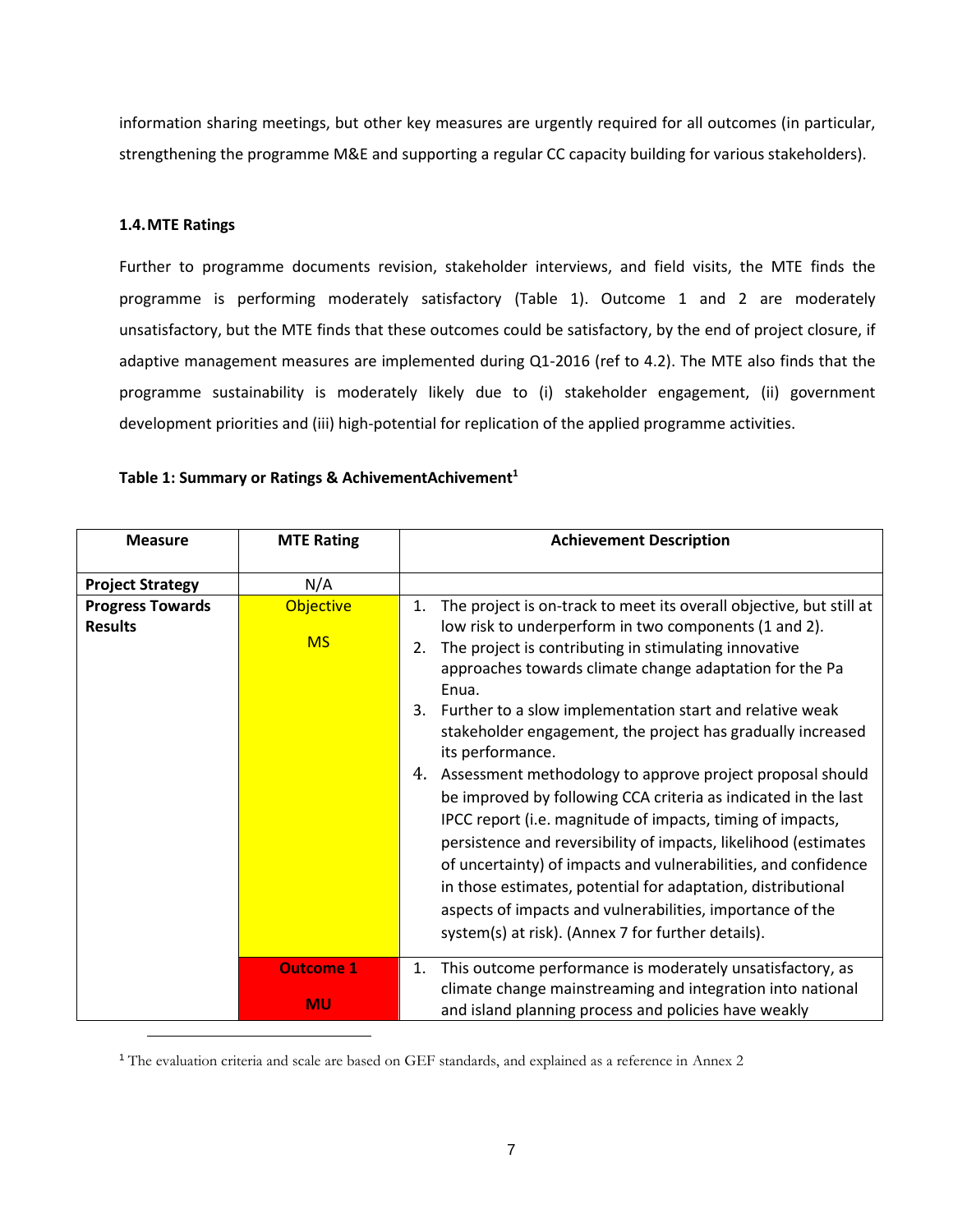| <b>Capacity developed</b><br>for efficient and<br>effective support at<br>national level for<br>disaster risk<br>reduction and<br>adaptation<br>initiatives in the Pa<br><b>Enua</b><br><b>Outcome 2</b><br><b>MU</b>    | 4.<br>1.             | progressed.<br>2. Systematic climate change review and analysis of key<br>development policies (i.e. agriculture, water, tourism,<br>infrastructure) to determine 'entry-points' for climate change<br>policy development have not been performed;<br>3. A preparatory assessment to the National CC-DRM Policy a<br>systematic gap analysis has been carried out on 11 sectoral<br>and related national policies, with the results captured in<br>recommendation reports.<br>Technical discussion papers on CCA's implication in policies,<br>codes and standards are yet to be developed and planned.<br>The programme has not significantly advanced towards the<br>achievement of this outcome. Considering the remaining<br>programme timeframe, the MTE strongly suggests engaging a<br>team of 1 national and 1 international consultant to develop                                                                                                                                             |
|--------------------------------------------------------------------------------------------------------------------------------------------------------------------------------------------------------------------------|----------------------|--------------------------------------------------------------------------------------------------------------------------------------------------------------------------------------------------------------------------------------------------------------------------------------------------------------------------------------------------------------------------------------------------------------------------------------------------------------------------------------------------------------------------------------------------------------------------------------------------------------------------------------------------------------------------------------------------------------------------------------------------------------------------------------------------------------------------------------------------------------------------------------------------------------------------------------------------------------------------------------------------------|
| <b>Key players in Pa</b><br><b>Enua development</b><br>have the capacity to<br>reflect disaster risk<br>management and<br>adaptation<br>considerations<br>when planning,<br>making decisions<br>and during<br>operations | 2.<br>3.<br>4.       | the conceptual framework of 5 action plans at island level to<br>climate proofing all main development sectors (water,<br>agriculture, tourism, infrastructure) during Q1-2016.<br>Capacity needs assessments for CCA and DRR issues should be<br>further implemented for various government stakeholders<br>and islands institutions.<br>CC awareness for decision makers (trainings, workshops) has<br>partially been implemented. The MTE strongly suggests<br>designing a training program (consisting of 4-5 CCA and DRR<br>modules) to be delivered for each Pa Enua during 2016 (4<br>days/ Pa Enua).<br>The programme is successfully collaborating with the SGP to<br>fund selected project proposal addressing climate change<br>adaptationissuesadaptation issues in the Pa Enua. However,<br>current assessment and review methodology should further<br>be developed based on CCA guidelines under the UNFCCC and<br>IPCC (Annex 9, and IPCC.                                             |
| <b>Outcome 3</b><br><b>MS</b><br><b>Enhanced resilience</b><br>to climate change,<br>including weather-<br>and climate-related<br>disasters, for all 11<br><b>inhabited Pa Enua</b>                                      | 1.<br>2.<br>3.<br>4. | The programme has significantly advanced in the overall<br>achievement of this outcome. However, some activities (i.e.<br>coastal protection, climate-resilient health and fisheries<br>activities) still remain at the planning stage.<br>The M&E system for each outcome activities should be<br>reviewed and strengthened (i.e. increase in M&E frequency,<br>data systematization, evaluation and adaptive management)<br>as well as the subsequent communication channels to<br>beneficiaries regarding the outcome activities progress.<br>These outcome activities are contributing towards building<br>climate change resilience in the water, agriculture and<br>fisheries (to a lesser extent). Adaptation activities in the<br>tourism and infrastructure sectors are in the planning stages.<br>Strengthening programme stakeholders' capacity to assess CC<br>impacts, select, design, implement and report on CCA and<br>DRR solutions is still at initial implementation stage, but the |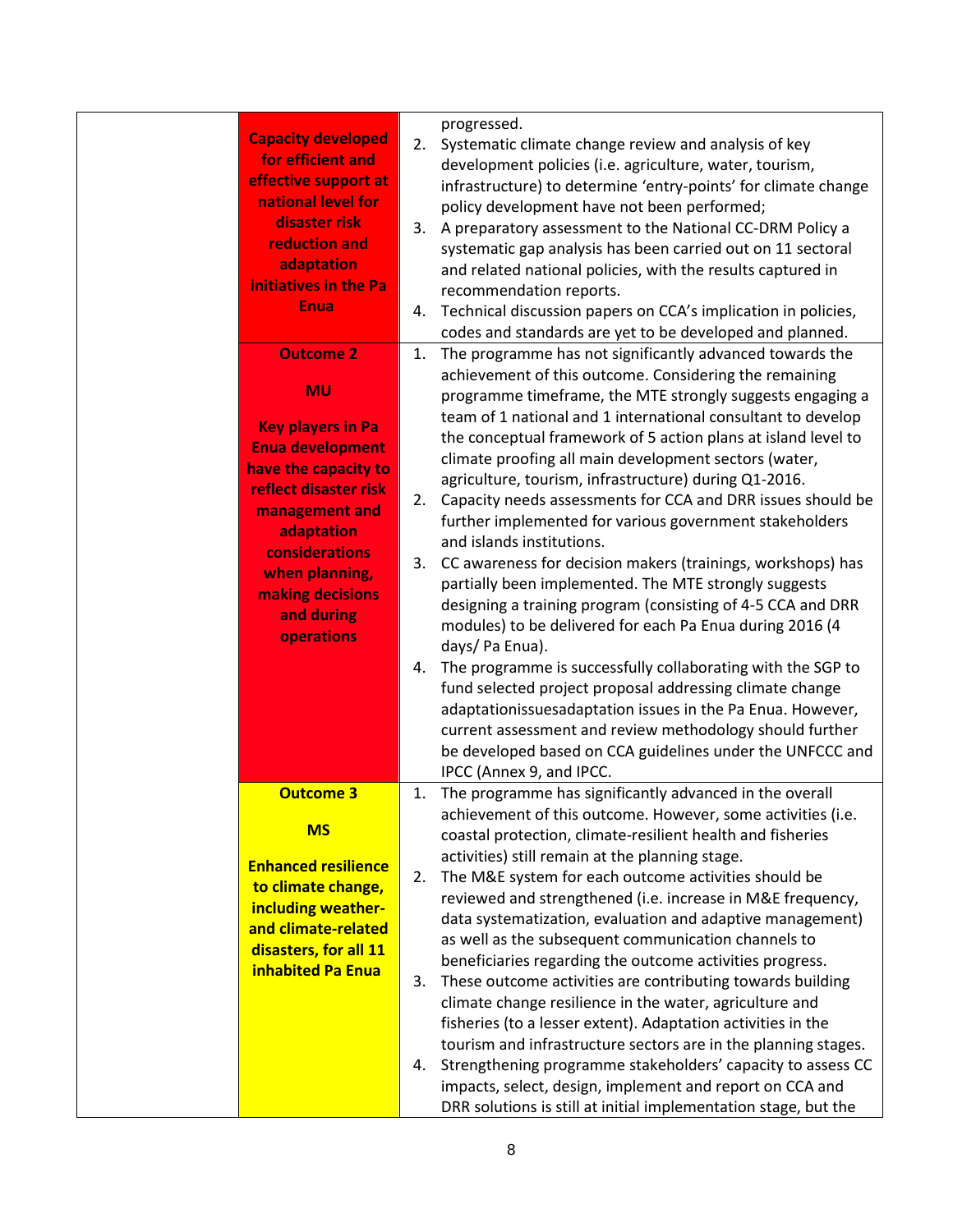|                             |                            |    | overall stakeholder engagement provides suitable conditions  |
|-----------------------------|----------------------------|----|--------------------------------------------------------------|
|                             |                            |    | to a successful implementation.                              |
|                             | <b>Outcome 4</b>           | 1. | The project information database is being developed, and     |
|                             | <b>MS</b>                  |    | some initial studies, data are being systematized in this    |
|                             |                            |    | database, such as the video explaining climate change        |
|                             | <b>Lessons learned and</b> |    | impacts in the Pa Enua.                                      |
|                             | best practices             | 2. | Majority of Outcome 4 activities will be implemented during  |
|                             | improve the                |    | 2016 and 2017.                                               |
|                             | effectiveness of           | 3. | Some initial lessons-learnt have been shared via television  |
|                             | initiatives to             |    | and radio channels, but should also be shared in due time on |
|                             | enhance the                |    | the UNDP ALM.                                                |
|                             |                            |    |                                                              |
|                             | resilience of Pa           |    |                                                              |
|                             | <b>Enua and other</b>      |    |                                                              |
|                             | vulnerable                 |    |                                                              |
|                             | communities                |    |                                                              |
| Project                     | <b>MS</b>                  | 1. | Significant implementation delays occurred at project start  |
| <b>Implementation &amp;</b> |                            |    | due to administrative and procurement procedures. However,   |
| <b>Adaptive</b>             |                            |    | the project performance (i.e. disbursement, activities       |
| <b>Management</b>           |                            |    | implementation, stakeholder involvement) has significantly   |
|                             |                            |    | improved during last 9 months.                               |
|                             |                            | 2. | Project team is highly professional, motivated and committed |
|                             |                            |    | to ensure high standard quality outputs, and successfully    |
|                             |                            |    | project outcomes.                                            |
|                             |                            | 3. | The log-frame targets require some significant amendments,   |
|                             |                            |    | considering the remaining timeframe and logistical           |
|                             |                            |    | constrains. Some outcome indicators are not SMART, and also  |
|                             |                            |    | require further revision/adjustment.                         |
|                             |                            | 4. | Some adaptive management measures have been                  |
|                             |                            |    | implemented such as more regular information sharing         |
|                             |                            |    | meetings, but key measures are urgently required for         |
|                             |                            |    | outcome 1 and 2 (ref. to Recommendation Table).              |
|                             |                            | 5. | The programme M&E framework should be strengthened by        |
|                             |                            |    | conducting higher frequency M&E for the already              |
|                             |                            |    | implemented activities                                       |
| <b>Sustainability</b>       | <b>ML</b>                  | 1. | Although delay in implementation start, various stakeholders |
|                             |                            |    | have shown increasing interest and engagement in project     |
|                             |                            |    | activities.                                                  |
|                             |                            |    | The project has shown high potential to replicate            |
|                             |                            | 2. | demonstration adaptation techniques (low-cost adaptation     |
|                             |                            |    |                                                              |
|                             |                            |    | farming, water recycling) at different sites due to cost-    |
|                             |                            |    | effective, environmental friendly, in situ techniques.       |
|                             |                            | 3. | High possibilities to institutionalize project results into  |
|                             |                            |    | policies, regulation and manuals                             |
|                             |                            | 4. | The ownership of project outputs by key stakeholders is      |
|                             |                            |    | positively (although slowly) evolving towards more           |
|                             |                            |    | responsibility and appropriation.                            |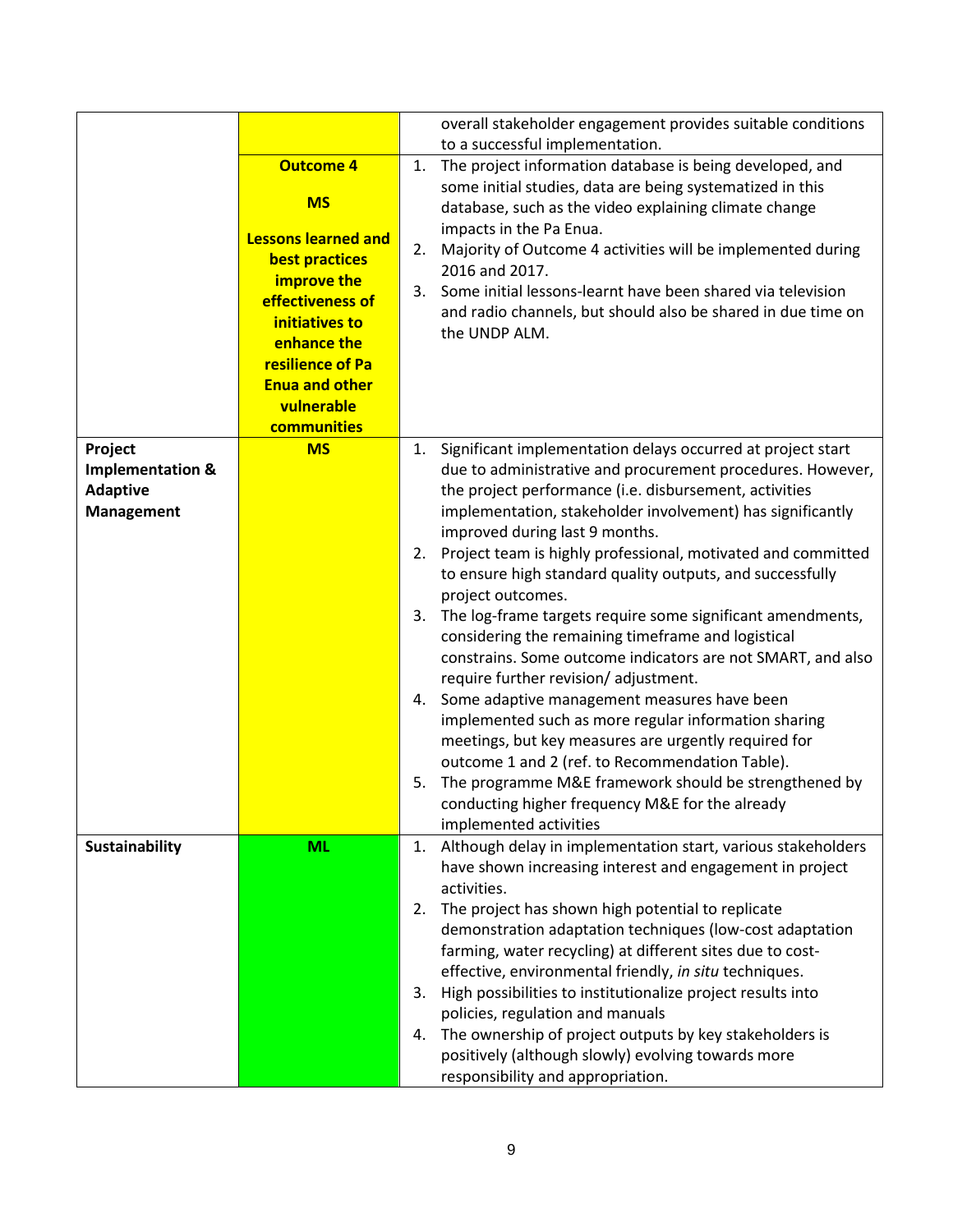### **1.5.Concise summary of conclusions**

At the MTE point, the programme is on‐track to meet its overall objective, but still at risk to underperform in two outcomes (1 and 2). Further to a slow start due to administrative and planning procedures, the programme is contributing in stimulating innovative approaches towards climate change adaptation for all Cook Islands, but underachieving in mainstreaming climate change adaptation into government priorities, island and district planning. The programme activities hold significant potential impacts beyond the project implementation in building climate change resilience in the Cook Islands.

The programme implementation has mainly focused on outcome 3. The MTE strongly suggests focusing, from Q1-2016 onwards, on prioritizing CCA and DRR mainstreaming efforts for two selected national development policies (i.e. agriculture and infrastructure/water) in selected Pa Enua. The MTE also suggests that selected technical standards/codes, policy and plans concerning agriculture, water and tourism to be reviewed, and 'entry-points' for CCA and DRR policy development and for CCA and DRR mainstreaming of the climate change to be identified.

The programme faces, among others, two significant challenges: (i) logistically, as it has to deliver and implement activities across a large geographical area with limited transportation options (few flights to Northern Cook Islands, limited cargo ship option to deliver materials), and (ii) socially, as the population composition of the Pa Enua mainly consists of elderlies and youngs, restricting the labor force potential for the programme activities.

Key stakeholder partners (government line ministries, island councils, appointed focal points, and beneficiaries) are increasing their engagement in the programme activities implementation and planning. This engagement represents a significant support towards the programme overall objective, and a clear signal for the long-term sustainability of the programme results.

The programme results achieved at the MTE point can be estimated of moderate/low impact for CCA capacity building, support to CCA policy development, and applied climate change adaptation activities for the Pa Enua. The overall interest and acceptance of the programme activities among various stakeholders is high, and it has been increasing further to a slow start at the project start. Key stakeholders at the central government level (Planning, Health, Marine Resources, Agriculture and Water) are interested in further technical and management collaborations, and to develop updated climate change adapation policies based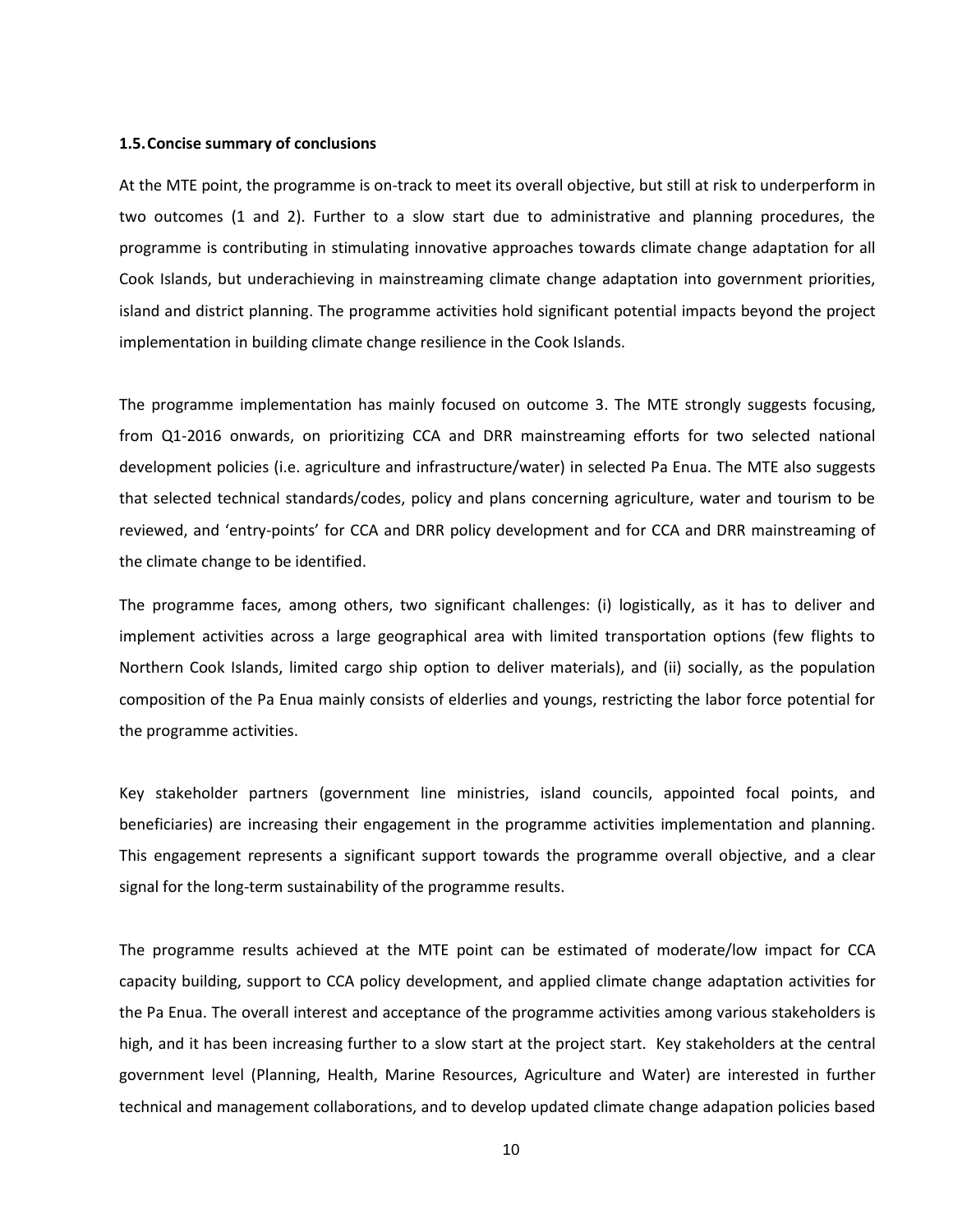on this programme results. At the island and district level, key stakeholders (island councils, communities) have been involved towards the implementation of climate change adaptation activities. At the MTE point, the programme has shown moderate potential to replicate some of the outcome 3 activities due to costeffective, environmental friendly, *in situ* techniques.

At the end of the programme in 2017, the potential programme impact at national, island and district level, while still not measurable, can be estimated to be moderatemoderatemoderate, if all adaptive management recommendations are swiftly implemented during Q1 and Q2-2016. The programme couldplay a pivotal role in supporting national and Pa Enua institutions in developing CCA and DRR policies for various economic sectors, and further building islands communities' resilience to CC impacts. The programme has high potential to catalyse technical and financial interests further its completion in 2017, if an effective, detailed and well-adverstised communication strategy about lessons learnt is shared among key government and private stakeholders. However, this MTE suggests a 12-month extension of the programme to allow achieving the majority of programme targets, and ensuring the accomplishment of main programme development impact goals. Finally, the ownership of programme outputs by key stakeholders is positively evolving towards more responsibility and appropriation, but requires a more robust monitoring and evaluation approach.

#### **1.6.Recommendation Summary Table**

Based on the Summary of Ratings & Achievement table (Table1), stakeholder interviews and project documents revision, this MTE has developed a set of recommendations for each Outcome, as well as for the Project Implementation and Sustainability (Table 2). Recommendations and relative adaptive response are discussed in more detail in the conclusion section of this report. However, the MTE team highlights the following 4 key recommendations in this summary section:

- 1. Support/Lead the mainstreaming of climate change adaptation in key development sectors policy of the Cook Islands (Agriculture, Water, Infrastructure and Tourism);
- 2. Provide more regular trainings (i.e. modules, curricula/ every quarter) to various government, district and community stakeholders in relation to CC vulnerability assessments, adaptation measures, planning and reporting in all Pa Enua (by selecting a core target and trusted groups of individuals);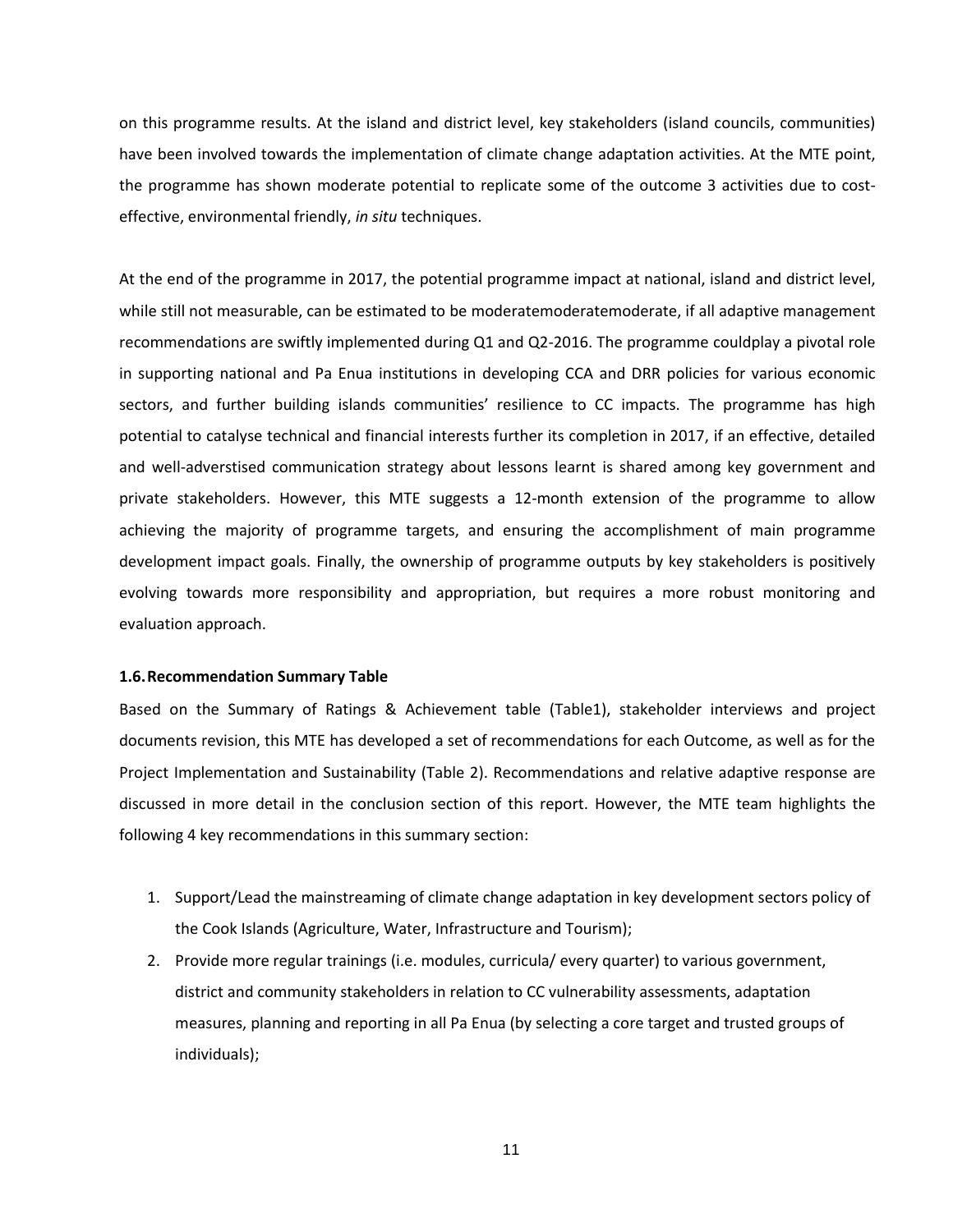- 3. Review and strengthen the programme M&E procedures (i.e. increase in M&E frequency, data collection and analysis, evaluation of current and planned adaptation measures) as well as the subsequent communication channels to beneficiaries regarding the progress of programme activities based on each M&E results.
- 4. Send a formal request to the AF requesting the programme extension of additional 12 months in order to meet the initial programme targets (and those revised here), and to achieve the programme development impact goals in terms of climate change

# **Table 2. Complete list of MTE recommendations.**

| Rec<br>#                | Recommendation                                                                                                                                                                                   |
|-------------------------|--------------------------------------------------------------------------------------------------------------------------------------------------------------------------------------------------|
| A                       | <b>OUTCOME 1: Efficient and effective support at national level for disaster risk reduction and adaptation</b><br>initiatives in the Pa Enua                                                     |
| A.1                     | Key recommendation: Support/Lead the mainstreaming of climate change adaptation in key development                                                                                               |
|                         | frameworks of the Cook Islands (Agriculture, Water, Infrastructure and Tourism).                                                                                                                 |
| A.2                     | Support/Lead the development of at least 2 islands climate change adaptation policy for the water and agriculture                                                                                |
|                         | sectors. - suggested islands are Mangaia and Atiu.                                                                                                                                               |
| A.3                     | Support/ Lead the integration of the climate change dimension into current DRR policies at national and island                                                                                   |
|                         | level.                                                                                                                                                                                           |
| B                       | <b>OUTCOME 2: Key players in Pa Enua development have the capacity to reflect disaster risk management and</b>                                                                                   |
|                         | adaptation considerations when planning, making decisions and during operations.                                                                                                                 |
| B.1                     | Key recommendation: Provide more regular trainings (i.e. modules, curricula/ every quarter) to various                                                                                           |
|                         | government, district and community stakeholders in relation to CC vulnerability assessments, adaptation                                                                                          |
|                         | measures and planning in all Pa Enua (by selecting a core target and trusted groups of individuals).                                                                                             |
| B.2                     | Provide regular technical trainings (2/year for each Pa Enua) for CCA agriculture and water management activities                                                                                |
|                         | in relation to planned activities under Outcome 3, including monitoring, evaluation, and reporting training for                                                                                  |
|                         | such activities.                                                                                                                                                                                 |
| B.3                     | Conduct at least 1 workshop/ each Pa Enua before June 2017 regarding (i) CC vulnerability mapping and training                                                                                   |
|                         | at national and provincial level under component 2, and (ii) the vulnerability assessment method for local                                                                                       |
|                         | communities.                                                                                                                                                                                     |
| $\overline{\mathsf{C}}$ | OUTCOME 3: Enhanced resilience to climate change, including weather- and climate-related disasters, for all 11                                                                                   |
| C.1                     | <b>inhabited Pa Enua</b>                                                                                                                                                                         |
|                         | Key recommendation: Review and strengthen the programme M&E procedures (i.e. increase in M&E<br>frequency, data systematization, evaluation) as well as the subsequent communication channels to |
|                         | beneficiaries regarding the progress of programme activities based on each M&E results.                                                                                                          |
| C.2                     | Conduct field assessment to determine the impact of the proposed climate change adaptation activities (i.e.                                                                                      |
|                         | quantity of water available/ household during drought period, predicted changes in vegetable production,                                                                                         |
|                         | changes in fishing catchment) on community resilience and livelihoods.                                                                                                                           |
| C.3                     | Increase visibility of project demonstration sites (sign, brief explanation kits, boards at implementation sites),                                                                               |
|                         | strengthening stakeholder involvement in current activities (for example, the farming project in Mangaia which                                                                                   |
|                         |                                                                                                                                                                                                  |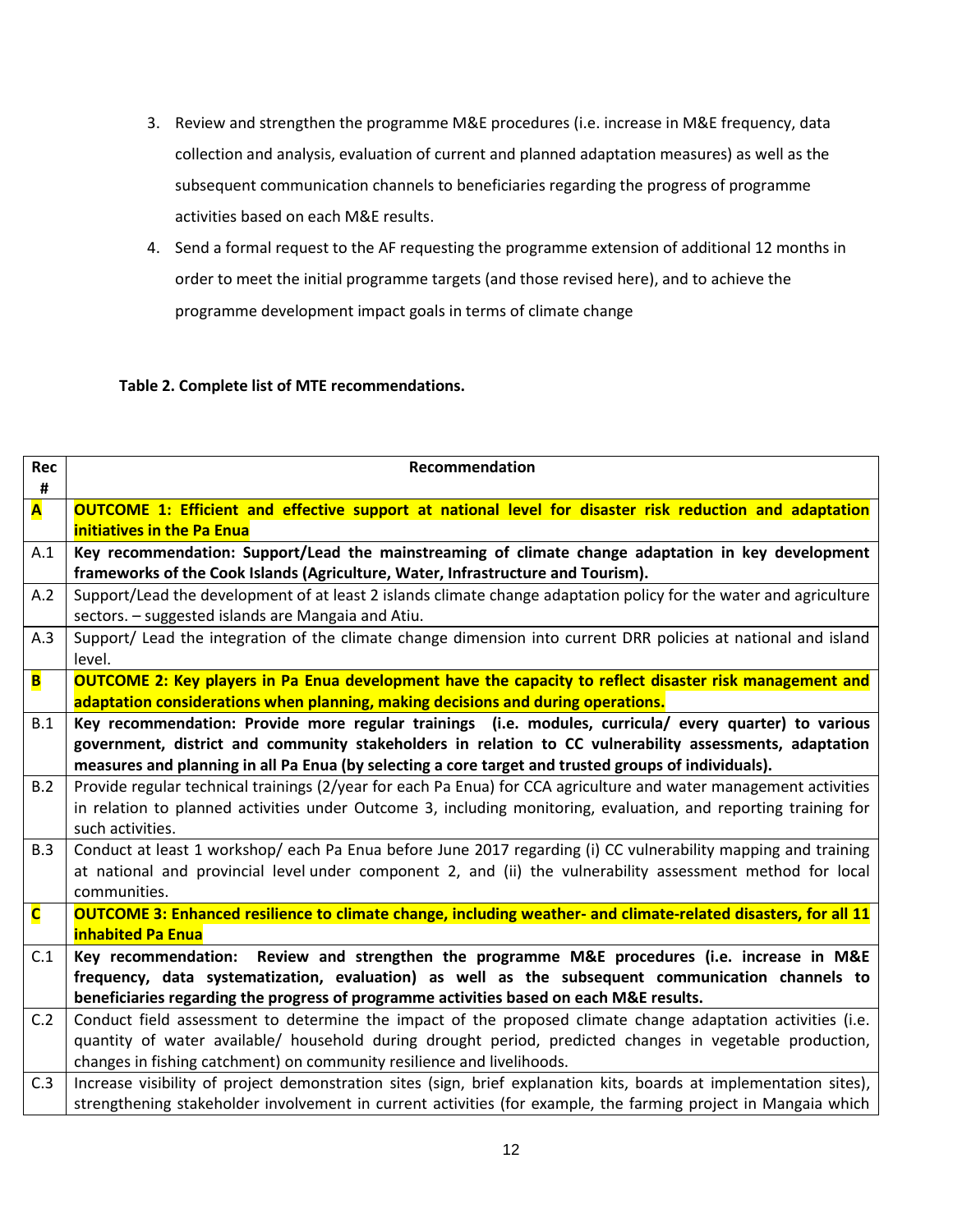|     | are at a risk of suffering from poor stakeholder involvement during the initial critical phase, the water project in     |
|-----|--------------------------------------------------------------------------------------------------------------------------|
|     | Aitu to ensure good maintenance of equipment),                                                                           |
| D   | <b>OUTCOME 4: Lessons learned and best practices improve the effectiveness of initiatives to enhance the</b>             |
|     | resilience of Pa Enua and other vulnerable communities                                                                   |
| D.1 | Key recommendation: Develop a communication plan for various project components and stakeholders to be                   |
|     | implemented starting in Q3-2016.                                                                                         |
| D.2 | Ensure integration of ALL outcomes lessons-learnt in ONE project best practice document.to be presented and              |
|     | discussed with key stakeholders at the central level, during island councils in the Pa Enua and published on the         |
|     | website.                                                                                                                 |
| D.3 | If budget allows and in coordination with local authorities, establish at least 2 educational site OR centers (1 in the  |
|     | southern and 1 in the northern group) regarding various CCA techniques, vulnerability risks and adaptation               |
|     | management.                                                                                                              |
| E   | <b>Programme Design, Implementation &amp; Adaptive Management</b>                                                        |
| E.1 | Key recommendation: Send a formal request to the AF requesting the programme extension of additional 12                  |
|     | months in order to meet the intial programme targets (and those revised here), and to achieve the programme              |
|     | development impact goals in terms of climate change.                                                                     |
| E.2 | Develop a more detailed climate change adaptation criteria for reviewing and approving project proposals, to             |
|     | ensure that the proposed activities are aligned to the IPCC definition (and associated operalization) of CCA and         |
|     | resilience.                                                                                                              |
| E.3 | Increase technical exchanges and partnerships with current and planned projects addressing climate change in CI          |
|     | (i.e. Ridge to Reef GEF project, Reistitution of PSC).                                                                   |
| F   | <b>Sustainability</b>                                                                                                    |
| F.1 | Key recommendation: Develop and agree on roles and responsibilities on hand-over M & E activities to support             |
|     | current and future CCA in the Pa Enua from 2017 onwards.                                                                 |
| F.2 | Develop and provide user- friendly, simple and technical manuals/ methodology for communities, local                     |
|     | representatives at demonstration sites to monitor current activities and replicate wherever possible similar CCA.        |
| F.3 | For sustainability, develop an Exist Strategy that consists of: (i) ensuring that the Prime Minsiter office would be     |
|     | the main responsible to continue mainstreaming climate change in key development policies at national and                |
|     | island level, (ii) regular budgeting (even if relatively a small percentage of the national budget) for national climate |
|     | change adaptation activities in the Pa Enua, particularly for climate SMART agriculture, and (iii) use the limited       |
|     | revenues/ surplus from small farming and fishing pilot project activities as equipment maintenance and                   |
|     | upgrading.                                                                                                               |

# **2. INTRODUCTION**

# **2.1.Purpose of the MTE and objectives**

The purpose of this MTE is providing an overall project assessment and an opportunity to critically review administrative and technical strategies and issues at half-way project implementation. This MTE gives recommendations to improve the project potential in achieving expected outcomes and objectives within the project timeframe.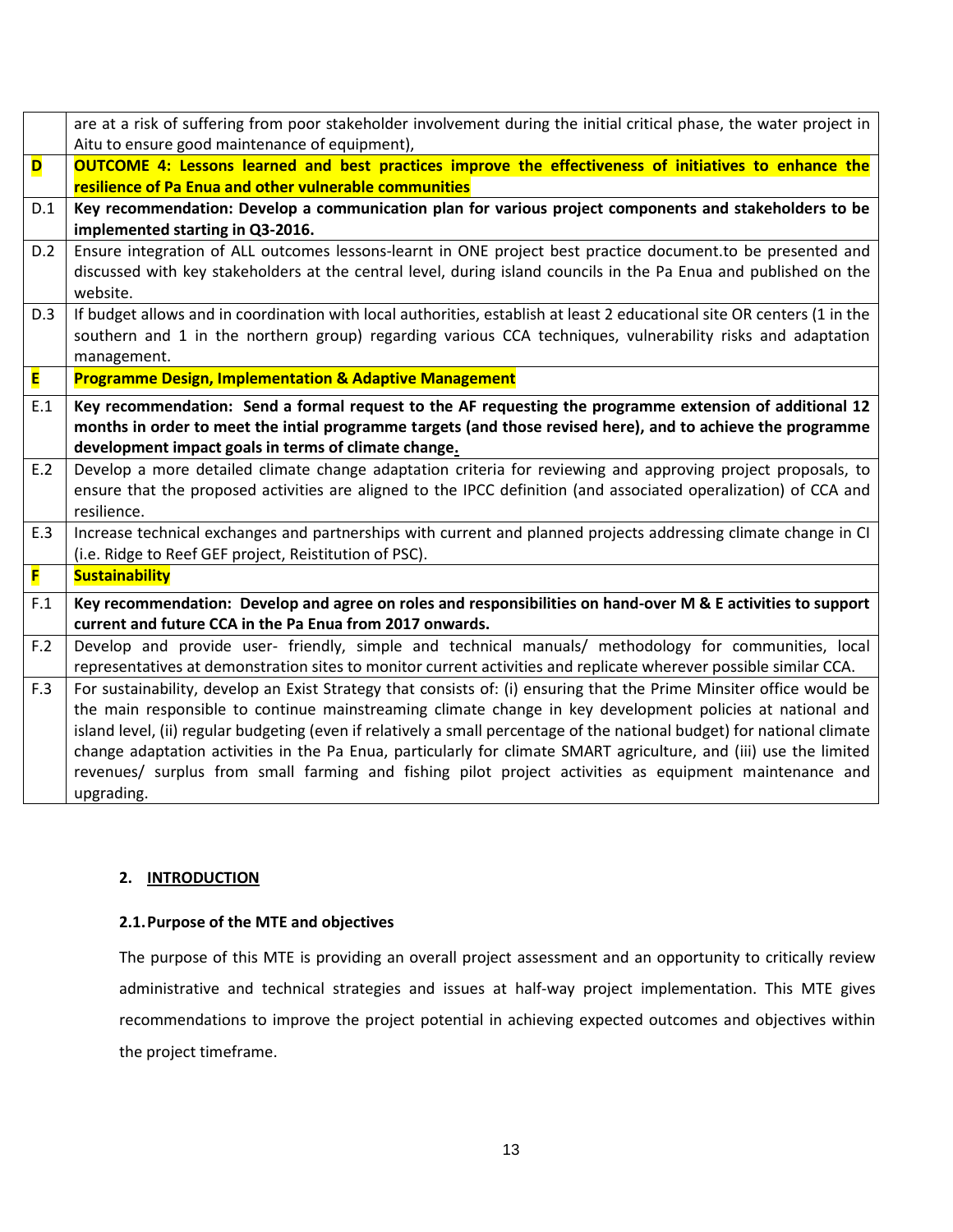This MTE serves primarily as a monitoring tool to identify challenges and outline corrective actions to ensure that the project is on track in achieving maximum results by its completion. The primary output/deliverable of a MTE process is this MTE report.

Main objectives of this MTE are:

- 1. Assessment of progress towards results;
- 2. Monitoring of implementation and adaptive management to improve outcomes;
- 3. Early identification of risks to sustainability;
- 4. Emphasis on supportive recommendations.

In order to asses these four objectives, the MTE reviewed the following documents:

- 1. AF- PRODOC;
- 2. Inception reports;
- 3. Quarterly progress report;
- 4. Project Performance Reports (PPRs) to the Adaptation Fund
- 5. Consultant's Inception reports (if any);
- 6. All AWPs (annual work plans);
- 7. All annual and quarterly financial project reports;
- 8. Consultancy products (report, technical studies, etc.)
- 9. Financial auditing, if any;
- 10. Budgeting documents by various stakeholders;
- 11. Community Meetings minutes.

Furthermore, the stakeholder interviews at various programme level (from beneficiaries to planners) helped assessing the progress of the MTE objectives.

# **2.2.Scope & Methodology**

The MTE has been undertaken through a combination of processes including a desk study, selected site visit (Atiu and Mangai Islands), meetings and stakeholder interviews including: programme team, executing agencies, task team/ component leaders, key experts in the subject area, programme stakeholders, local government, island councils and beneficiaries.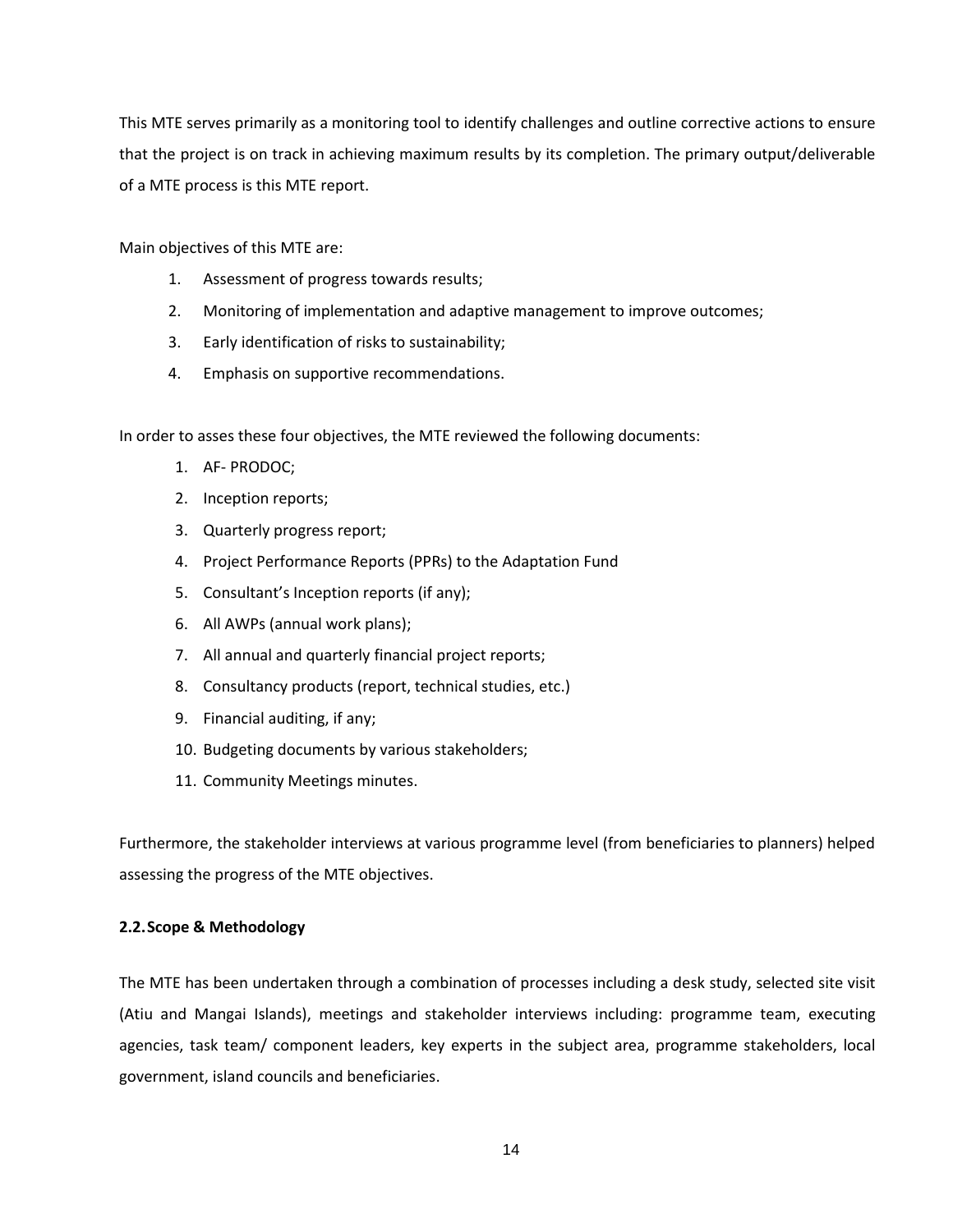Two field visits (3 days/ each) were conducted on Atiu and Mangaia islands, respectively, to observe actual implementation of demonstration projects, and to discuss with the key provincial departments and community leaders involving in the project implementation. A number of beneficiaries from the demonstration project were also selected on random basics for interviews.

The methodology for the evaluation covered the following areas:

- 1. Desk study review of all relevant Project documentation;
- 2. A performance assessment of the project against the 'Indicators of success' ;
- 3. Consultations and interviews with major project stakeholders;
- 4. Site visits to Atiu and Mangaia Islands;
- 5. Presentation of preliminary results to key stakeholders Rarotonga.

Interview questions are prepared based on the list of questions /requirement stated in the MTE TOR and in the UNDP "Guidance for Conducting Mid-term Review of UNDP-Supported GEF-financed Projects" published in June 2014. The evaluation has been carried out based on descriptive assessments and on the basics of a scoring system presented in Annex 2, i.e. 6-level score is applied for rating project objective/outcomes as well as project implementation and adaptive management, and 4-level score is applied for rating project sustainability. The evaluative criteria used by the MTE were GEF/UNDP evaluation criteria (i.e. effectiveness, efficiency, relevance, sustainability, and impact). The major limitation of the MTE was related to the relative limited time (12 days) to assess all relevant data sources during the field mission.

The potential limitations of this MTE include:

- 1. Limited filed time to visit other programme activities being implemented in Pa Enua under outcome 3;
- 2. Limited stakeholder availability to conduct interviews;
- 3. Limited time to review in detailed proposed recommendations with key stakeholders;
- 4. Limited time to assess evolving risks and country uncertainties into the assessment of programme results.

This MTE process followed two implementation phases: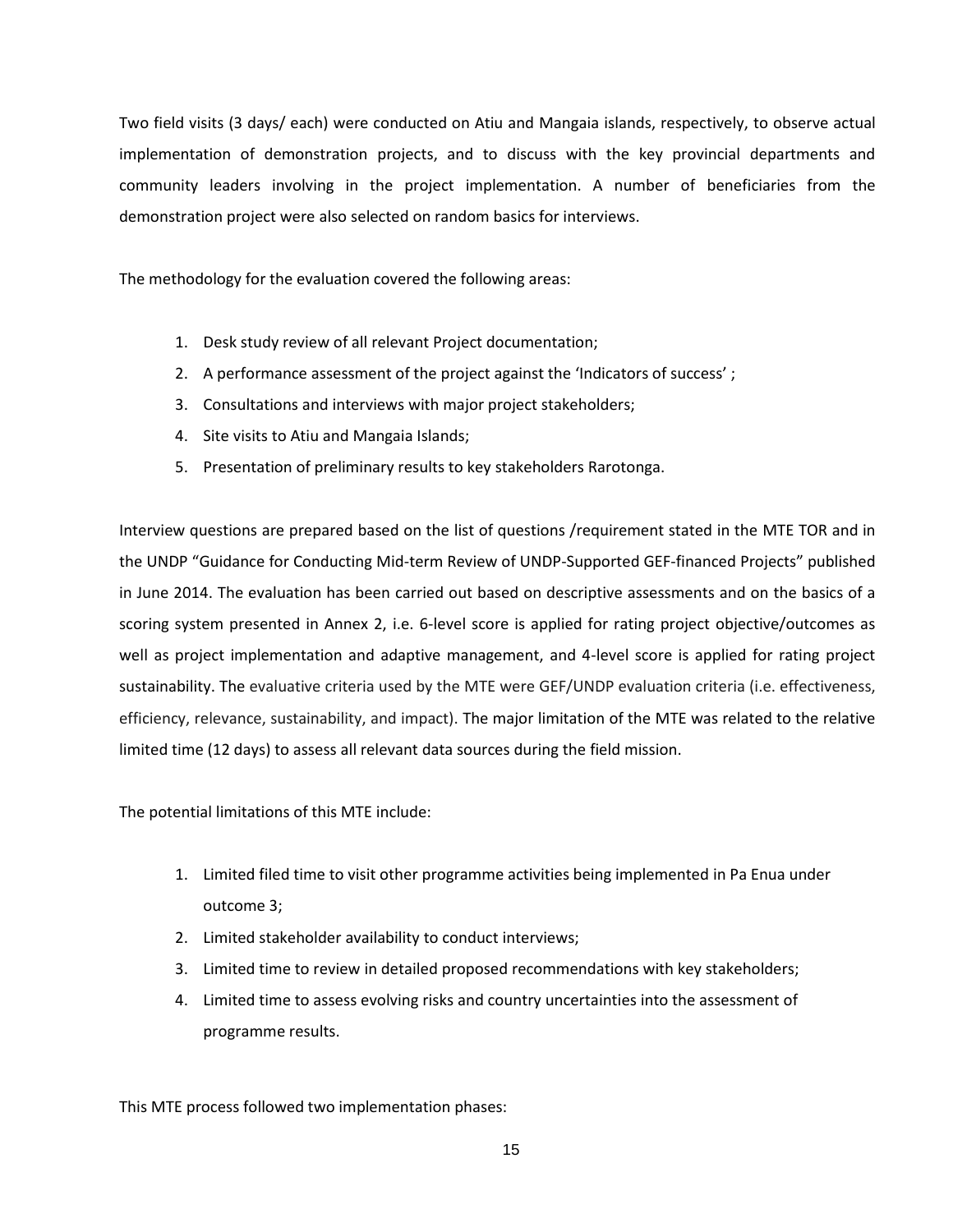1. Implementation: MTE inception report, the MTE mission, and presentation of the initial MTE findings with key stakeholders;

2. Post-Mission: the drafting, review and finalization of the MTE report; and support to the preparation of the management response;

# 2.3.**Structure of the MTE report**

This report is divided into a number of key sections (i.e. this main report, presenting a summary of the findings, log-frame review, financial delivery analysis and recommendations for future activities). The report is also supported by a series of Annexes:

- 1. MTE ToR (excluding ToR annexes);
- 2. MTE Required Ratings and Rating Scales;
- 3. Example Questionnaire or Interview Guide used for data collection;
- 4. MTE mission schedule;
- 5. List of persons interviewed;
- 6. List of documents reviewed.
- 7. Gender Sensitive Analysis;
- 8. Programme co-financing elements;
- 9. Detailed recommendations for various programme outcomes.

# **3. PROJECT DESCRIPTION AND BACKGROUND CONTEXT**

# 3.1 Background Context

# *Climate Change Vulnerability of the Cook Islands*

Geographically, the Cook Islands faces major challenges: the habitable islands are widely scattered over a vast ocean space and simply maintaining contact with the communities that live in them, to say nothing of supplying them with essential services and integrating them closely into the national economy, is difficult and expensive. To avoid obliteration of many of these communities altogether,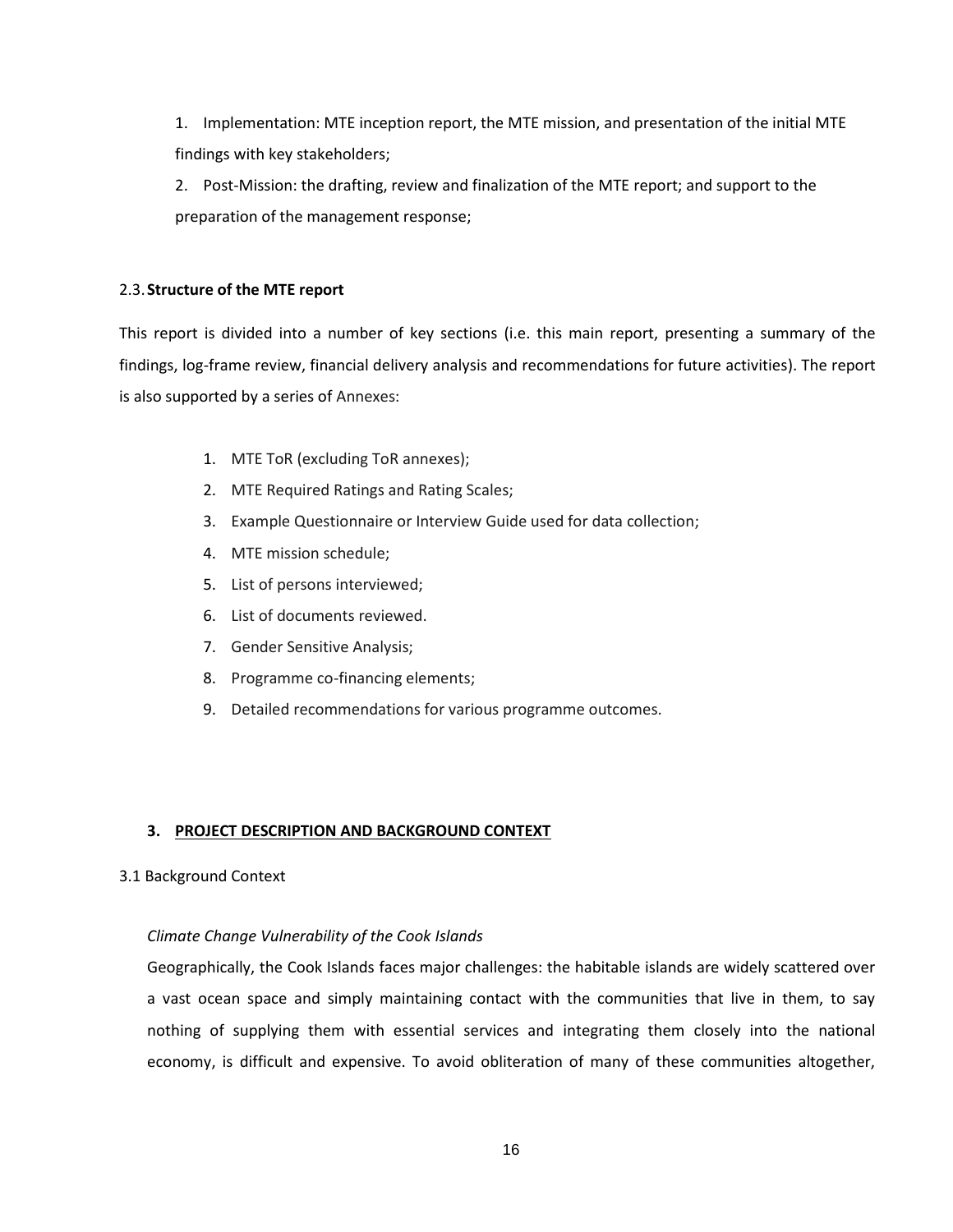either in a sudden disaster or by slow attrition due to out-migration, strenuous efforts are required to provide basic sustenance and physical protection.

In common with many other Pacific island countries, the Cook Islands are still working out an affordable, yet effective Community Service Obligation strategy that will ensure that all Cook Islands residents enjoy a basic standard of living wherever they reside in the country. In the meantime, the climate is changing and the difficulty of meeting this challenge is growing. As discussed below, there is much that is being done, albeit in a piecemeal and somewhat uncoordinated fashion, to contain the extra costs to the communities as a result of living and remaining in their land in the face of climate change. Even with an improved and much more closely integrated national effort, the expense involved in keeping the islands productive and habitable will be high, notwithstanding that the populations that live in many of the islands are quite small, particularly in the Northern Group.

As is the case for other countries that are influenced by the SPCZ, the Cook Islands are subject to highly destructive cyclones, intense rainfall events, and devastating droughts. The isolated populations in the Pa Enua are especially vulnerable to the impacts of climate change, including:

- Increased frequency and intensity of rainfall and tropical storms;
- Higher risk of coastal erosion and flooding as a result of rising and extreme sea levels and changing wind patterns;
- Loss of water resources from hotter, drier weather and/or contamination of groundwater due to saltwater intrusion;
- Resurgence of dengue fever and other tropical and water-borne diseases;
- Reduced productivity of food crops due to soil degradation and increased salinity; and
- Loss of local biodiversity from habitat changes, extreme events, sea level rise, and ocean warming.

### *Current barriers to climate change adaptation, needs and gaps in adaptive capacity*

Though many projects and policy frameworks have introduced participatory planning processes, mobilized communities, and have supported improved resource management and policy development at local and national government levels, they do not adequately integrate climate change risk considerations and adaptation responses. Adaptation implementation at the island level throughout the country is severely constrained by the pursuit of distinct, as opposed to an integrated national strategy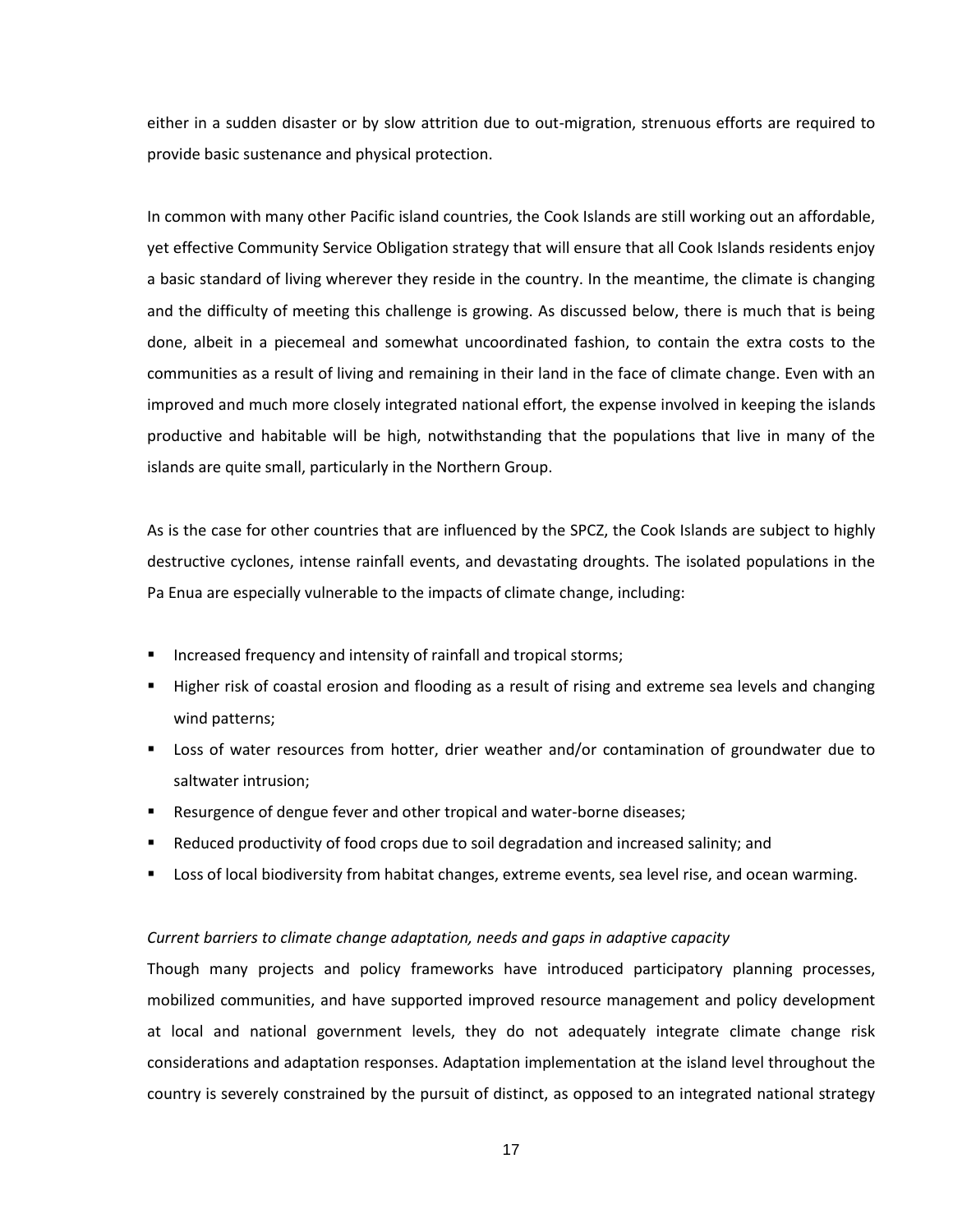for climate change, land degradation, disaster prevention, preparedness and management; shortage in resource and key national assets to systematically monitor changes from various actions that are taking place over time; limited understanding and monitoring of environment in health issues such as vectorborne, water quality, skin and respiratory problems; limited capacity to assess the impact of both technological and policy measures for climate-related concerns; and lack of adequate legislation covering key areas such as resource management, water supply, hazardous waste disposal, and sanitation (treatment and disposal of liquid and solid wastes).

The Second National Communication, currently in draft form, identifies several key gaps and constraints to successful adaptation to climate change in the Cook Islands. These have been identified as a result of numerous consultations with local stakeholders over a significant period of time, in particular since the Initial National Communication was prepared. The key gaps and constraints are:

- Comprehensive vulnerability and adaptation assessments need to be completed for all Islands; this will improve understanding of the extent of island vulnerability and hazards and provide a basis for systemic action to manage climate change risks; increased awareness of the risks will occur if the assessments are undertaken using local systems and with engagement of local stakeholders and systems;
- Capacity building around the implementation of climate change risks on renewable energy technologies is needed to ensure long-term operational effectiveness;
- The national response to climate change should be better integrated into development processes, especially in terms of mainstreaming current and emerging climate issues into existing socioeconomic projects, and into programmes and governance frameworks for future initiatives;
- The financing of climate change risk management related activities and budget constraints are closely linked, and requires continued international assistance at the national level, with national participation;
- Enforcement of climate policy and regulations in place to facilitate and promote behavioural adjustments towards risk management practices in the Cook Islands needs substantial improvement, within the capacity and capability of national human resources; and
- Land tenure issues which impede sustainable development require addressing at national and local levels.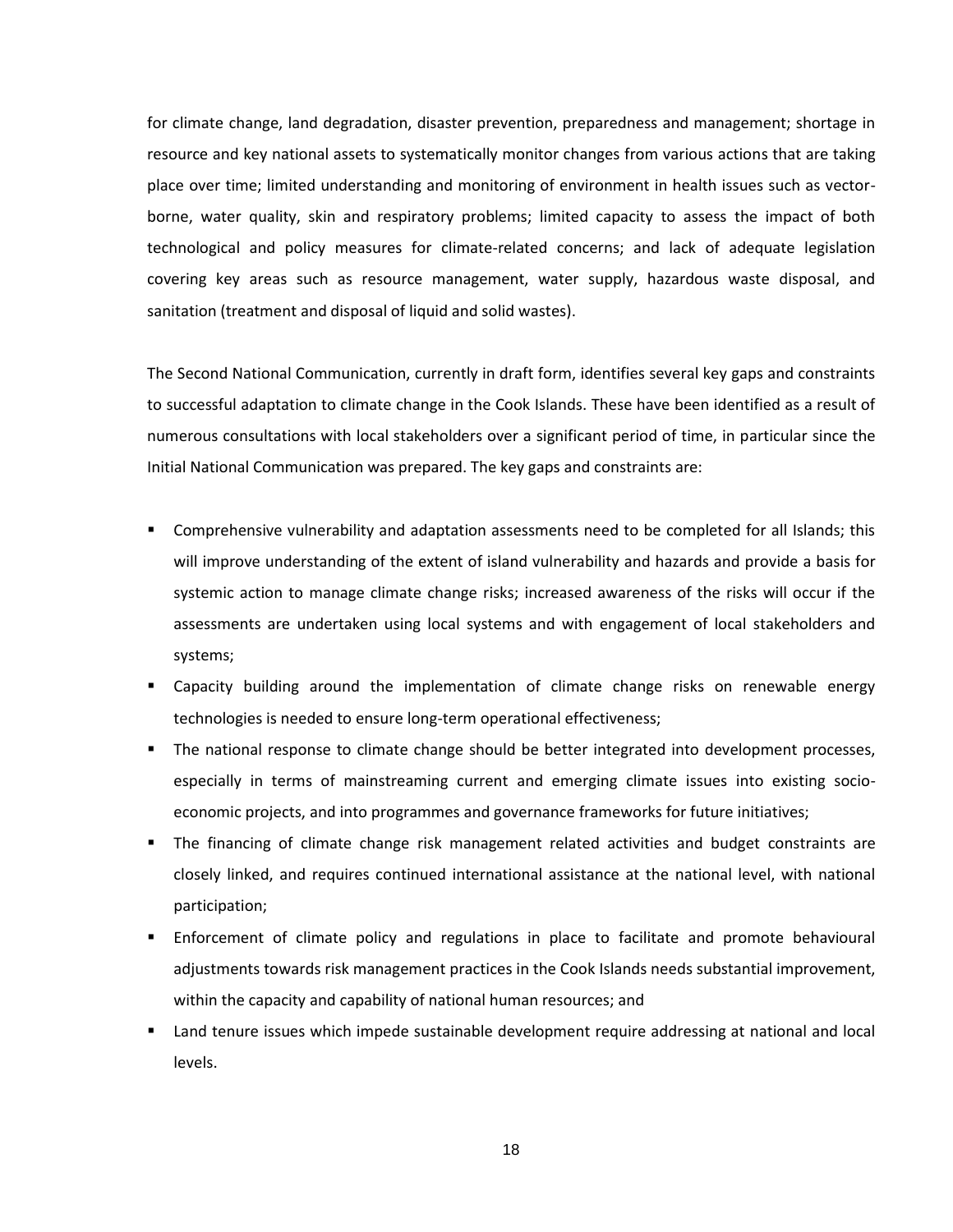## **3.2 Project description and objective**

The objective of the programme is to strengthen the ability of all Cook Island communities, and the public service, to make informed decisions and manage anticipated climate change driven pressures (including extreme events) in a pro-active, integrated and strategic manner. In achieving this objective, the programme will support, at the national, sectoral, and island levels, implementation of the Cook Islands' new National Adaptation Plan (NAP) for DRM and CCA.

The programme consists of the 4 components with specific outputs/ outcome as per following:

Component 1. Strengthening and implementing climate change adaptation and disaster risk reduction at national level

*Output 1.1 Staff of national agencies and organisations on the NCCCT trained and working in ways that improve coordination and delivery of CCA and DRM initiatives on the ground in the Pa Enua. Output 1.2 National and sector policies, related instruments, and work programmes enhanced in ways that support CCA and DRM in the Pa Enua, consistent with island development plans. Output 1.3 Fully operational climate early warning and information systems.*

Component 2. Strengthening capacities for climate change adaptation and disaster risk reduction in the Pa Enua

*Output 2.1. Integrated climate change adaptation and disaster risk reduction action plans for each of the 11 inhabited Pa Enua, including harmonization with island development plans. Output 2.2. In each of the 11 inhabited Pa Enua, island councils, administrators, technical officers, farmers, fishers, households and business owners trained in planning and undertaking integrated climate change adaptation and disaster risk reduction initiatives, consistent with the island development plans.*

Component 3. Implementing climate change adaptation and disaster risk reduction measures in the Pa Enua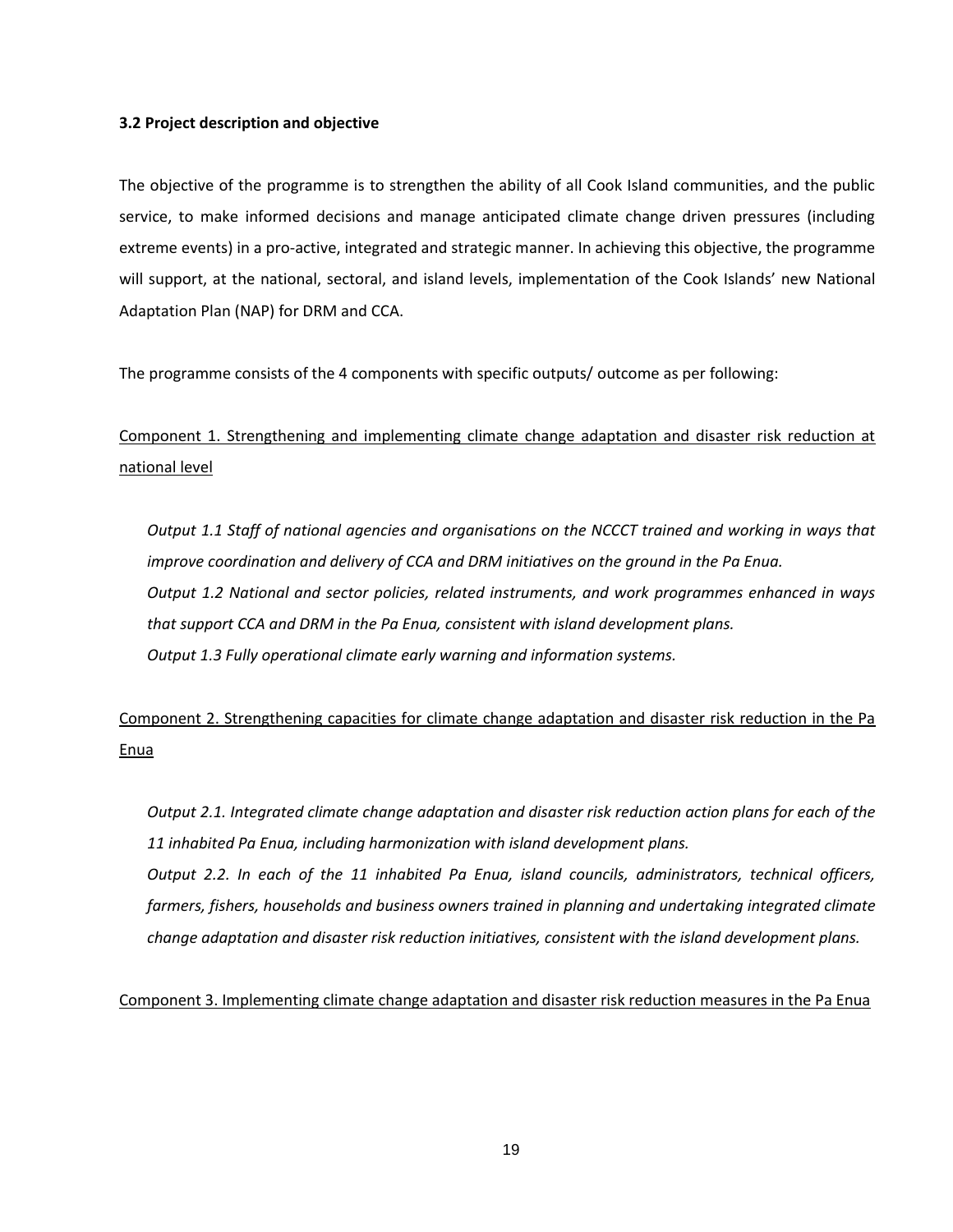*Output 3.1. Small grants to the 11 Pa Enua and their communities, to implement CCA and DRR within the framework of integrated island- and community-level DRR and CCA action plans and the island strategic development plans.*

*Output 3.2. Climate-resilient agricultural and fisheries practices implemented in at least 5 Pa Enua, including Manihiki, Aitutaki, Mangaia, Atiu, and Mauke.*

*Output 3.3. Water capture, storage and groundwater management capacities are enhanced in at least 7 islands, including Pukapuka, Nassau, Mitiaro, Palmerston, Aitutaki, Atiu, Mangaia and Rarotonga, through community-based actions and infrastructure climate-proofing projects*

*Output 3.4. Coastal protection enhanced in at least 3 Pa Enua, including, Rakahanga, Aitutaki, and Palmerston.*

*Output 3.5. Resilience of tourism enterprises to climate change enhanced in at least 3 Pa Enua, including Manihiki, Aitutaki, and Atiu.*

*Output 3.6. Health support and vector-borne disease control techniques introduced in at least 5 Pa Enua to address climate-induced health risks, including Pukapuka, Mangaia, Mauke, Mitiaro and Palmerston.*

## Component 4. Climate change adaptation knowledge management

*Output 4.1 Lessons learned and best practices improve the effectiveness of initiatives to enhance the resilience of Pa Enua and other vulnerable communities.*

*Output 4.2 raining materials incorporating climate change issues developed and used for training of field staff, students and other key players.*

### **3.3 Stakeholder analysis**

The programme builds on and serves to strengthen existing institutions and inter-ministerial coordination mechanisms. The key stakeholders and their role in this programme are:

- National Environment Service advocacy, community training, technical information sharing;
- Office of the Prime Minister, Central Policy and Planning Division leadership and advocacy, staff time;
- Ministry of Infrastructure and Planning, including Water Supply and Energy Divisions- advocacy, community training, technical information sharing;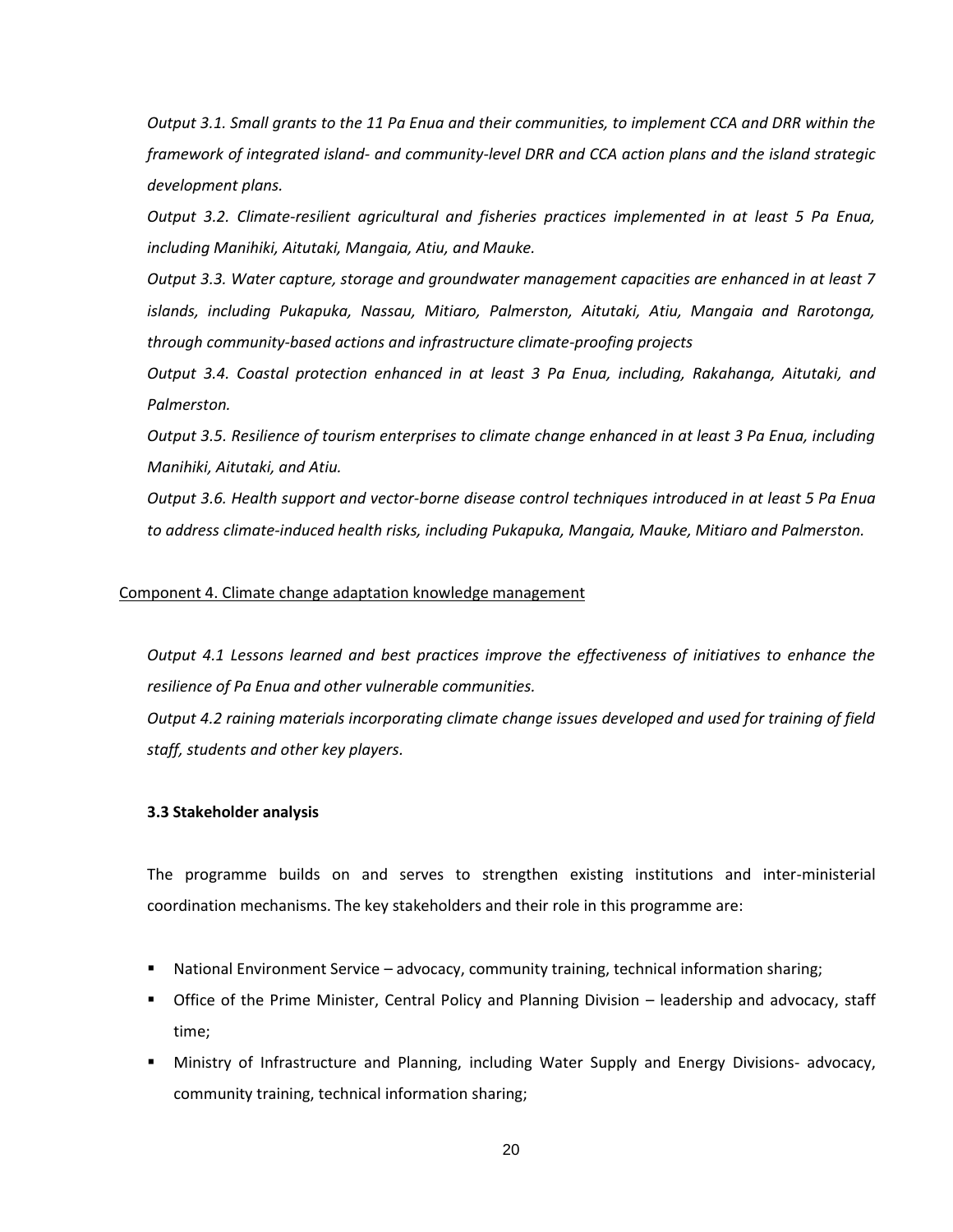- Cook Islands Meteorological Service-technical information sharing;
- Ministry of Agriculture- leadership and advocacy, training, staff time;
- Ministry of Health- technical information sharing;
- Ministry of Education- advocacy and technical information sharing;
- Ministry of Marine Resources- traning, staff time;
- Ministry of Foreign Affairs- advocacy;
- Ministry of Internal Affairs- advocacy;
- Ministry of Finance and Economic Management, including Aid & Statistics Divisions;
- Emergency Management Unit- advocacy, training, staff time;
- Traditional Leaders (Koutu Nui & House of Ariki)- leadership and advocacy, staff time;
- Civil society organisations including Red Cross, Environmental NGOs, Climate Action Network, & Tourism Industry and Chamber of Commerce representatives; and
- Island Councils and Administrations- leadership and advocacy, staff time.

Many of the above are mandated to represent the interests and concerns of vulnerable community groups targeted in SRIC and were therefore directly involved in the consultations for the proposal formulation. These include the Traditional Leaders (Koutu Nui & House of Ariki), members of Island Councils and Island Administrations, and members of civil society organisations, notably the Red Cross, environmental NGOs, and Climate Action Network. Tourism industry and Chamber of Commerce representatives are also critical to reducing the vulnerability of community members through private sector initiatives that provide economic opportunities for vulnerable individuals and community groups.

## **4. FINDINGS**

# **4.1.Programme Strategy**

The programme is estimated to meet the key objective moderately satisfactorily (MS) presented in the PRODOC by the programme closure. At the MTE point, the programme is performing moderately satisfactory (MS). The programme management team is highly competent, motivated and knowledgeable. This rating also reflects the relative technical and strategic implementation delays of Outcome 1,2 and 3, i.e. policy development, capacity building and applied activities.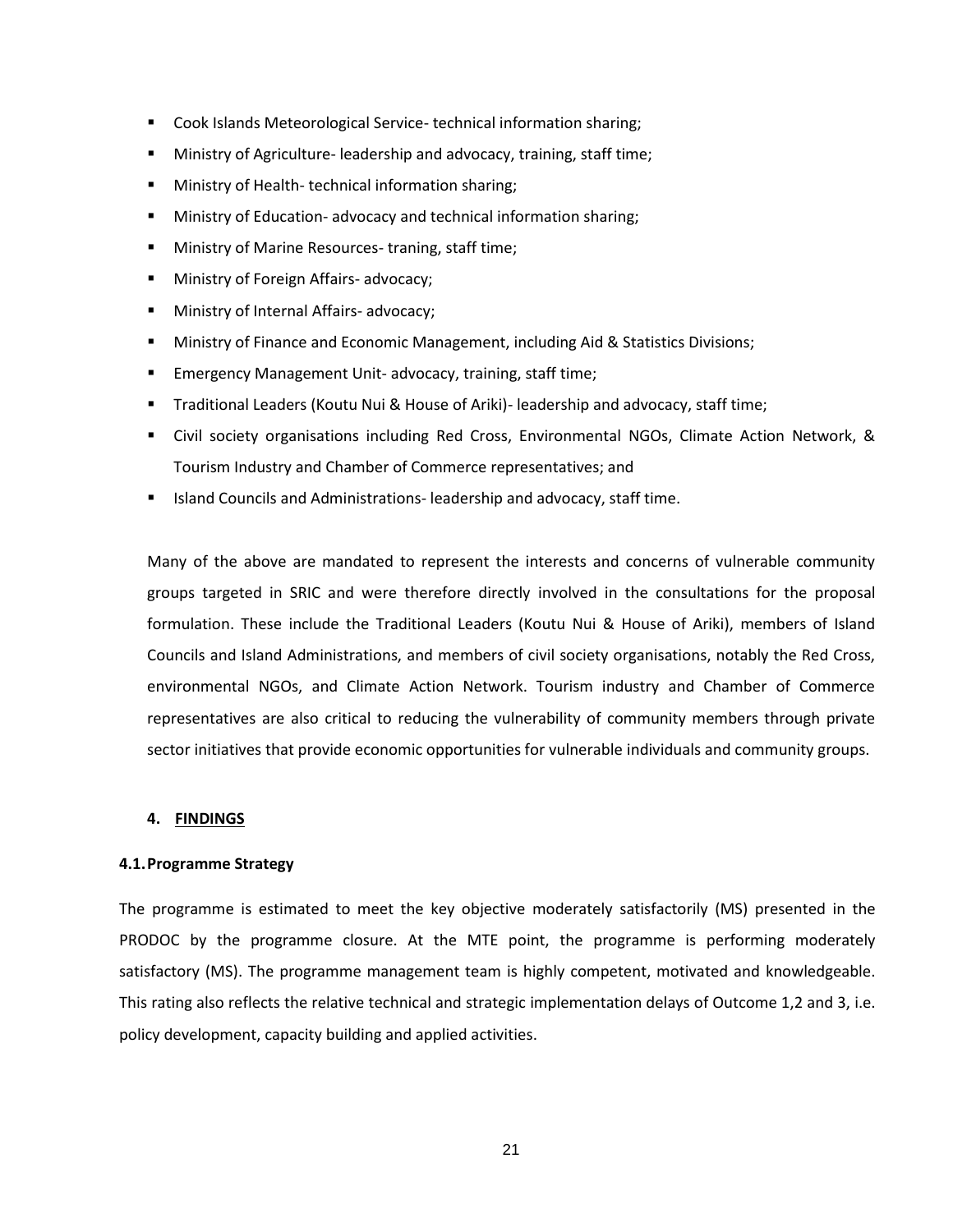The overall Implementation Progress Rating is deemed MS meaning that implementation of project outcomes is in substantial compliance with the original plan except for delays that can be successfully managed during Q1 and Q2-2016. This rating could be significantly improved to Satisfactory (S) by the end of project closure if key recommendations are implemented swiftly.

The MTE team considers that an appropriate balance between impact and resources has been achieved, and the project is being efficiently implemented. Overall, the programme inputs have been of a high quality and are clearly meeting the beneficiaries' needs. All stakeholders consulted believed that the training and technical assistance provided by the project has been important and valuable for increasing the capacity and knowledge on climate change adaptation for various key development sectors in the Pa Enua. These training and technical assistance inputs are facilitating the achievement of the programme expected results in terms of investment, although significant scaling-up of inputs will be necessary to achieve levels to meet the programme targets. Furthermore, more regular (quarterly) capacity building trainings (i.e. adaptation activities planning, implementation, monitoring and evaluation, climate change and DRR risks assessments) among various national and Pa Enua stakeholders are needed to support the achievement of Outcome 1, as well as contributing to Outcome 2 (development of climate change policy and development plans).

The programme design has recently begun streamlining activities results within responsible line ministries (agriculture, fisheries, tourism water has generated capacity building strategies across organizations. The programme team has been providing government staff, island councils members and beneficiaries training opportunities, and begun stimulating discussions on climate change adapation for the Pa Enua livelihoods over the short and the medium term. However, such mechanisms are undermined by the insufficient integration of organizational development strategies within the funded project designs. Efforts to integrate and disseminate information and knowledge from the funded projects and about them have been selfmanaged by the programme team, but will require substantial communication and systematization scaling up once project results are achieved.

More programmatic guidance is needed for designing approach, particular under Outcome 1 and 2, to ensure that a reasonable hard and someasures are In particular, capacity building activities (Outcome 1) are designed independently from any guiding parameters/ principles in relation to policy development (Outcome 2). As a result, they all have their unique implementation approach. Although this reflects the flexibility of working approaches within UNDP, it also highlights the limited uniformity in considering some of the basic developmental principles. Other parameters such as outreach, replicability, scaling, innovation and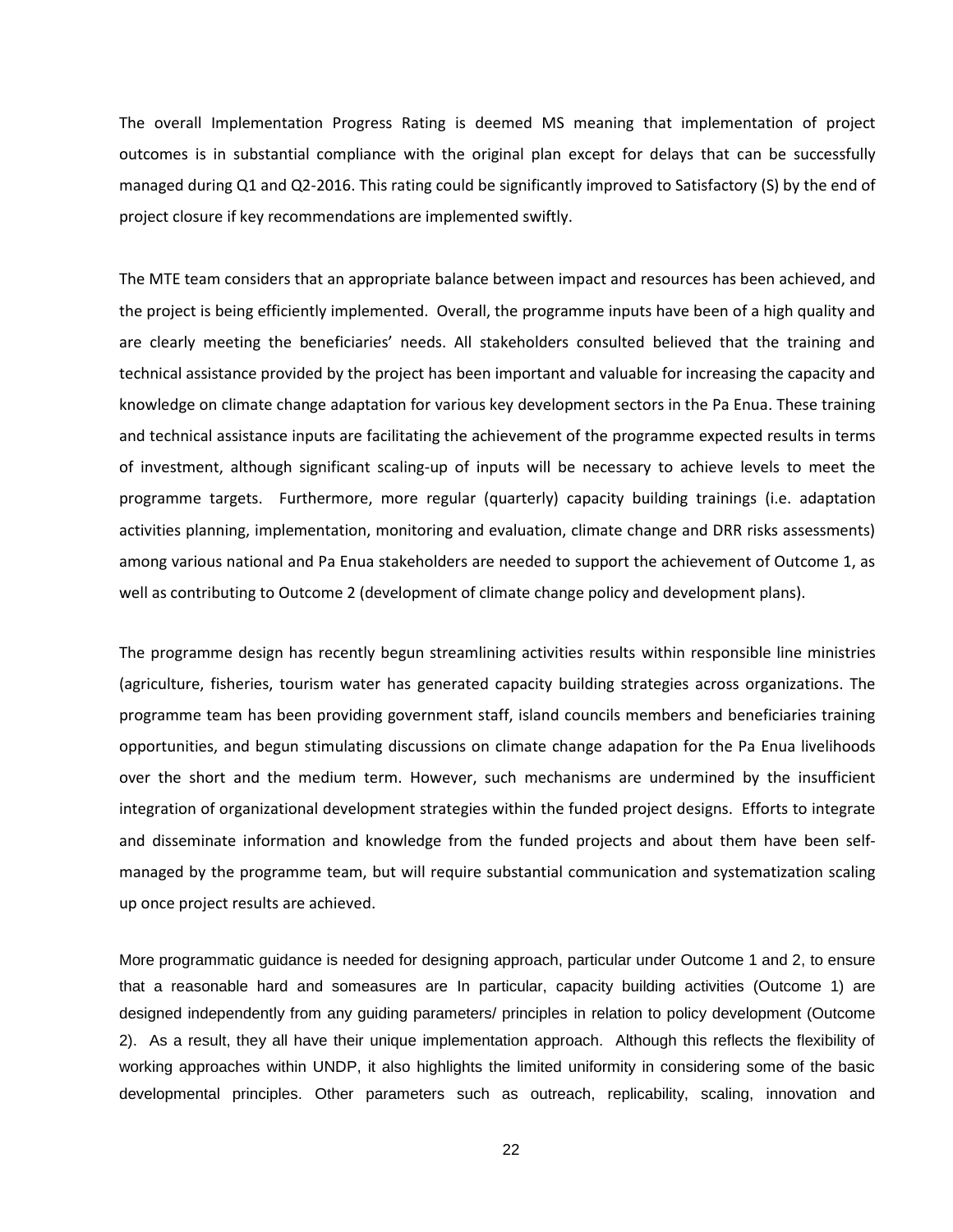sustainability (noted in all Pa Enua) are also useful to consider as principles for designing capacity building and policy development activities, but yet not considered systematically within all activities under Outcome 1 and 2.

## **4.2.Project Implementation and Adaptive Management**

#### Management Arrangements

The programme team is satisfactorily performing management, implementation and strategic planning tasks. The programme coordination should be improved in terms of more regular reporting activities to key stakeholders in all Pa Enua and at the national level. This coordination should also aim at ensuring that lessons-learnt from all outcomes are efficiently integrated in one programme document.

The programme management arrangements defined in the PRODOC have not significantly changed during the programme implementation. These management arrangements are overall effective and efficient, as demonstrated by increasing communication channels between various stakeholders, information sharing regarding project activies, and adaptive management measures. UNDP is providing technical backstopping, but could improve its M&E role and reporting to further support the programme delivery and strategic planning (particularly for capacity building and policy development in all Pa Enua). The overall programme responsibilities are clear to stakeholders, as well as the programme reporting lines for each outcome.

The programme team has transparently consulted key stakeholders (3.3) for the decision-making process of programme activities planning, and has undertaken quarterly and annual reporting in a timely manner.

#### Work planning

The programme experienced significant implementation delays (approximately 18 months) during the initial start phase (2012-2013). These delays were identified as delays in TORs publications, programme team recruitment, agreement on annual work-plan with key stakeholders due to the novelty of subject, and coordinating Outcome activities with government processes in terms of climate change adaptation. Further to this initial delay, the programme team has successfully managed to progress satisfactorily with project implementation, to adjust the annual work-plan to be aligned with government ongoing processes and to engage key stakeholder in activities planning and management. It should be observed that Outcome 1 and 2 have experienced conceptual implementation delays due to programme implementation focusing on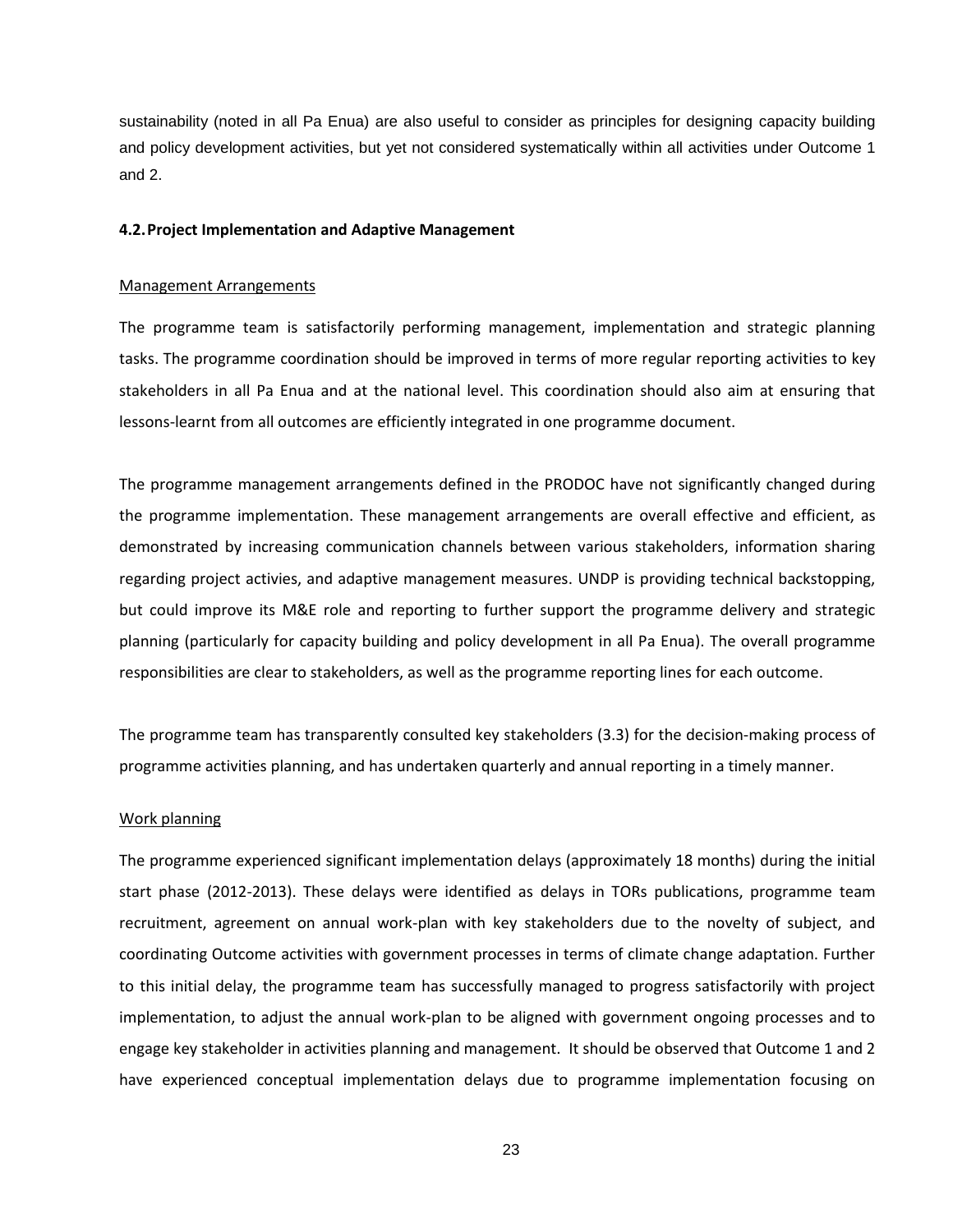### Outcome 3.

The programme work-planning processes are results-based oriented, and that the development of annual work-plans is revised following a RBM approach. The programme team has been using the project log-frame as a management tool. However, the programme team has not systematically and regularly reviewed key elements (indicators and end of project targets) of the log-frame. At the time of this MTE, the programme team is aware of this urgent revision, and it has begun to systematically analyze the programme performance vs. current indicators and end of the programme targettargettarget. As discussed later in the report, this MTE suggests that some (20%) of the end of programme targets to be revised considering the current and expected programme performance. This minor revision will not significantly influence the programme development impact as building resilience in the Pa Enua.

## Programme-level monitoring and evaluation systems

The M&E programme plan is adequate, and up to AF standard. The M&E plan has been sufficiently budgeted and funded during programme preparation. However, the M&E has been weakly implemented thus far, mainly due to slow implementation rate during the first project period (2012-2013). It is expected that the M&E plan will increase its delivery rate in the upcoming implementation phase (2016-2017). It should be highlighted that some programme outcome indicators have not been clearly defined and they are not fully SMART nor GENDER. Revision of some indicators is required to allow an efficient M&E analysis particularly for the final project evaluation (Please refer to Table 4).

The M&E systems are appropriate to the programme specific context at the national and provincial level. However, the actual M&E implementation at various activities sites has been irregular. UNDP's role in supporting programme M&E tasks should be strengthened for all outcome activities to determine the current programme activities impact and adaptive management activities. Furthermore, the programme M&E should evaluate the actual performance of climate change adaptation activities at demonstration sites by collecting key data (water availability during the dry period, increase in food production) in relation to the expected climate change impacts. In particular, perspectives of women and men involved in these demonstration activities should be also monitored and assessed. Finally, the programme holds the appropriate AF monitoring tools to provide the necessary M&E information at outcome and output level. These tools include community-led M&E, project team monthly meeting minutes, quarterly M&E, islands councils decisions, beneficiaries interview and log-frame indicators monitoring. The MTE found that key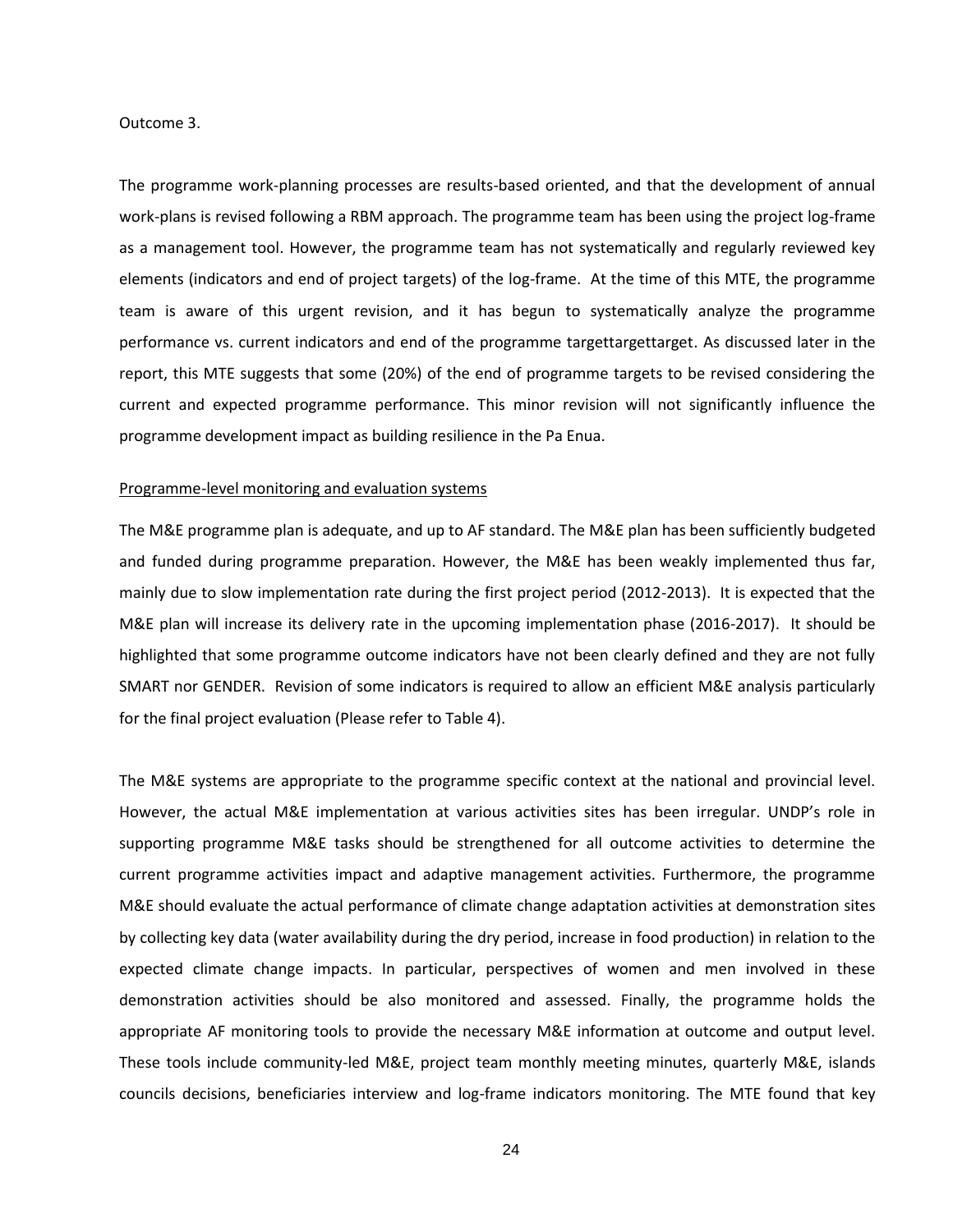partners have been weakly involved in M&E activities, and the programme to align such activities with national M&E systems.

Finally, the programme has not been screened through the UNDP Environmental and Social screening procedure, probably due to the project approval year (2009) when screening was not yet a routine procedure. Even though the programme is entering the second half it is recommended to undergo this screening by 2016, so to determine the environmental and social impact

## Stakeholder engagement

The MTE team was able to confirm through interviews and communication exchanges that the majority of the programme stakeholders were consulted during the project preparation process, a broad range of national, provincial and local stakeholders were consulted, including both governmental and nongovernmental organizations, through bilateral interviews, field surveys and workshops. These stakeholders were generally satisfied by their engagement level during this initial project phase, but felt a delay in the following-up communication and engagement during the first step of implementation.

The programme has engaged key government stakeholders in supporting the project objective. Various technical departments of line ministries (Agriculture, fisheries, health, water) have been active towards the implementation of some programme activities, as demonstrated by participation in technical studies, workshops and field-activities. The programme continues to build the necessary and appropriate partnerships with government counterparts (such with the Tourism board, Ministry of Finance, Ministry of Infrastructure, NES, island authorities). Further to a relatively weak stakeholder engagement at the project start due mainly to novelty of project objective and history of a multitude aid projects, stakeholders (mainly Ministry of Planning, and island councils) have played an active role in project decision-making, contributing in efficient and effective programme implementation particularly during the last 9 months. This positive trend can be explained by the rising interest in the programme activities, and their potential impacts on government future policy and code for climate change adaptation to key development sectors in the Pa Enua.

Stakeholder involvement of the programme has yet to influence public awareness of climate change adaptation issues for rural infrastructure. However, the project is expected to build more public awareness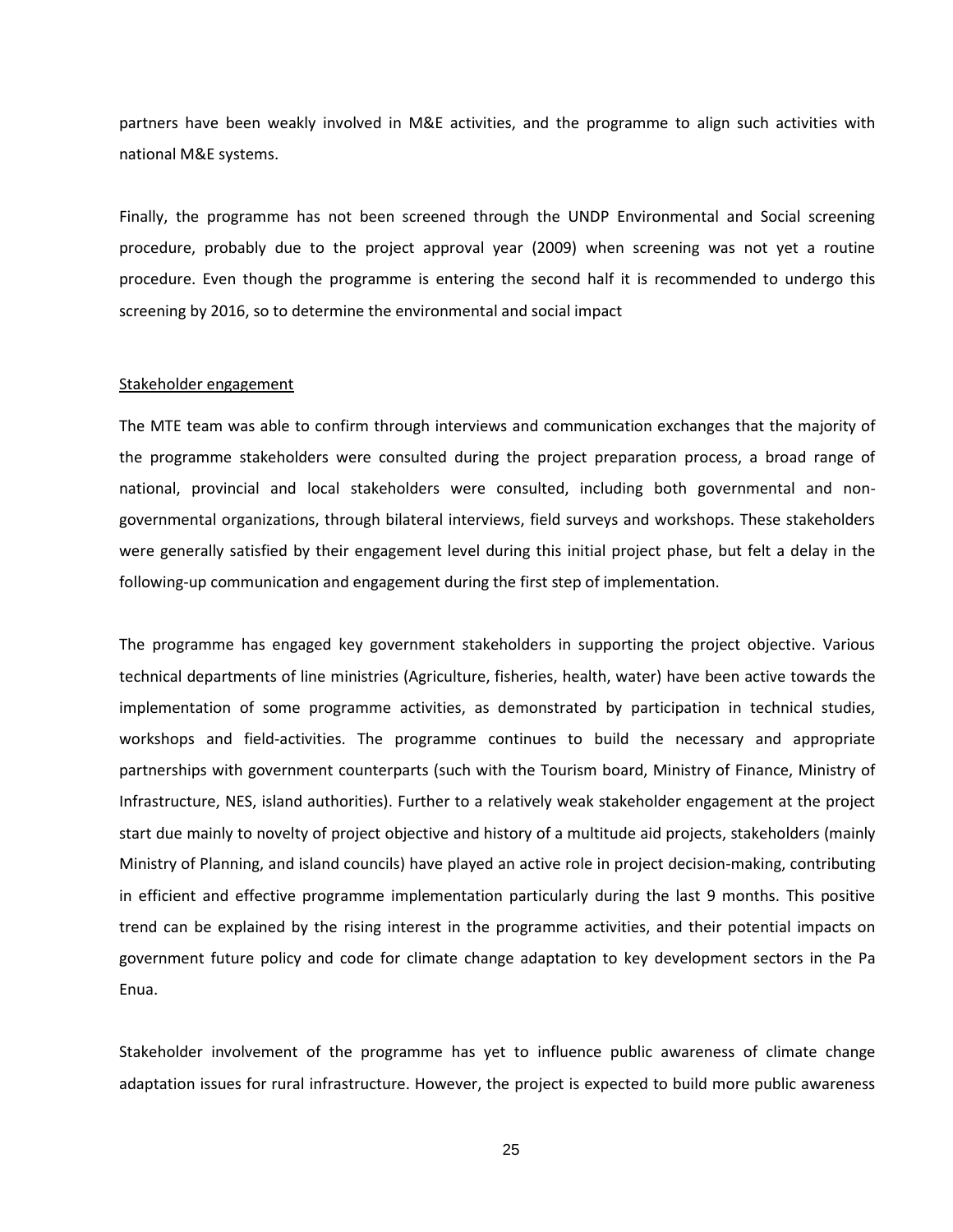during the remaining implementation period (2016-2017) when lesson leant and best practices will be shared to a wider audience at the provincial and national level through Outcome 4. Some limitations to stakeholder awareness of the programme outcomes can be identified as (i) the relative new concept of climate change adaptation in the Pa Enua (more awareness to deal with adaptation to water and agriculture sector) and (ii) technical level of some project outputs (risk assessment, studies, reports).

Finally, the MTE finds high and rising interest of various stakeholders in the project's long-term success and sustainability. This notion is supported by (i) the willingness by island authorities to replicate similar adaptation techniques in other sites and (ii) the overall understanding by the Ministry of Planning to support policy development for climate change adaptation for key development sectors further to the project completion.

### Reporting

To date, three annual work plans have been discussed and approved by the programme steering committee. As these annual work plans are not written in stone, they should be reviewed and adapted to the realities on the ground, particularly considering the logistical constrains faced by programme. On this basis, the Annual Reports are written every year. The quality of these Annual Reports is satisfactory although it is clear that they are not sufficiently critical of the results obtained. In other words, the annual reports could include a supplementary analysis and comments on the numerous proposals that would help improve the results obtained on the ground.

The programme team and relative partners have shown to fulfill reporting requirements satisfactory (Quarterly Reports, PPR, Steering Committee). The adaptive management response to PPRs, as indicated by work-plan review and adjustments, internal project meeting, additional stakeholder consultation, is overall moderately satisfactory, even though it appears to have been less effective for Outcome 1 and 2 than other Outcomes.

The MTE did not find evidence how lessons derived from the adaptive management process, as described in various PPRs, have been documented, shared with key partners and internalized by partners and incorporated into project implementation. It is expected that such sharing process would start from the 2016 PPRs onwards.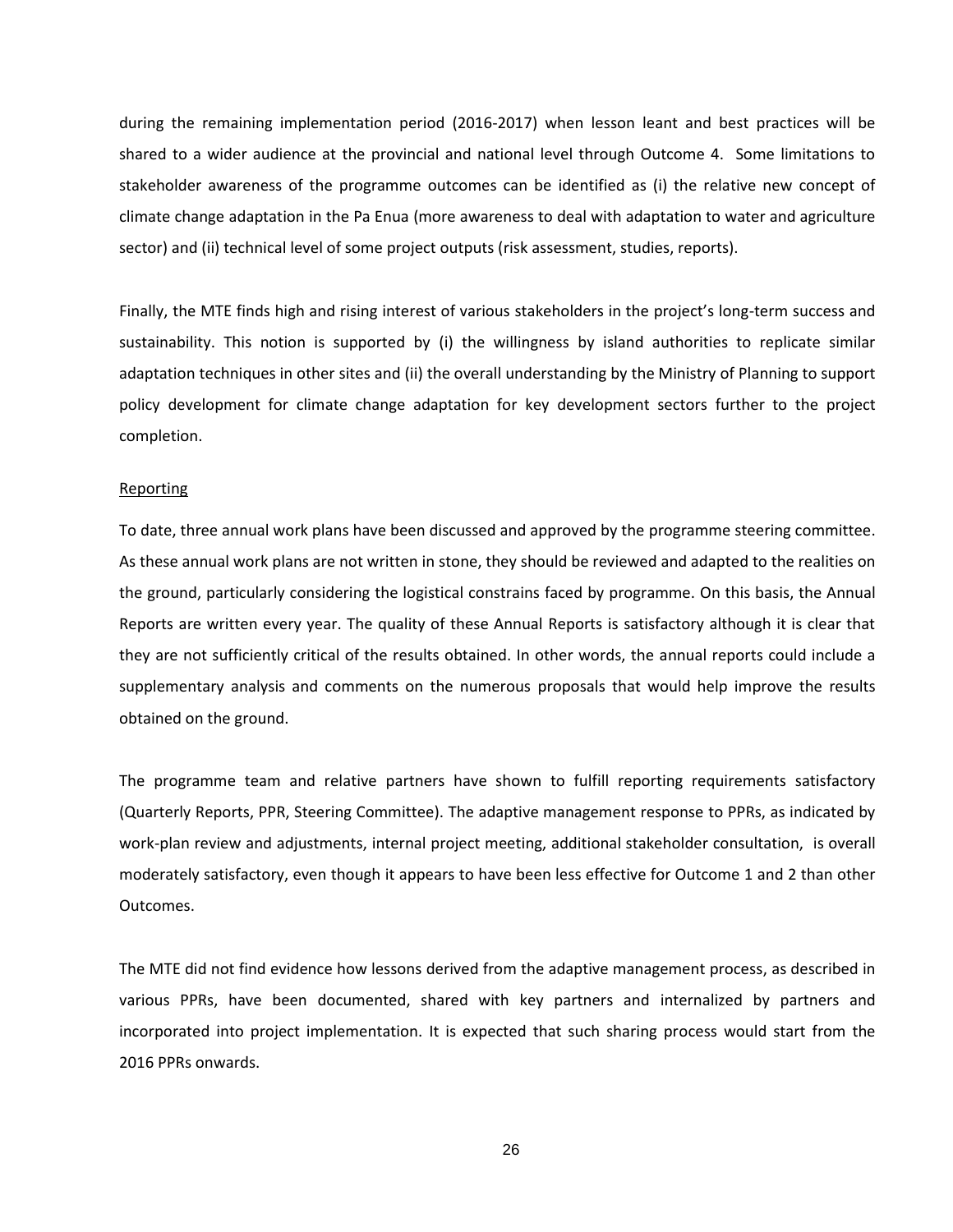#### Communication

The overall programme communication is regular, but its effectiveness could be improved by follow-up communication actions (such as detailed comments on stakeholders questions, more details regarding programme activities). The programme feedback mechanism is not yet effective when communication is received. The MTE did not find evidence that key stakeholders are being overlooked and omitted by the programme communication. On the contrary, key stakeholders are kept well informed of project results and activities.

The programme communication as regards to Outcome activities planning and coordination could be improved by convening quarterly stakeholder meetings. It appears that respective outcomes are sometimes running a parallel implementation rather than as an integrated approach. The MTE finds that the programme communication with key stakeholders contributes to their awareness of project outcomes and activities and, in turn, it represents a positive development for long-term sustainability of project results.

The MTE finds that the programme has yet to implement appropriate outreach and public awareness campaigns. However, these activities have been planned starting on Q2-2016. Finally, the programme should capitalize on the variety of key project stakeholders to produce a variety of communication materials to mainstream climate change adaptation for various sectors (agriculture, local development, natural resource management, infrastructure, tourism, water). The programme should not consider the risk of overdependency on web-based information over more conventional methods.

#### Progress towards outcomes analysis

At the MTE point, the overall AF Programme Objective Rating is deemed Moderately Unsatisfactory (MU), meaning that the programme is expected to achieve most of its major relevant objectives with potentially shortcomings, if adaptive management measures are not implemented during the second half of the project (2016-2017).

At the objective level, the programme is contributing in stimulating innovative approaches towards climate change adaptation for the Pa Enua. Further to a slow implementation start and relative weak stakeholder engagement, the programme has gradually increased its performance starting from Q1-2015. Assessment methodology to approve project proposals should be improved by adopting latest IPCC CCA criteria as main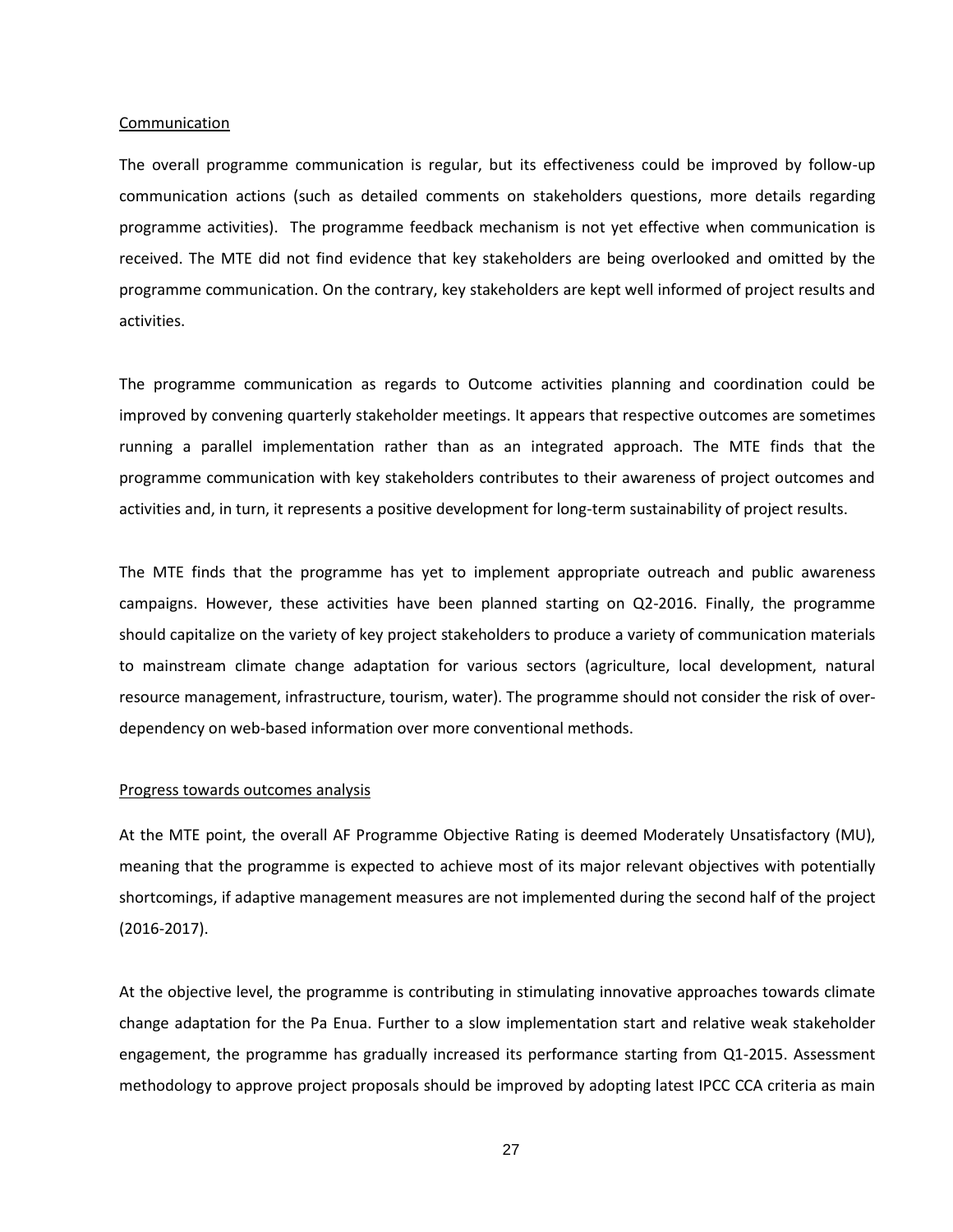evaluation indicators. Currently, project proposals are beign reviewed including agriculture and water resilience initiatives. When each outcome and outputs are screened versus rating scales, the following results are found:

Outcome 1- **Efficient and effective support at national level for disaster risk reduction and adaptation initiatives in the Pa Enua (MU).** The project has made some steps towards achieving the targets for this outcome. It is realistic that most of the outputs will be achieved in the second half of the project (2016- 2017), at a moderately satisfactory (MS) rating. However, the methodological approach to mainstreaming CC risks in the planning process is yet not clear, and in the development phase. The programme should strengthen its partnership with the Ministry of Planning to perform this mainstreaming task for selected development policies (agriculture, DRR, water, and tourism). This outcome has not focused on determine the most practical (and culturally appropriate) approach to design such methodological approach considering the national and island context. Finally, progress has been made towards developing a preparatory assessment to the National CC-DRM policy on 11 sectoral and related national policies, with the results captured in recommendation reports. Such positive and crucial output should be by developing detailed climate change policy or development plan for 2-3 key sectors (agriculture, water and tourism). For example, the Cook Islands Tourism Board is supportive of incorporating DRR and CCA into the national tourism accreditation criteria, and this accreditation process will support the adoption of climate resilient business practices covering the targeted 50 local tourism enterprises in the 3 Pa Enua. The programme should further develop such partnership in Q1-Q2 2016, by implementing this mainstreaming activity. Finally, the outcome delivery rate is S (43%) at the MTE point, even though its impact is still difficult to evaluate.

Outcome 2- **Key players in Pa Enua development have the capacity to reflect disaster risk management and adaptation considerations when planning, making decisions and during operations (MU).** Progress is being made towards meeting the output-level targets but with significant shortcomings as regards to the low delivery rate, and to activities delays for capacity building training considering the remaining project timeframe. These capacity building activities should be fully integrated across all programme outcomes, and eventually under Outcome 4. Introductory training sessions/workshops regarding climate change adaptation to rural infrastructure have been successfully carried out. Unfortunately, a systematic training strategy at the individual and institutional level has yet to be developed by the programme. The delivery rate remains low (35%) at the MTE mark, mainly due to slow strategic and implementation progress in the first two years.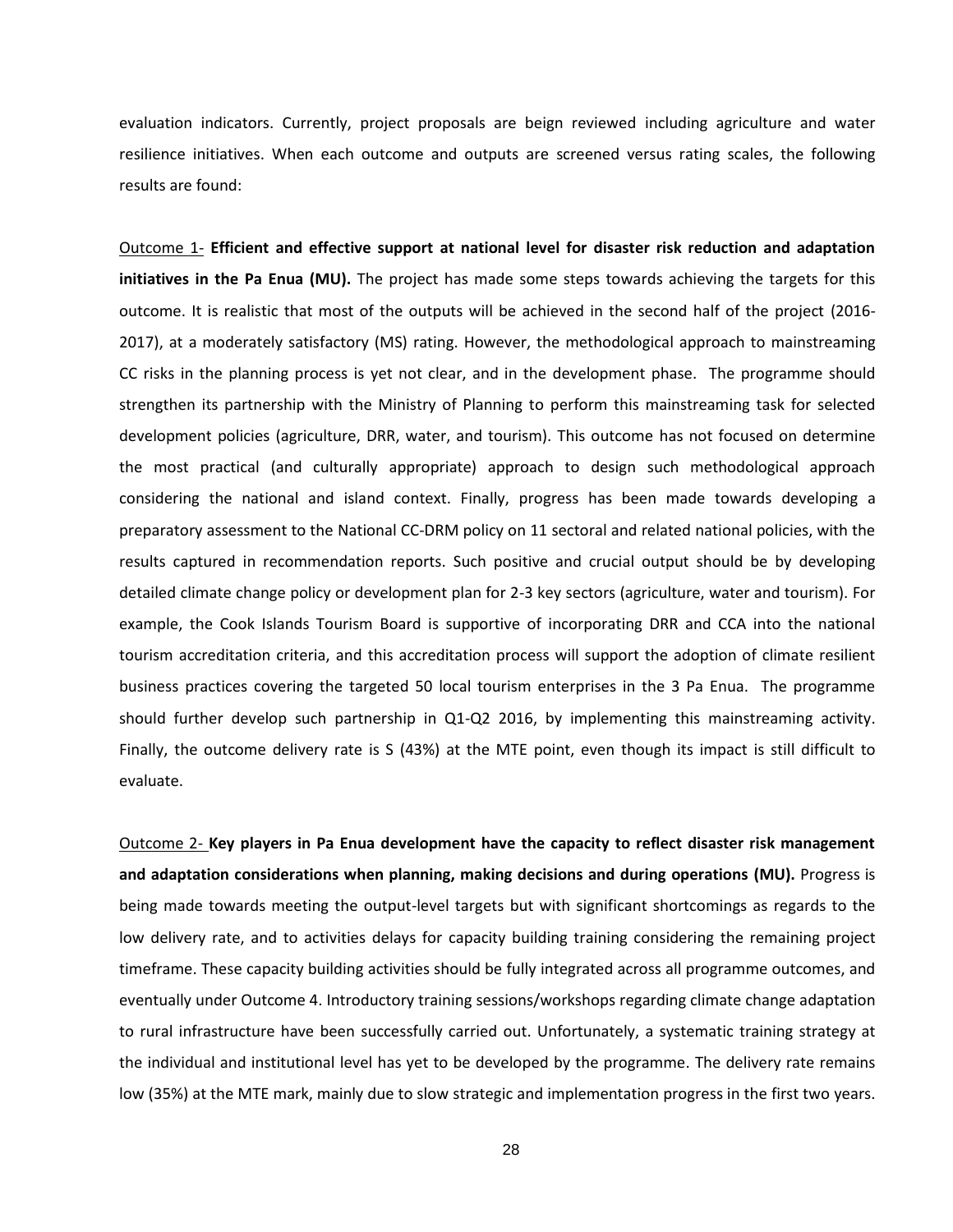This outcome needs to focus their relative annual work-plan to implement at least 50% of their total budget within the next 12 months, particularly in terms of capacity needs assessments for various government stakeholders and islands institutions. CC awareness for decision makers (trainings, workshops) has partially been implemented. The MTE strongly suggests designing a training program (consisting of 4-5 CCA and DRR modules) to be delivered for each Pa Enua during 2016.

Outocome 3- **Enhanced resilience to climate change, including weather- and climate-related disasters, for all 11 inhabited Pa Enua (MS).** Progress is being made towards meeting the output- level targets for Outocome 3. Unfortunately, the progress has been slower than expected based on the original work-plan due to, among others, administrative, procurement and approval procedures during the initial programme phase (2012-2013). Furthermore, this outcome faces, more than other outcome, two significant challenges: (i) logistically, as it has to deliver and implement activities across a large geographical areas with limited transportation options (few flights to Northern Cook Islands, limited cargo ship option to deliver materials), and (ii) socially, as the population composition of the Pa Enua mainly consists of elderlies and youngs, restriciting the labor force potential for the programme activities.

However, encouraging implementation progress has been seen during the last 9 months including, for example, the beginning of agriculture adapation activities in Managia, coconut oil preparation sites and water collection systems in Atiu. The MTE finds that the programme team has the capacity, stakeholder engagement and financial resources to complete this crucial output by 2017. This outcome can perform HS if this urgent adaptive measure is implemented. The delivery rate is relatively low (34%) considering the official timeframe left, and this outcome holds the majority of the programme budget.

This outcome has successfully collaborated with the SGP in terms of evaluating project proposal for various climate change adaptation's thematic areas in the Pa Enua. However, the assessment methodology for project proposals should be further detailed to define clearer climate change adapation criteria to be followed (IPCC as a methodological guide) during project review (and approval).

Finally, this outcome M&E system, as per all the other outcomes, needs to be strengthened in terms of overall quality (information collected and analysis), frequency (regular, quarterly M&E reports) and communication to stakeholders.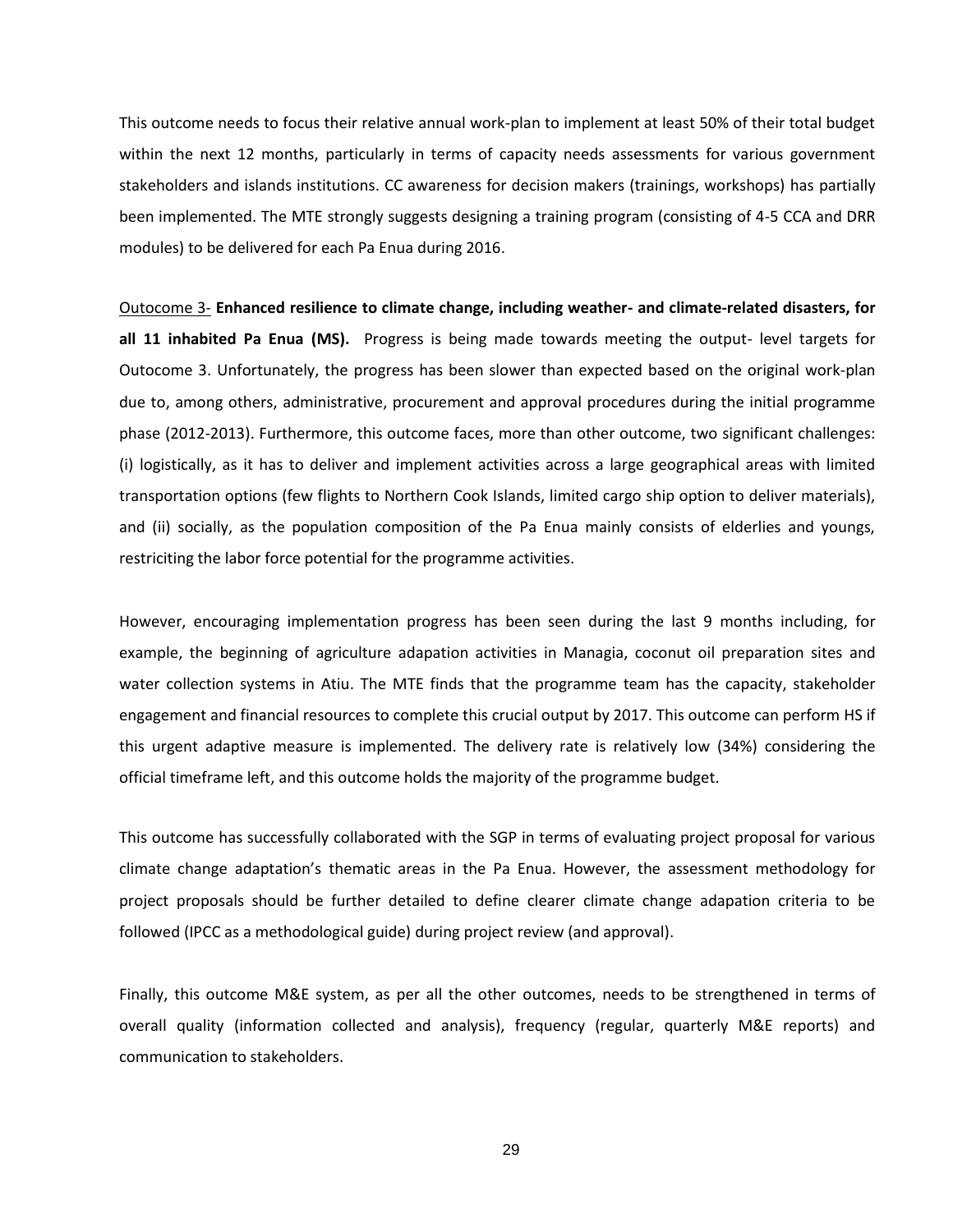Outcome 4- **Lessons learnt and best practices from Outcomes 1, 2 and 3 are disseminated to stakeholders and development partners (MS).** Work under Outcome 4 has recently began, and it is progressing MS. The production of a video showing current climate change threats and risks is a positive result achieved thus far, and should be disseminated across the Pa Enua. The programme has yet to develop an integrated communication plan, and this activity should be the priority in Q1, Q2 -2016. This outcome will be starting full implementation from Q2-2016. This outcome performance could be estimated as satisfactorily (S) by the programme closure, when all lessons learnt from all other outcomes will be integrated in one key communication document.

## **4.3 Delivery rate**

The project delivery rate at the MTE point is fair, 34% (Table 3). Considering that implementation rate is expected to significantly increase from Q1-2016, the final delivery rate could be predicted to be satisfactory- (above 75%) by the end of the programme. Outcome 1 delivery rate is satisfactory, 41%, while Outcome 2 delivery rate remains low, 35%, at MTE point, and Outcome 3 delivery rate, 32%, remains of concern as Outcome 3 holds the majority of the total programme budget. The majority of Outcome 4 implementation will occur from Q3-2015 through 2016, and the delivery rate is fair at the MTE point.

| <b>Outcome/Atlas Activity</b>                                                                                                                                                                           | Amount<br>(USD)<br>Year 1 | Amount<br>(USD)<br>Year 2 | Amount<br>(USD)<br>Year <sub>3</sub> | Amount<br>(USD)<br>Year 4 | Amount<br>(USD)<br>Year 5 | Total (USD)      |
|---------------------------------------------------------------------------------------------------------------------------------------------------------------------------------------------------------|---------------------------|---------------------------|--------------------------------------|---------------------------|---------------------------|------------------|
|                                                                                                                                                                                                         | 2012                      | 2013                      | 2014                                 | 2015                      | 2016                      |                  |
| <b>OUTCOME 1:Efficient and effective support at national</b><br>level for disaster risk reduction and adaptation<br>initiatives in the Pa Enua                                                          | 213,000                   | 133,000                   | 30,000                               | 14,000                    | 10,000                    | 400,000          |
| Expenditure (USD) (September 2015)                                                                                                                                                                      | 6,391.62                  | 96,724.9<br>0             | 45,031.62                            | 16,101.62                 |                           | 164,249.76       |
| Delivery Rate (Expenditure/Budget * 100%                                                                                                                                                                | 3%                        | 73%                       | <b>150%</b>                          | <b>115%</b>               | ÷                         | 41%              |
| <b>OUTCOME 2: Key players in Pa Enua development have</b><br>the capacity to reflect disaster risk management and<br>adaptation considerations when planning, making<br>decisions and during operations | 153,000                   | 176,000                   | 173,000                              | 168,000                   | 115,000                   | 785,000          |
| Expenditure (USD) (September 2015)                                                                                                                                                                      | 1,811.21                  | 99,899.1<br>6             | 95,566.71                            | 84,712.46                 |                           | 281,989.54       |
| Delivery Rate (Expenditure/Budget * 100%)                                                                                                                                                               | 1.2%                      | <b>57%</b>                | 55%                                  | <b>50%</b>                | $\blacksquare$            | <b>36%</b>       |
| <b>OUTCOME 3: Enhanced resilience to climate change,</b><br>including weather- and climate-related disasters, for all<br>11 inhabited Pa Enua                                                           | 207,000                   | 710,000                   | 953,000                              | 820,000                   | 525,000                   | 3,215,000        |
| Expenditure (USD) (September 2015)                                                                                                                                                                      | 11,875.15                 | 122,891.<br>07            | 796,510.64                           | 96,351.69                 |                           | 1,027,628.<br>50 |
| Delivery Rate (Expenditure/Budget * 100%)                                                                                                                                                               | 6%                        | <b>17%</b>                | 84%                                  | 12%                       | $\blacksquare$            | 32%              |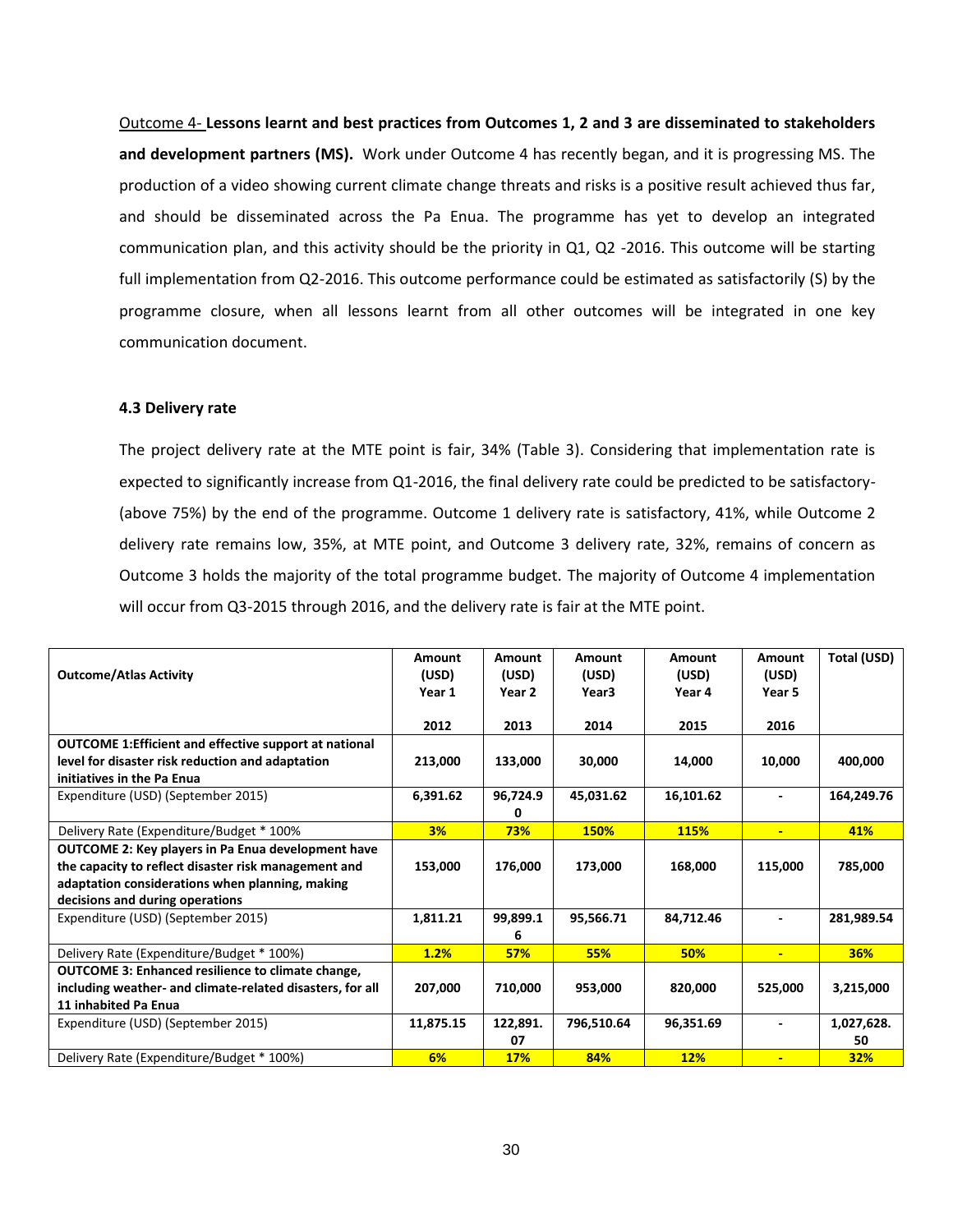| <b>OUTCOME 4: Lessons learned and best practices</b><br>improve the effectiveness of initiatives to enhance the<br>resilience of Pa Enua and other vulnerable<br>communities | 15,000     |                | 44.000           | 9,000      | 32,000  | 100,000          |
|------------------------------------------------------------------------------------------------------------------------------------------------------------------------------|------------|----------------|------------------|------------|---------|------------------|
| Expenditure (USD) (September 2015)                                                                                                                                           | 0.00       | 0.00           | 11,192.19        | 1,920.56   |         | 13,112.75        |
| Delivery Rate (Expenditure/Budget * 100%)                                                                                                                                    | 0.00%      | 0.00%          | 25%              | 21%        | -       | <b>13%</b>       |
| <b>Project Management</b>                                                                                                                                                    | 99,700     | 79,700         | 99,700           | 77,700     | 103.200 | 460,000          |
| Expenditure (USD) (September 2015)                                                                                                                                           | 27,422.34  | 69,450.1       | 68,490.53        | 59,859.82  |         | 225,222.80       |
| Delivery Rate (Expenditure/Budget * 100%                                                                                                                                     | <b>28%</b> | 87%            | 69%              | 77%        |         | 49%              |
| <b>Grand Total</b>                                                                                                                                                           | 687,700    | 1,098,70       | 1,299,700        | 1,088,700  | 785,200 | 4,960,000        |
| Expenditure (USD) (September 2015)                                                                                                                                           | 47,500.32  | 388,965.<br>24 | 1,016,791.7<br>0 | 258,946.15 |         | 1,712,203.<br>41 |
| Delivery Rate (Expenditure/Budget * 100%)                                                                                                                                    | 7%         | 35%            | 78%              | 24%        |         | <b>35%</b>       |

## **Table 3. Programme delivery rate (as per September 2015).**

The MTE does not find significant variance between planned, as indicated by the PRODOC budget, and actual expenditures. Some minor (9%) variance (in Outcome 1 and 3) is justified by adapting annual workplans to existing project needs and local context particularly during the first two year of implementation (i.e. data collection in Outcome 1, planning for climate change adaptation activities in Outcome 3).

The programme management shows appropriate and up-to- AF/UNDP-standard management of financial resources, expenditures and following the procedure of annual audits..

## Co-financing

The MTE analyzed the programme co-finance (in-kind and cash) (Annex 8). Considering that AF programme do not require specific co-financing, the MTE found that the programme was able to engage various stakeholders in committing financial resources to support the programme activities. For example, the Mangaia Island government has provided free labour and land access to begin the climate change adaptation farming activities; the Atiu local government has also provided free labour to install water tanks for all beneficiaries. Furthermore, the German Technical Cooperation (GTZ) has provided a 400,000 EUR cofinance to install water tanks in the Northern Islands. This successful and satisfactory co-finance represents a positive signal towards the overall programme stakeholder involvement, country ownership and long-term sustainability of the programme.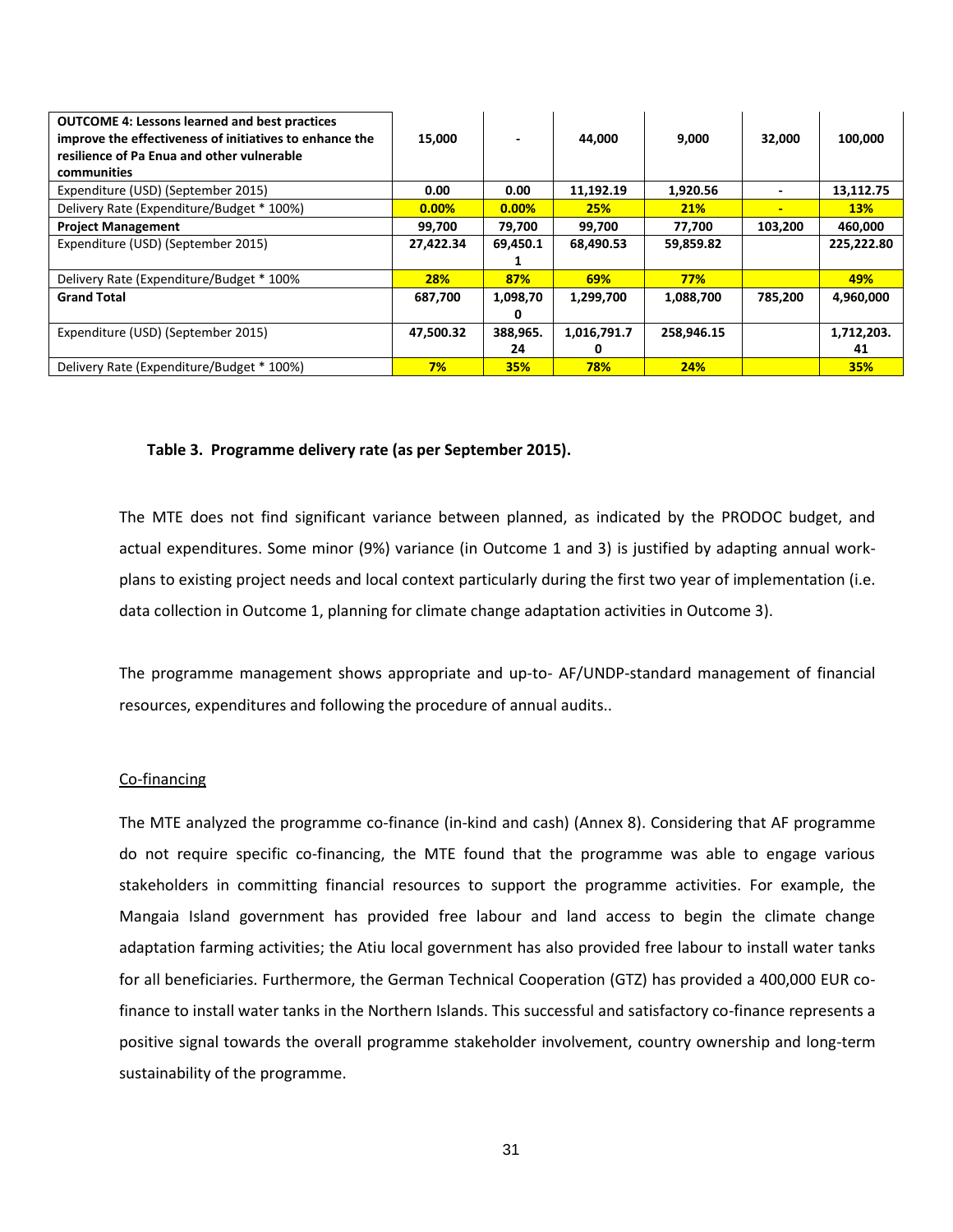# **4.4 Log-frame analysis and amendments**

The MTE reviewed the original programme log-frame considering the current implementation rate, logistical constrains, planned activities and stakeholders interviews. The programme logframe has not been regularly (quarterly) reviewed to adjust for local context and emerging issues, such as the low capacity baseline, slower implementation rate than predicted and sparse and limited information regarding climate change risk for various sectors. The programme team should review and update the logframe particularly as regards to (i) end of project target for each outputs, (ii) SMART indicators, and (iii) review the baseline information. Further to stakeholder consultations, the MTE has proposed a revised version of the current logframe (Table 4).

| The programme is on-track to<br>Number<br>Past<br><b>MS</b><br><b>Objective</b><br>Availability<br>of                                                   | risk<br>to |
|---------------------------------------------------------------------------------------------------------------------------------------------------------|------------|
| 1. Focal points have<br>By<br>the<br>οf                                                                                                                 |            |
| meet its overall objective, but<br>households in<br>been appointed and<br>climate<br>end<br>0f<br>necessary<br>expertise                                |            |
| the Pa Enua<br>fully<br>still<br>low<br>the<br>and<br>at<br><b>To</b><br>change<br>assumed<br>experience<br>to                                          |            |
| underperform<br>strengthen<br>and Rarotonga<br>undertake<br>activities<br>in<br>planning<br>assessment<br>and<br>program                                | two        |
| ability<br>target villages<br>components (1 and 1). Further<br>coordination<br>of<br>required to<br>integrate<br>s<br>and<br>the <b>the</b><br>me<br>at |            |
| of all Cook<br>SRIC CC activities on<br>to a slow start, the project is<br>(Ruaau<br>climate<br>panning<br>least<br>risk<br>and                         |            |
| <b>Island</b><br>Akaoa) and the<br>1600<br>all 11 inhabited Pa<br>contributing in stimulating<br>processes<br>management<br>in                          |            |
| innovative approaches towards<br>communitie<br>number<br>(principally<br>househol<br>relevant policies and<br>οf<br>Enua.                               |            |
| public officers<br>climate change adaptation for<br>s and<br>attached to<br>ds<br>other instruments.<br>the<br>and<br>2. Water storage                  |            |
| 100<br>Still valid, and the risk<br>all Cook Islands, and in<br>public<br>dealing<br>with<br>the<br>tanks were installed                                |            |
| mainstreaming climate change<br>public<br>remain moderate due<br>service<br>Pa<br>Enua<br>National<br>to<br>at 300 households,                          |            |
| sustainable<br>officers<br>to the limited (in term<br>adaptation into government<br>make<br>Communic<br>providing 6000<br>L                             |            |
| in the Pa<br>of available human<br><b>informed</b><br>development<br>ations<br>priorities.<br>additional<br>water                                       |            |
| decisions<br>who<br>Enua<br>have<br>resources)<br>national<br>process<br>capacity<br>storage                                                            |            |
| enhanced<br>and manage<br>and a few<br>expertise.<br>have<br>household<br>per                                                                           |            |
| anticipated<br>Political<br>adaptive<br>projects)<br>increase<br>(total 1.8 M litres)<br>will<br>and                                                    |            |
| climate<br>commitment by senior<br>have raised<br>their<br>capacity<br>d<br>in 3 Pa Enua (Atiu,<br>to                                                   |            |
| change<br>government officials to<br>respond<br>adaptive<br>awareness<br>Aitutaki<br>and<br>to                                                          |            |
| driven<br>climate-<br>integrate climate risk<br>amongst<br>capacity<br>Palmerston).                                                                     |            |
| induced risks.<br>pressures<br>community<br>management.<br>3.<br>Community                                                                              |            |
| Low risk as political<br>(including<br>SMART.<br><b>NO</b><br>members<br>Sustainable                                                                    |            |
| <b>GENDER.</b><br>and public<br>extreme<br>engagement<br>Development Plans<br>was                                                                       |            |
| events) in a<br>Amendment:<br>officers on<br>recorded to be present.<br>(Island level)<br>with                                                          |            |
| include gender<br>coordination<br>pro-active,<br>climate<br>Strong<br><b>CCA</b><br>and<br><b>DRR</b>                                                   |            |
| disregarded<br>integrated<br>climate<br>change,<br>amongst<br>aspects integrated<br>and                                                                 |            |
| disaster<br>data (number<br>but<br>change and<br>been have<br>have<br><b>of</b><br>reduction<br>responses                                               |            |
| strategic<br>women<br>risk<br>been completed for<br>are limited<br>dealing<br>with<br>stakeholders<br>8 Pa Enua (Penryhn,<br>in<br>manner               |            |
| to a few<br>Pa<br>Enua<br>Pukapuka, Nassau,<br>country.                                                                                                 |            |
| sustainable )<br>projects<br><b>This</b><br>assumption<br>Rakahanga,<br>Atiu,                                                                           |            |
| and ad-hoc<br>remains moderate as<br>Mitiaro, Mauke and                                                                                                 |            |
| coordination is still<br>coping<br>Palmerston). CSDP                                                                                                    |            |

# **Table 4. Progress towards results matrix.**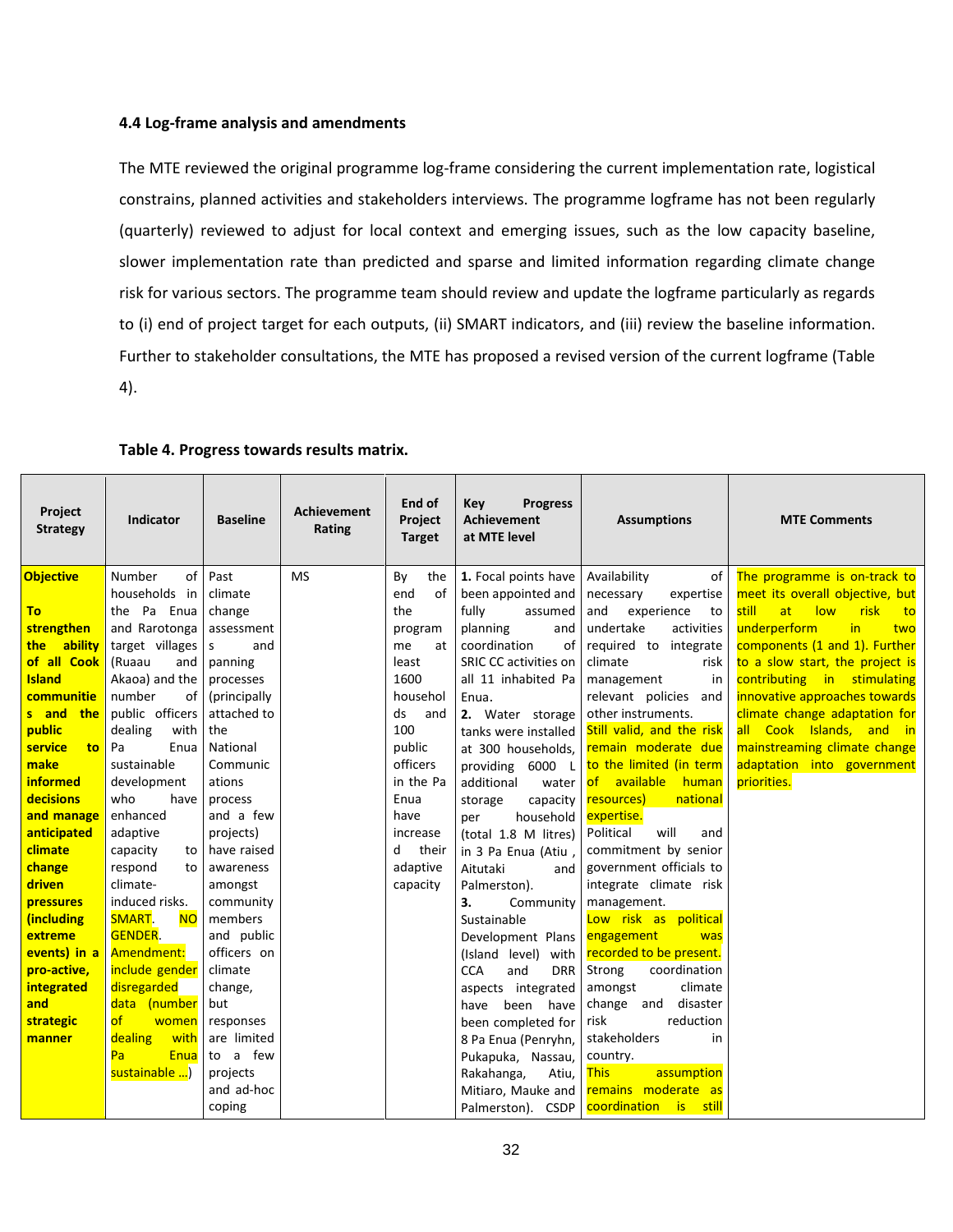| Project<br><b>Strategy</b> | Indicator | <b>Baseline</b>     | <b>Achievement</b><br>Rating | End of<br>Project<br><b>Target</b> | <b>Key</b><br><b>Progress</b><br><b>Achievement</b><br>at MTE level | <b>Assumptions</b>        | <b>MTE Comments</b> |
|----------------------------|-----------|---------------------|------------------------------|------------------------------------|---------------------------------------------------------------------|---------------------------|---------------------|
|                            |           | measures            |                              |                                    | Mangaia<br>has<br>in                                                | being developed.          |                     |
|                            |           | by                  |                              |                                    | completed<br>been                                                   | Strong<br>community       |                     |
|                            |           | communiti           |                              |                                    | also publicly<br>and                                                | leadership and support    |                     |
|                            |           | es. As a            |                              |                                    | launched. CSDP for                                                  | for, and engagement in    |                     |
|                            |           | result              |                              |                                    | Aitutaki is under                                                   | project activities in the |                     |
|                            |           | communiti           |                              |                                    | development.                                                        | Pa Enua.                  |                     |
|                            |           | lack<br>es          |                              |                                    |                                                                     | Low risk as community     |                     |
|                            |           | adequate            |                              |                                    |                                                                     | leaders and members       |                     |
|                            |           | capacity to         |                              |                                    |                                                                     | showing<br>high<br>are    |                     |
|                            |           | adapt to            |                              |                                    |                                                                     | in<br>engagement          |                     |
|                            |           | climate-<br>induced |                              |                                    |                                                                     | programme activities.     |                     |
|                            |           | impacts             |                              |                                    |                                                                     |                           |                     |
|                            |           | affecting           |                              |                                    |                                                                     |                           |                     |
|                            |           | food<br>and         |                              |                                    |                                                                     |                           |                     |
|                            |           | water               |                              |                                    |                                                                     |                           |                     |
|                            |           | supply,             |                              |                                    |                                                                     |                           |                     |
|                            |           | coastal             |                              |                                    |                                                                     |                           |                     |
|                            |           | ecosystem           |                              |                                    |                                                                     |                           |                     |
|                            |           | s, tourism          |                              |                                    |                                                                     |                           |                     |
|                            |           | and related         |                              |                                    |                                                                     |                           |                     |
|                            |           | livelihood          |                              |                                    |                                                                     |                           |                     |
|                            |           | activities.         |                              |                                    |                                                                     |                           |                     |

| Project<br><b>Strategy</b>                                                                                                                                                                                           | Indicator                                                                                                                                                                                                                                                                              | <b>Baseline</b>                                                                                                                                                                                   | Achievement<br>Rating | <b>Target</b>                                                                                                                                                                                                                              | <b>Progress</b><br><b>Achievement</b><br>at MTE level                                                                                                                                                                                                                                                                                                                    | <b>Assumptions</b>                                                                                                                                                                                                                                                      | <b>MTE Comments</b>                                                                                                                                                                                                                                                                                                                                                                                                                                                                                                                                     |
|----------------------------------------------------------------------------------------------------------------------------------------------------------------------------------------------------------------------|----------------------------------------------------------------------------------------------------------------------------------------------------------------------------------------------------------------------------------------------------------------------------------------|---------------------------------------------------------------------------------------------------------------------------------------------------------------------------------------------------|-----------------------|--------------------------------------------------------------------------------------------------------------------------------------------------------------------------------------------------------------------------------------------|--------------------------------------------------------------------------------------------------------------------------------------------------------------------------------------------------------------------------------------------------------------------------------------------------------------------------------------------------------------------------|-------------------------------------------------------------------------------------------------------------------------------------------------------------------------------------------------------------------------------------------------------------------------|---------------------------------------------------------------------------------------------------------------------------------------------------------------------------------------------------------------------------------------------------------------------------------------------------------------------------------------------------------------------------------------------------------------------------------------------------------------------------------------------------------------------------------------------------------|
| <b>Outcome 1</b><br><b>Efficient</b><br>and <sup>'</sup><br><b>effective</b><br>support<br><b>at</b><br>national<br>for<br>level<br>disaster risk<br>reduction<br>and<br>adaptation<br>initiatives in<br>the Pa Enua | Number<br>of<br>national<br>policies<br>and<br>related<br>instruments<br>enhanced in ways<br>that support CCA<br>and DRR.<br>SMART.<br>Amendment:<br>please<br>change/<br>specify 'enhanced'<br>including<br>l i.e.<br>specific CCA and<br>DRR.<br>Number<br>of<br>staff<br>government | Relevant<br>national<br>policy<br>instruments.<br>coordinatio<br>n<br>mechanisms<br>and<br>institutions<br>do<br>not<br>address<br>climate risks<br>in<br>an<br>adequate<br>manner<br>Climate and | MU                    | At<br>least<br>1.<br>four relevant<br>national level<br>policy<br>instruments,<br>and<br>coordination<br>mechanisms<br>addressing<br>have<br>integrated<br>climate<br>risk<br>management.<br>2. At least 75<br>government<br>staff<br>with | 1.<br>Preparatory<br>assessments to the<br>CC-DRM<br>National<br>Policy a systematic<br>analysis has<br>gap<br>been carried out on<br>sectoral and<br>11<br>related<br>national<br>policies, with the<br>results captured in<br>recommendation<br>reports.<br>2. Over 40 officers<br>of<br>Island<br>Administrations<br>involved<br>in<br>were<br><b>CSDP</b><br>related | Political<br>will<br>and<br>commitment,<br>and availability<br>of necessary<br>expertise and<br>experience, to<br>undertake<br>activities<br>required<br>to<br>integrate<br>climate<br>risk<br>management<br>in<br>relevant<br>policies<br>and<br>other<br>instruments. | This outcome performance is<br>moderately unsatisfactory, as<br>the programme has mainly<br>focused on outcome 3. This<br><b>MTE strongly suggests focusing</b><br>starting on Q1-2016 on CCA<br>and DRR mainstreaming efforts<br>for two selected national<br>(i.e.<br>development<br>policy<br>agriculture<br>and<br>infrastructure/water). The MTE<br>also suggests that selected<br>standards/codes,<br>technical<br>policy and plans concerning<br>agriculture, water and tourism<br>to be reviewed, and 'entry-<br>points' for policy development |
|                                                                                                                                                                                                                      | with<br>job<br>descriptions<br>that<br>make reference to<br>climate<br>and<br>disaster<br>risk<br>management<br>and                                                                                                                                                                    | disaster risk<br>managemen<br>t are seen as<br>the<br>sole<br>responsibilit<br>of<br>the<br>$\mathsf{v}$                                                                                          |                       | responsibilitie<br>for<br>S.<br>sustainable<br>development<br>in the Pa Enua<br>job<br>have                                                                                                                                                | trainings<br>and<br>consultations,<br>30<br>gov. staff received<br>initial training on the risk is still<br>user aspects of a moderate<br>Teachers' Resource   national                                                                                                                                                                                                  | <b>This</b><br>assumption is<br>still valid, and<br>as.                                                                                                                                                                                                                 | <b>DRR</b><br>for<br><b>CCA</b><br>and<br>and<br>mainstreaming of the climate<br>change (CC) to be identified.<br><b>The</b><br><b>MTE</b><br>also<br>suggests<br>identifying core government<br>staff willing to be trained over                                                                                                                                                                                                                                                                                                                       |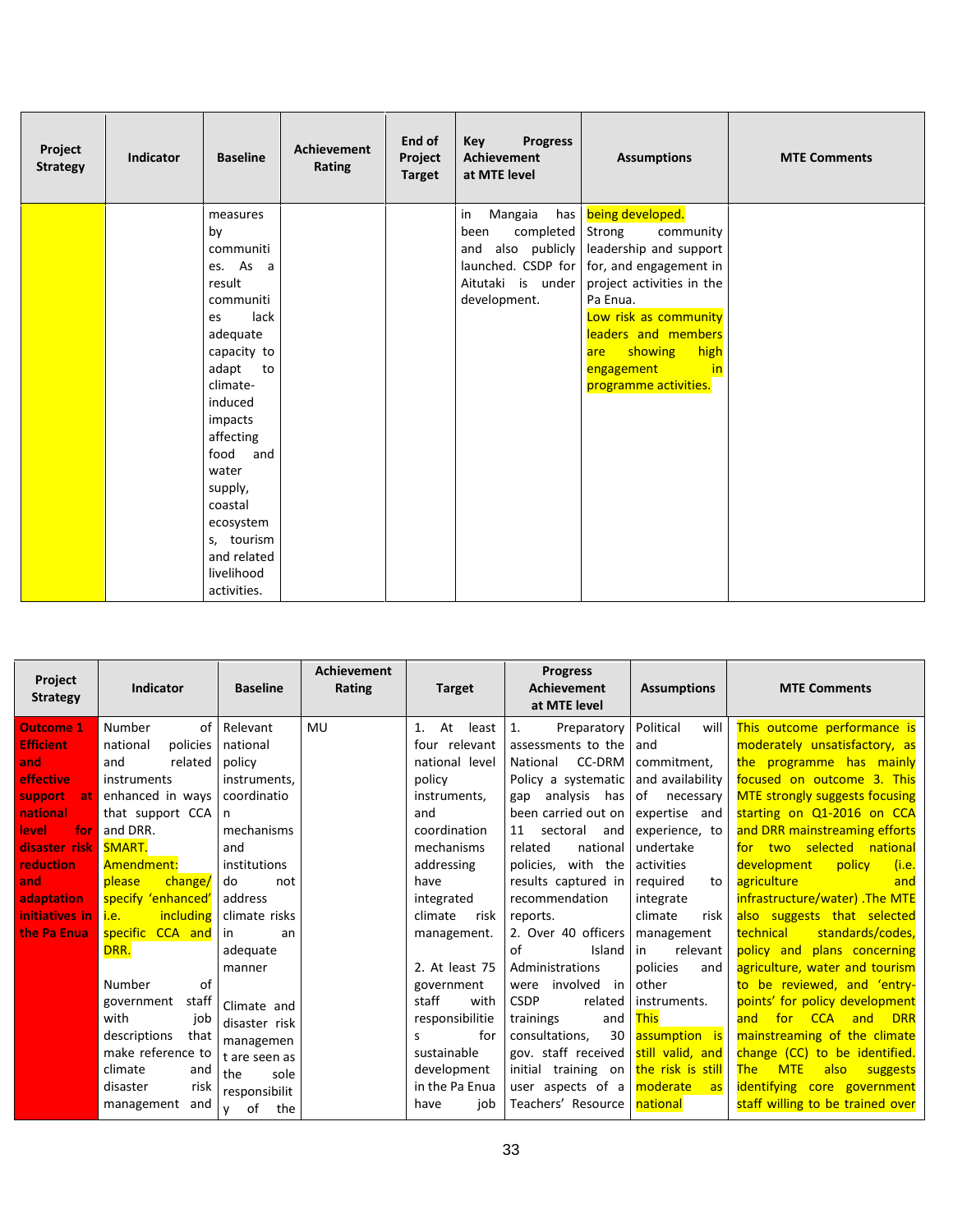| National<br>Kit on CC and DRM<br>who have received<br>descriptions<br>expertise<br>the next two years (2016-17).<br><b>is</b><br>that<br>relevant training.<br>Environmen<br>make<br>launched,<br>scarce.<br>and<br>SMART.<br>reference to<br>round 30<br>health<br>Appropriate<br>t<br>Service<br>officers<br>staff members<br>and<br>climate<br>and<br>were<br>involved in initial<br>disaster<br>are<br>selected<br>risk<br>Emergency<br>trainings related to for training by<br>Managemen<br>management<br>Cook<br>Amendment:<br>vector-borne<br>their<br>t<br>the<br>host<br>Islands<br>at least 50<br>disease<br>control<br>agencies.<br>actions being rolled<br><b>The</b><br><b>MTE</b><br>government<br>staff.<br>out in the Pa Enua<br>suggests<br>3. At least 100<br>identifying via<br>3. Implementation<br>interviews and<br>plan is developed<br>government<br>staff<br>for the sourcing and<br>discussion with<br>with<br>responsibilitie<br>installation<br>senior<br>of<br>Automated<br>for<br>government<br>$\mathsf{S}$<br>sustainable<br>staff, core staff<br>Weather<br>Stations<br>development<br>(AWS) and related<br>willing to be<br>trained during<br>in the Pa Enua<br>info system. A web<br>will<br>portal is under the 2 years.<br>have<br>received<br>development<br>Very low staff<br>to<br>formal<br>disseminate climate<br>turnover<br>early<br>resulting<br>training<br>warning<br>in<br>in<br>information.<br>climate<br>sustained<br>and<br>disaster<br>of<br>risk<br>capacity<br>government<br>management<br>and<br>partner<br>institutions<br><b>This</b> | Project<br><b>Strategy</b> | Indicator | <b>Baseline</b> | <b>Achievement</b><br>Rating | <b>Target</b> | <b>Progress</b><br><b>Achievement</b><br>at MTE level | <b>Assumptions</b> | <b>MTE Comments</b> |
|-------------------------------------------------------------------------------------------------------------------------------------------------------------------------------------------------------------------------------------------------------------------------------------------------------------------------------------------------------------------------------------------------------------------------------------------------------------------------------------------------------------------------------------------------------------------------------------------------------------------------------------------------------------------------------------------------------------------------------------------------------------------------------------------------------------------------------------------------------------------------------------------------------------------------------------------------------------------------------------------------------------------------------------------------------------------------------------------------------------------------------------------------------------------------------------------------------------------------------------------------------------------------------------------------------------------------------------------------------------------------------------------------------------------------------------------------------------------------------------------------------------------------------------------------------------------------------------------------|----------------------------|-----------|-----------------|------------------------------|---------------|-------------------------------------------------------|--------------------|---------------------|
| assumption is<br>still valid, and<br>it.<br>poses<br>$\mathsf{a}$<br>moderate risk.                                                                                                                                                                                                                                                                                                                                                                                                                                                                                                                                                                                                                                                                                                                                                                                                                                                                                                                                                                                                                                                                                                                                                                                                                                                                                                                                                                                                                                                                                                             |                            |           |                 |                              |               |                                                       |                    |                     |

| Project<br><b>Strategy</b> | <b>Indicator</b>                               | <b>Baseline</b> | <b>Achievement</b><br>Rating | <b>Target</b>        | <b>Key Progress</b><br>Achievement at<br><b>MTE</b> level | <b>Assumptions</b>        | <b>MTE Comments</b>            |
|----------------------------|------------------------------------------------|-----------------|------------------------------|----------------------|-----------------------------------------------------------|---------------------------|--------------------------------|
| <b>Outcome 2</b>           | SRIC Focal Points                              | There are no    | <b>MU</b>                    | By the end of        | 1. Focal points have Suitably qualified                   |                           | This output<br>activity is     |
|                            | for each inhabited   individuals               |                 |                              | year 1 of the        | been appointed and   personnel                            |                           | moderately<br>progressing      |
|                            | <b>Key players</b> Pa Enua appointed in the Pa |                 |                              | programme            | fully                                                     | assumed available in each | unsatisfactory.<br>The MTE     |
| in Pa Enua                 | and funded.                                    | Enua<br>who     |                              | <b>SRIC</b><br>Focal | planning                                                  | and inhabited<br>Pa       | suggests further supporting    |
| developmen SMART.          | <b>NO</b>                                      | have formal     |                              | Points               | of<br>coordination                                        | Enua.                     | the appointed focal points     |
| t have the                 | <b>Please</b><br><b>GENDER.</b>                | responsibilit   |                              | appointed            | SRIC CC activities on   This assumption                   |                           | by regular training activities |
| capacity to                | add No of women                                | ies for, and    |                              | fully<br>and         | all 11 inhabited Pa                                       | is still valid, even      | for M&E, and reporting.        |
| <b>reflect</b>             | as focal points.                               | oversight of,   |                              | operational in       | Enua.                                                     | though current            |                                |
| disaster risk              |                                                | climate risk    |                              | 11 inhabited         |                                                           | focal points are          |                                |
| managemen                  |                                                | assessment      |                              | Pa Enua.             |                                                           | motivated,<br>and         |                                |
| and                        |                                                | and             |                              |                      |                                                           | posess some key           |                                |
| adaptation                 |                                                | managemen       |                              |                      |                                                           | skills<br>for             |                                |
| <b>consideratio</b>        |                                                | the<br>in       |                              |                      |                                                           | agriculture<br>and        |                                |
| when<br>ns                 |                                                | of<br>context   |                              |                      |                                                           | water                     |                                |
| planning,                  |                                                | sustainable     |                              |                      |                                                           | <b>SRC Focal Points</b>   |                                |
| <b>making</b>              |                                                | island          |                              |                      |                                                           | establish                 |                                |
| <b>decisions</b>           |                                                | developmen      |                              |                      |                                                           | effective working         |                                |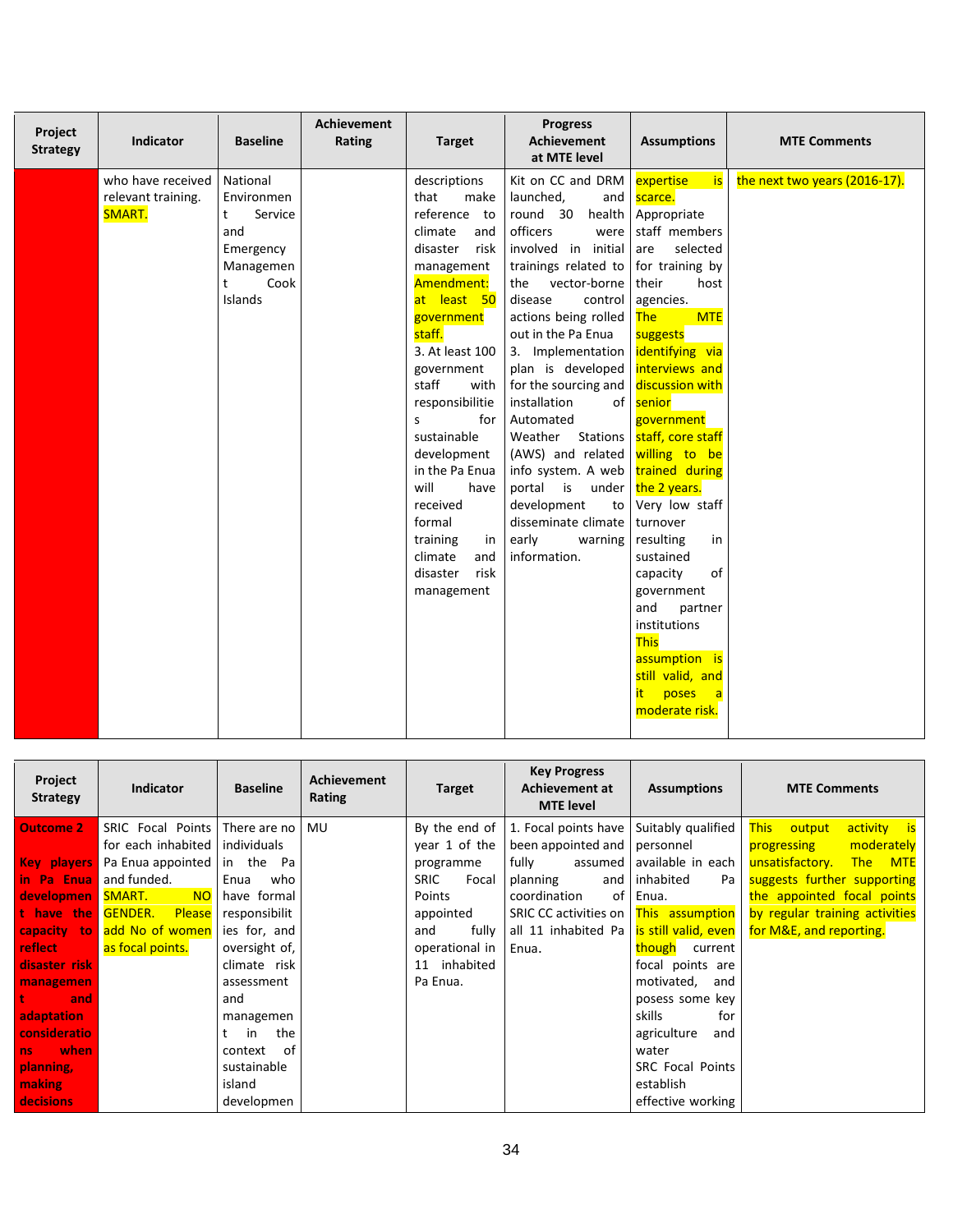| Project<br><b>Strategy</b> | <b>Indicator</b>                                                                                                                                                                                                                                                                     | <b>Baseline</b>                                                                                                                                                                                                                                                                     | <b>Achievement</b><br>Rating | <b>Target</b>                                                                                                                                                                                                                                                                                                                                                                                                                                                            | <b>Key Progress</b><br>Achievement at<br><b>MTE</b> level                                                                                                                                                                                                                                                                                                                                                          | <b>Assumptions</b>                                                                                                                                                                                                                                                                                                                                                                                                                                                                                                                                                                                                                                                                               | <b>MTE Comments</b>                                                                                                                                                                                                                                                                                                                                                                                                                                                                                                                                                                                                                                           |
|----------------------------|--------------------------------------------------------------------------------------------------------------------------------------------------------------------------------------------------------------------------------------------------------------------------------------|-------------------------------------------------------------------------------------------------------------------------------------------------------------------------------------------------------------------------------------------------------------------------------------|------------------------------|--------------------------------------------------------------------------------------------------------------------------------------------------------------------------------------------------------------------------------------------------------------------------------------------------------------------------------------------------------------------------------------------------------------------------------------------------------------------------|--------------------------------------------------------------------------------------------------------------------------------------------------------------------------------------------------------------------------------------------------------------------------------------------------------------------------------------------------------------------------------------------------------------------|--------------------------------------------------------------------------------------------------------------------------------------------------------------------------------------------------------------------------------------------------------------------------------------------------------------------------------------------------------------------------------------------------------------------------------------------------------------------------------------------------------------------------------------------------------------------------------------------------------------------------------------------------------------------------------------------------|---------------------------------------------------------------------------------------------------------------------------------------------------------------------------------------------------------------------------------------------------------------------------------------------------------------------------------------------------------------------------------------------------------------------------------------------------------------------------------------------------------------------------------------------------------------------------------------------------------------------------------------------------------------|
| and during<br>operations   | Prepare integrated<br>climate<br>change<br>adaptation<br>and<br>disaster<br>risk<br>reduction<br>action<br>plans for each of<br>the 11 inhabited<br>Pa Enua.<br>SMART.<br><b>NO</b><br><b>GENDER.</b><br>Amendment.<br>Please add 'plans<br>that<br>include<br>gender<br>dimension'. | t.<br>No Pa Enua<br>has<br>а<br>climate<br>change<br>adaptation<br>and disaster<br>risk<br>reduction<br>action plan<br>or any other<br>formal<br>mechanism<br>for<br>addressing<br>climate and<br>disaster<br>risks in a<br>pro-active,<br>integrated<br>and<br>strategic<br>manner |                              | By the end of<br>the 3rd year,<br>integrated<br>climate<br>change<br>adaptation<br>and disaster<br>risk reduction<br>action<br>plans<br>approved for<br>each of the<br>11 inhabited<br>Pa Enua, and<br>harmonized<br>with<br>island<br>development<br>plans.<br>Amendment:<br>this target is<br>very<br>ambitious<br>considering<br>the<br>current<br>programme<br>performance<br>and logistical<br>constrains.<br><b>The</b><br><b>MTE</b><br>suggests<br>adjusting the | 1.Community<br>Sustainable<br>Development Plans<br>(Island level) with<br><b>CCA</b><br>and<br><b>DRR</b><br>aspects integrated<br>have<br>been have<br>been completed for<br>8 Pa Enua (Penryhn,<br>Pukapuka, Nassau,<br>Rakahanga,<br>Atiu,<br>Mitiaro, Mauke and<br>Palmerston). CSDP<br>in Mangaia<br>has<br>completed<br>been<br>and also publicly<br>launched. CSDP for<br>Aitutaki is under<br>development. | relationships<br>with<br>island<br>administrations,<br>councils<br>and<br>community<br>leaders.<br><b>The</b><br><b>MTE</b><br>suggests further<br>training<br>Political will and<br>commitment to<br>ensure plans are<br>prepared in a<br>fully<br>participatory<br>manner.<br>Considering the<br>overall interest<br>and attention to<br>the programme<br>objectives, this<br>assumption<br>poses a low risk.<br>Strong<br>community<br>leadership<br>and<br>support for, and<br>engagement in<br>project activities<br>in the Pa Enua.<br>The community<br>leadership<br><b>is</b><br>present,<br>but<br>requires<br>constant support<br>the<br>by<br>programme<br>to<br>guarantee<br>further | The programme has not<br>significantly<br>advanced<br>towards the achievement of<br>this output. Considering the<br>remaining<br>programme<br>timeframe, the MTE strongly<br>suggests engaging a team of<br>national<br>and<br>1<br>international consultant to<br>develop the<br>conceptual<br>framework of 5 action plans<br>during Q1-2016. This team<br>should be focus on setting<br>the<br>conceptual<br>up<br>framework of<br>document<br>selection and revision at the<br>provincial and national level<br>for each action plan. The<br>methodological approach to<br>mainstreaming CC risks in<br>the planning process should<br>also be considered. |
|                            |                                                                                                                                                                                                                                                                                      |                                                                                                                                                                                                                                                                                     |                              | target to 7 Pa<br>Enua.                                                                                                                                                                                                                                                                                                                                                                                                                                                  |                                                                                                                                                                                                                                                                                                                                                                                                                    | engagement<br><b>in</b><br>programme<br>activities.<br>Availability<br>of<br>necessary                                                                                                                                                                                                                                                                                                                                                                                                                                                                                                                                                                                                           |                                                                                                                                                                                                                                                                                                                                                                                                                                                                                                                                                                                                                                                               |
|                            |                                                                                                                                                                                                                                                                                      |                                                                                                                                                                                                                                                                                     |                              |                                                                                                                                                                                                                                                                                                                                                                                                                                                                          |                                                                                                                                                                                                                                                                                                                                                                                                                    | expertise<br>and<br>experience<br>to<br>undertake<br>activities<br>required<br>to<br>prepare                                                                                                                                                                                                                                                                                                                                                                                                                                                                                                                                                                                                     |                                                                                                                                                                                                                                                                                                                                                                                                                                                                                                                                                                                                                                                               |
|                            |                                                                                                                                                                                                                                                                                      |                                                                                                                                                                                                                                                                                     |                              |                                                                                                                                                                                                                                                                                                                                                                                                                                                                          |                                                                                                                                                                                                                                                                                                                                                                                                                    | integrated<br>climate change<br>adaptation<br>and<br>disaster<br>risk<br>reduction action                                                                                                                                                                                                                                                                                                                                                                                                                                                                                                                                                                                                        |                                                                                                                                                                                                                                                                                                                                                                                                                                                                                                                                                                                                                                                               |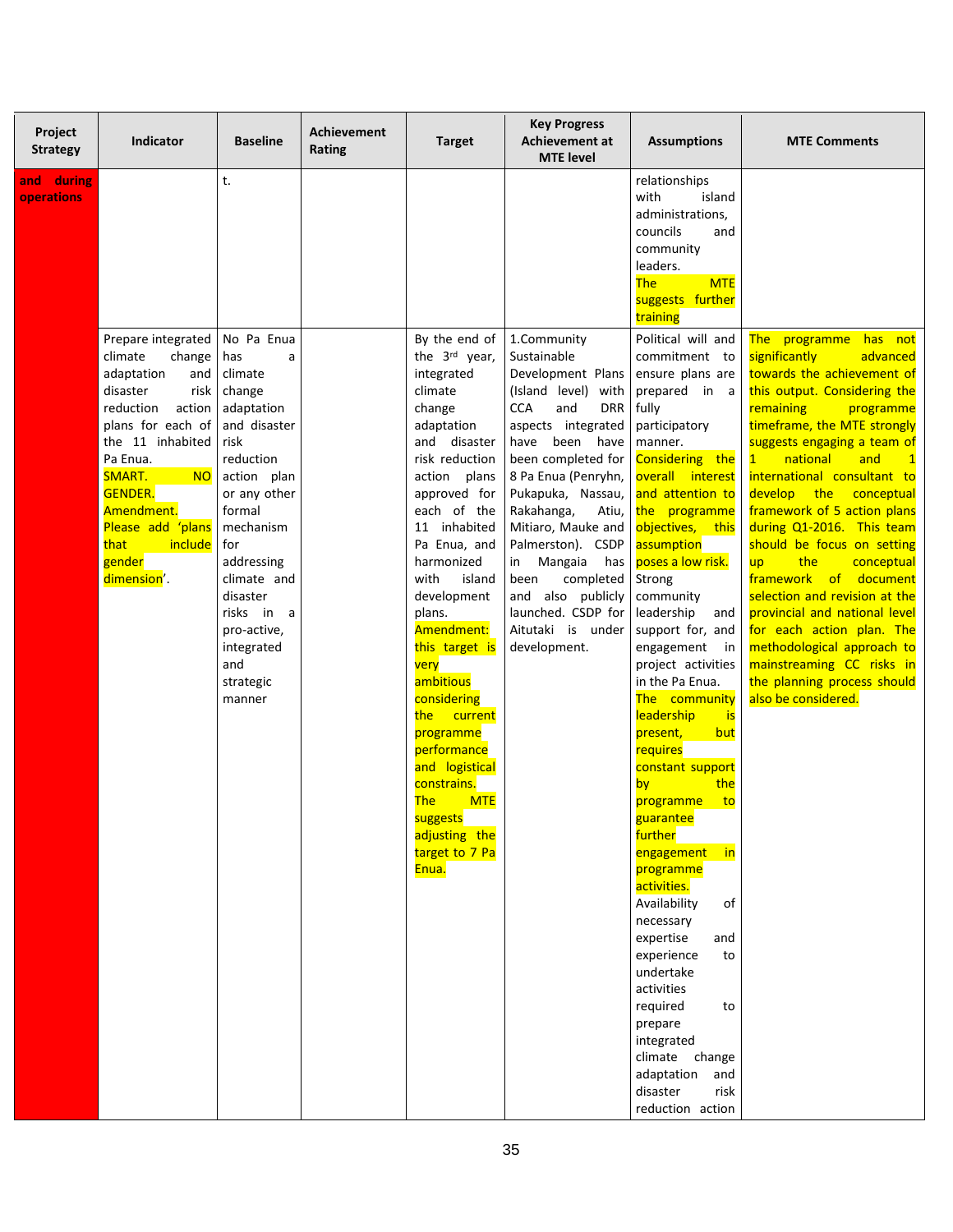| Project<br><b>Strategy</b> | <b>Indicator</b>                                                                                                                                                                                                                                                                                                                                                                             | <b>Baseline</b>                                                                                                                                                                                                                                            | <b>Achievement</b><br>Rating                                                                                                                                                                                                                  | <b>Target</b>            | <b>Key Progress</b><br><b>Achievement at</b><br><b>MTE</b> level                                                                                                                                                                                                                                                                                                                                    | <b>Assumptions</b>                                                                                                                                                                                                                                                                                                                                                                                                                                                                                                               | <b>MTE Comments</b>                                                                                                                                                                                                                                                                                                                                                                                                                                                                                                                                    |
|----------------------------|----------------------------------------------------------------------------------------------------------------------------------------------------------------------------------------------------------------------------------------------------------------------------------------------------------------------------------------------------------------------------------------------|------------------------------------------------------------------------------------------------------------------------------------------------------------------------------------------------------------------------------------------------------------|-----------------------------------------------------------------------------------------------------------------------------------------------------------------------------------------------------------------------------------------------|--------------------------|-----------------------------------------------------------------------------------------------------------------------------------------------------------------------------------------------------------------------------------------------------------------------------------------------------------------------------------------------------------------------------------------------------|----------------------------------------------------------------------------------------------------------------------------------------------------------------------------------------------------------------------------------------------------------------------------------------------------------------------------------------------------------------------------------------------------------------------------------------------------------------------------------------------------------------------------------|--------------------------------------------------------------------------------------------------------------------------------------------------------------------------------------------------------------------------------------------------------------------------------------------------------------------------------------------------------------------------------------------------------------------------------------------------------------------------------------------------------------------------------------------------------|
|                            | Island<br>stakeholders and<br>key<br>trained in climate<br>and disaster risk<br>assessment<br>and<br>their management<br><b>NO</b><br>SMART.<br>Amendment.<br>Please specify the<br>island<br>stakeholders. For<br>example: No of<br><b>islands</b><br>councils,<br><b>island</b><br>chiefs,<br>religious<br>leaders,<br>teachers,<br>farmer<br>fishing<br>and<br><b>NO</b><br>associations. | Island<br>stakeholder<br>players s and key<br>players have<br>little<br>practical<br>understandi<br>of<br>ng<br>climate and<br>disaster risk<br>assessment,<br>and<br>how<br>this<br>understandi<br>ng<br>can<br>contribute<br>to<br>sustainable<br>island | By the end of the $3^{rd}$ year at least 1.<br>500 island stakeholders and key<br>players have been trained in<br>climate<br>and<br>assessment and management<br>involving both men and women<br>in an equitable manner.                      | disaster<br>risk         | $\overline{A}$<br>series<br>of<br>community<br>meetings<br>and<br>presentations<br>attached to<br>the<br>CSDP consultation<br>and<br>formulation<br>process covering 10<br>Pa Enua (Penryhn,<br>Pukapuka, Nassau,<br>Rakahanga,<br>Atiu,<br>Mitiaro,<br>Mauke<br>Palmerston,<br>Mangaia,<br>Aitutaki<br>and<br>involving<br>around<br>500<br>households.                                            | plans.<br>This assumption<br>is still valid. The<br>programme<br>should consider<br>hiring a short-<br>term<br><i>international</i><br>expert to begin<br>the action plan<br>development.<br>Political will and<br>commitment to<br>ensure effective<br>use of climate<br>information, and<br>undertake<br>monitoring<br>οf<br>climate impacts<br>terrestrial,<br>on<br>marine,<br>and<br>coastal<br>ecosystems.<br>This assumption<br>remains<br>very<br>valid, particularly<br>in terms<br>$\circ$ f<br>monitoring<br>efforts. | <b>This</b><br>output activity is<br>progressing unsatisfactory.<br>The MTE strongly suggests<br>designing a training program<br>(consisting of 4-5 CCA and<br><b>DRR</b><br>modules)<br>to<br><b>be</b><br>delivered for each Pa Enua<br>during 2016 (4 days/ Pa<br>Enua).                                                                                                                                                                                                                                                                            |
|                            | <b>GENDER.</b><br>Please<br>add No of women<br>trained.<br>Number<br>of It<br>successfully<br>completed                                                                                                                                                                                                                                                                                      | developmen<br>t<br>is<br>exceedingly<br>difficult for                                                                                                                                                                                                      | By the end of the 3rd year, at<br>least 50 initiatives to build                                                                                                                                                                               |                          | To date the SRIC CC Efforts to build<br>Programme<br>Management Unit                                                                                                                                                                                                                                                                                                                                | capacity<br>for<br>grant application                                                                                                                                                                                                                                                                                                                                                                                                                                                                                             | <b>The</b><br><b>is</b><br>programme<br>satisfactory<br>progressing<br>towards the achievement of                                                                                                                                                                                                                                                                                                                                                                                                                                                      |
|                            | capacity building<br>projects funded by<br>the SRIC Small<br>Grants<br>Programme.<br>SMART.<br>Amendment.<br><b>Please</b><br>specify<br>what 'successfully'<br>entails.<br>For<br>example,<br>minimum of 80%<br>financial delivery<br>rate, a minimum<br>scoring of 80% vs.<br>the<br>projects<br>indicators,<br><i>interviews</i><br>and                                                   | stakeholder<br>s in the Pa<br>Enua<br>to<br>the<br>access<br>UNDP/GEF<br>SGP;<br>that<br>programme<br>longer<br>no<br>funds<br>capacity<br>building<br>initiatives                                                                                         | capacity in climate and disaster<br>risk<br>assessment<br>management are funded by the<br>small grants programme, and are<br>completed successfully, involving<br>both men and women in an<br>equitable manner.<br>Amendment:<br>initiatives. | and<br>least<br>40<br>at | has received<br>$\overline{7}$<br>applications<br>for<br>support under the<br>SGP, which<br>are<br>currently<br>being<br>evaluated. In the<br>2nd reporting year,<br>2 projects (valued<br>at 25k each) are in<br>implementation<br>and 4 projects are<br>ready<br>for<br>procurement. There<br>discussions<br>are<br>between SRIC CC<br>and GEF to merge<br>SRIC CC & GEF SGP.<br>This merger will | execution<br>and<br>are successful.<br>This assumption<br>should be further<br>analysed<br><u>in</u><br>terms of support<br>provided<br>to<br>applicants by the<br>programme<br>team.<br>The<br>Steering<br>Committee<br>is<br>independent of<br>political<br>and<br>other influences.                                                                                                                                                                                                                                           | this output However, the<br>assessment methodology to<br>determine successful project<br>application<br>and<br><i>implementation</i><br>should<br>further be developed based<br>on CCA guidelines under the<br><b>UNFCCCU and IPPC. The MTE</b><br>strongly<br>suggests<br>strengthening the current<br>M&E programme to provide<br>further support to on-going<br>project. Finally, the MTE also<br>suggests further technical<br>and management training<br>for the steering committee<br>members, supporting them<br>in their decision-making role. |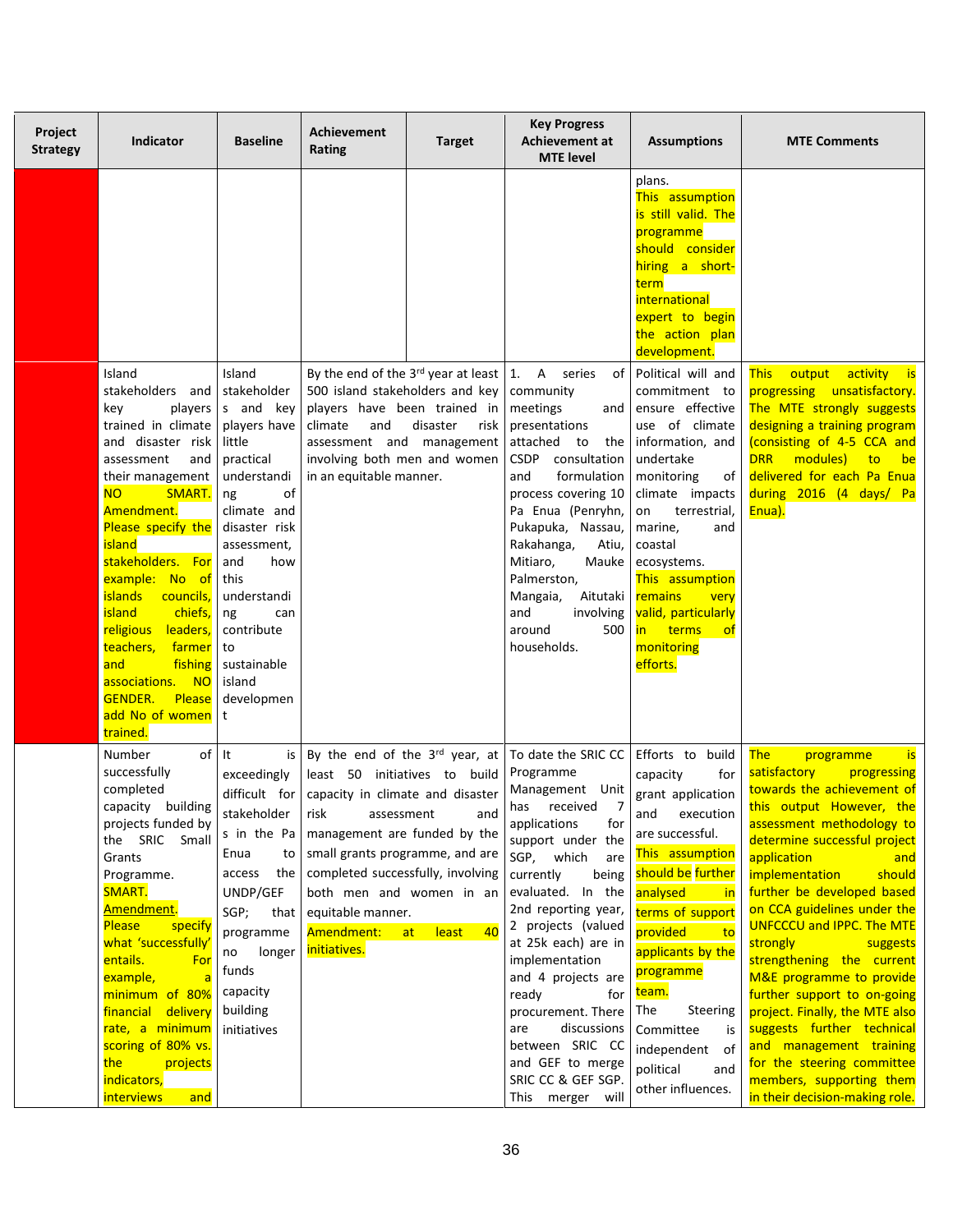| Project<br><b>Strategy</b> | Indicator           | <b>Baseline</b> | <b>Achievement</b><br>Rating | <b>Target</b> | <b>Key Progress</b><br><b>Achievement at</b><br><b>MTE</b> level | <b>Assumptions</b>                    | <b>MTE Comments</b> |
|----------------------------|---------------------|-----------------|------------------------------|---------------|------------------------------------------------------------------|---------------------------------------|---------------------|
|                            | questionnaire<br>to |                 |                              |               | bring more funding                                               | This assumption                       |                     |
|                            | determine<br>the    |                 |                              |               | opportunities<br>for                                             | is still valid, and                   |                     |
|                            | level of capacity   |                 |                              |               | Pa<br>Enua<br>the                                                | requires further                      |                     |
|                            | (built)<br>acquired |                 |                              |               | communities.                                                     | attention<br>$\overline{\mathsf{in}}$ |                     |
|                            | towards CCA and     |                 |                              |               |                                                                  | terms of capacity                     |                     |
|                            | DRR planning.       |                 |                              |               |                                                                  | building of the                       |                     |
|                            |                     |                 |                              |               |                                                                  | steering                              |                     |
|                            |                     |                 |                              |               |                                                                  | committee.                            |                     |
|                            |                     |                 |                              |               |                                                                  | Strong                                |                     |
|                            |                     |                 |                              |               |                                                                  | community                             |                     |
|                            |                     |                 |                              |               |                                                                  | interest<br>in,                       |                     |
|                            |                     |                 |                              |               |                                                                  | support for, and                      |                     |
|                            |                     |                 |                              |               |                                                                  | engagement in                         |                     |
|                            |                     |                 |                              |               |                                                                  | capacity building                     |                     |
|                            |                     |                 |                              |               |                                                                  | activities in the                     |                     |
|                            |                     |                 |                              |               |                                                                  | Pa Enua.                              |                     |
|                            |                     |                 |                              |               |                                                                  | The MTE finds a                       |                     |
|                            |                     |                 |                              |               |                                                                  | general interests                     |                     |
|                            |                     |                 |                              |               |                                                                  | in.<br>these                          |                     |
|                            |                     |                 |                              |               |                                                                  | activities,                           |                     |
|                            |                     |                 |                              |               |                                                                  | therefore<br>this                     |                     |
|                            |                     |                 |                              |               |                                                                  | assumption can                        |                     |
|                            |                     |                 |                              |               |                                                                  | be considered at                      |                     |
|                            |                     |                 |                              |               |                                                                  | low                                   |                     |
|                            |                     |                 |                              |               |                                                                  | risk/influence.                       |                     |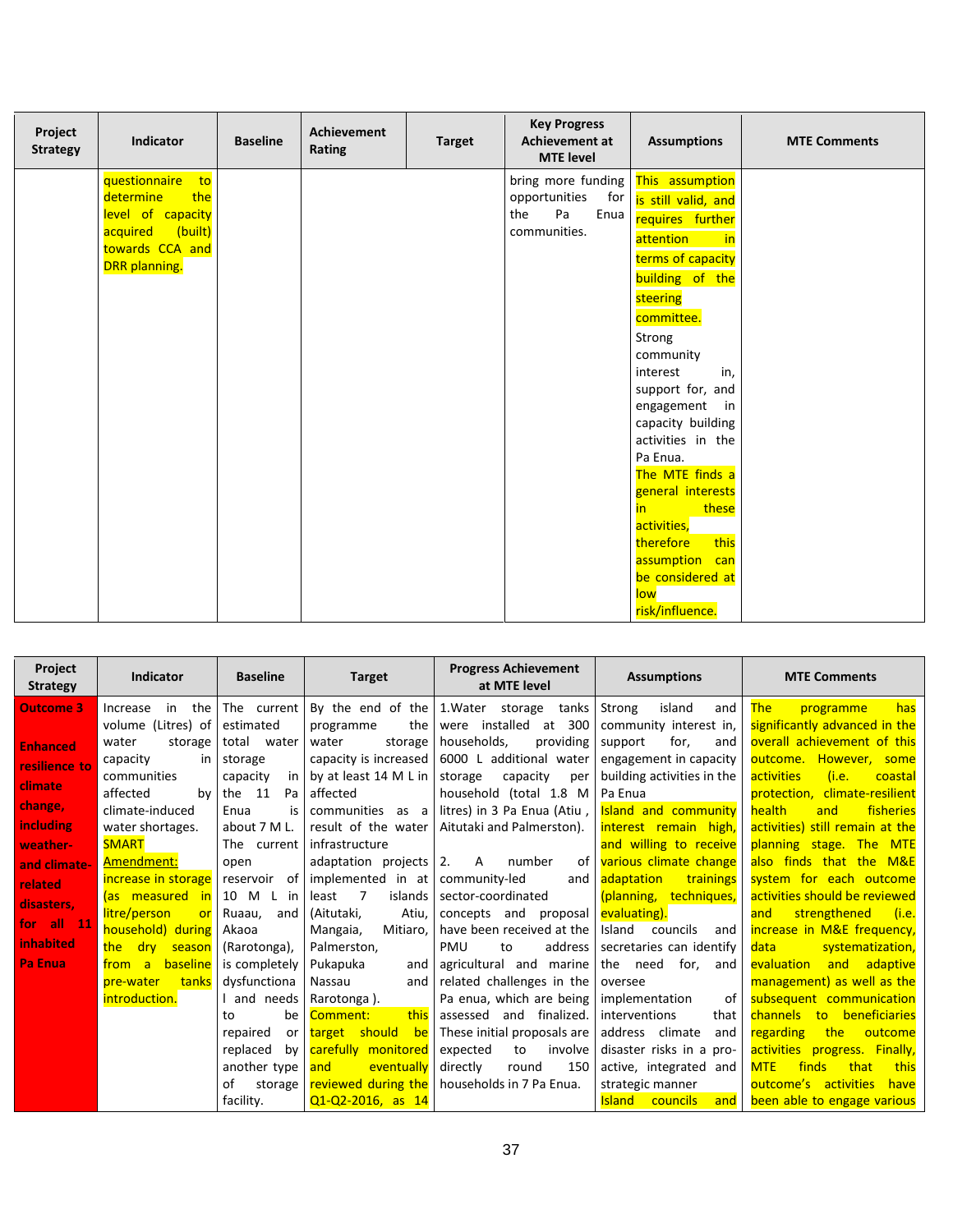| Project<br><b>Strategy</b> | <b>Indicator</b>                                                                                                                                                                                                                                                                            | <b>Baseline</b>                                                                                                                                                                                                                                                                                                                                                                                                                                                                                                                                                                                                                                                                                    | <b>Target</b>                                                                                                                                                                                                                                                                                                                                                                                                                                                                                                                                                                                                     | <b>Progress Achievement</b><br>at MTE level                                                                                                                                                                                                                                                                                                                                                                                                                                                               | <b>Assumptions</b>                                                                                                                                                                                                                                                                                                                                                                                                                                                                                                                                                                                                                                                                                                                                                                                                                                                                                                                                                                                                                                                                                       | <b>MTE Comments</b>                                                                                                                                                                                                                                           |
|----------------------------|---------------------------------------------------------------------------------------------------------------------------------------------------------------------------------------------------------------------------------------------------------------------------------------------|----------------------------------------------------------------------------------------------------------------------------------------------------------------------------------------------------------------------------------------------------------------------------------------------------------------------------------------------------------------------------------------------------------------------------------------------------------------------------------------------------------------------------------------------------------------------------------------------------------------------------------------------------------------------------------------------------|-------------------------------------------------------------------------------------------------------------------------------------------------------------------------------------------------------------------------------------------------------------------------------------------------------------------------------------------------------------------------------------------------------------------------------------------------------------------------------------------------------------------------------------------------------------------------------------------------------------------|-----------------------------------------------------------------------------------------------------------------------------------------------------------------------------------------------------------------------------------------------------------------------------------------------------------------------------------------------------------------------------------------------------------------------------------------------------------------------------------------------------------|----------------------------------------------------------------------------------------------------------------------------------------------------------------------------------------------------------------------------------------------------------------------------------------------------------------------------------------------------------------------------------------------------------------------------------------------------------------------------------------------------------------------------------------------------------------------------------------------------------------------------------------------------------------------------------------------------------------------------------------------------------------------------------------------------------------------------------------------------------------------------------------------------------------------------------------------------------------------------------------------------------------------------------------------------------------------------------------------------------|---------------------------------------------------------------------------------------------------------------------------------------------------------------------------------------------------------------------------------------------------------------|
|                            | Km of coastline<br>with<br>climate<br>resilient shoreline<br>protection<br>measures<br>introduced<br><b>SMART</b><br>Amendment:<br>Specify/add what<br>climate resilient<br>measures are e.g.<br><b>Retention</b> walls,<br>plant<br>(palm)<br>planting,<br>sandbags.<br>households<br>N.of | The<br>infrastructur<br>(e.g.<br>e<br>pumps,<br>pipes,<br>guttering)<br>supplying<br>the storage<br>facilities are<br>in<br>poor<br>status<br>reducing<br>efficiency of<br>supply,<br>needing<br>upgrade and<br>maintenance<br>, to satisfy<br>demand and<br>face<br>to<br>climate-<br>induced<br>disturbances<br>water<br>in<br>supply.<br>Currently<br>coastal<br>protection<br>measures<br>applied<br>by<br>communities<br>ad-hoc<br>are<br>and<br>piecemeal,<br>limited<br>to<br>some<br>vegetation<br>planting<br>along<br>shore,<br>but<br>lacking<br>the<br>capacity to<br>introduce<br>shoreline<br>protection<br>measures in<br>planned<br>a<br>and<br>systematic<br>way<br>Currently the | M L is ambitious<br>given the current<br>implementation rate<br>and<br>logistic<br>constrains<br><u>in</u><br>delivering some of<br>the equipment.<br>By the completion<br>of<br>the<br>programme climate<br>resilient<br>shoreline<br>protection<br>measures<br>are<br>introduced<br>in<br>at<br>least 20 Km<br>0f<br>coastline in at least<br>3 islands (Aitutaki,<br>Palmerston<br>and<br>Rakahanga)<br>Amendment:<br>the   Ambitious<br>target<br>  considering<br>that<br>coastal protection<br>activities have not<br>yet started. The<br><b>MTE</b><br>suggests<br>revising to 15 km.<br>By the end of the | 3. A recent vulnerability<br>assessment has indicated<br>a particular Pa Enua<br>that<br>(Penrhyn)<br>will<br>require assistance<br>to<br>strengthen their coastal<br>area as storm surge is<br>affecting their road that is<br>approximately 5 meters<br>from the lagoon. PMU is<br>engaged in discussions<br>with the authors of the<br>V&A to identify how this<br>can be addressed. This<br>refers to approximately 2<br>km of affected coastline<br>for<br>two<br>village<br>communities on Penrhyn. | secretaries<br>require<br>more<br>planning<br>and<br>V&A<br>trainings<br>to<br>identify current and<br>emerging CC risks and<br>needs<br>for<br><b>their</b><br>respective<br>communities.<br>Strong<br>island<br>and<br>community interest in,<br>support<br>for,<br>and<br>engagement in<br>the<br>design<br>and<br>of<br>construction<br>infrastructure that will<br>not only enhance island<br>and<br>community<br>resilience,<br>but<br>is<br>designed<br>with<br>attention to future<br>climate risks.<br><b>Community</b><br>interest<br>remains moderate, but<br>could increase to high if<br>further<br>technical<br>support and targeted<br>trainings<br>regarding<br>infrastructure<br>construction<br>are<br>delivered<br>by<br>the<br>programme<br>Island councils<br>and<br>secretaries can oversee<br>implementation<br>of<br>infrastructure projects<br>that will enhance island<br>and<br>community<br>resilience.<br>Island councils and<br>secretaries are willing<br>to perform such tasks,<br>but require initial<br>technical guidance and<br>monitoring by the<br>programme team. | stakeholders throughout the<br>various stages of activities<br>implementation, and the<br>programme should capitalize<br>more on such engagement<br>develop<br><b>local</b><br>$\overline{\phantom{a}}$ CC<br>to l<br>adaptation<br>plans<br>and<br>policies. |
|                            | with enhanced<br>Capacity to reduce<br>climate-induce<br>disturbances<br>in                                                                                                                                                                                                                 | estimated<br>920<br>households<br>engaged                                                                                                                                                                                                                                                                                                                                                                                                                                                                                                                                                                                                                                                          | programme at least<br>750<br>households<br>increased<br>have<br>capacity in applying                                                                                                                                                                                                                                                                                                                                                                                                                                                                                                                              |                                                                                                                                                                                                                                                                                                                                                                                                                                                                                                           |                                                                                                                                                                                                                                                                                                                                                                                                                                                                                                                                                                                                                                                                                                                                                                                                                                                                                                                                                                                                                                                                                                          |                                                                                                                                                                                                                                                               |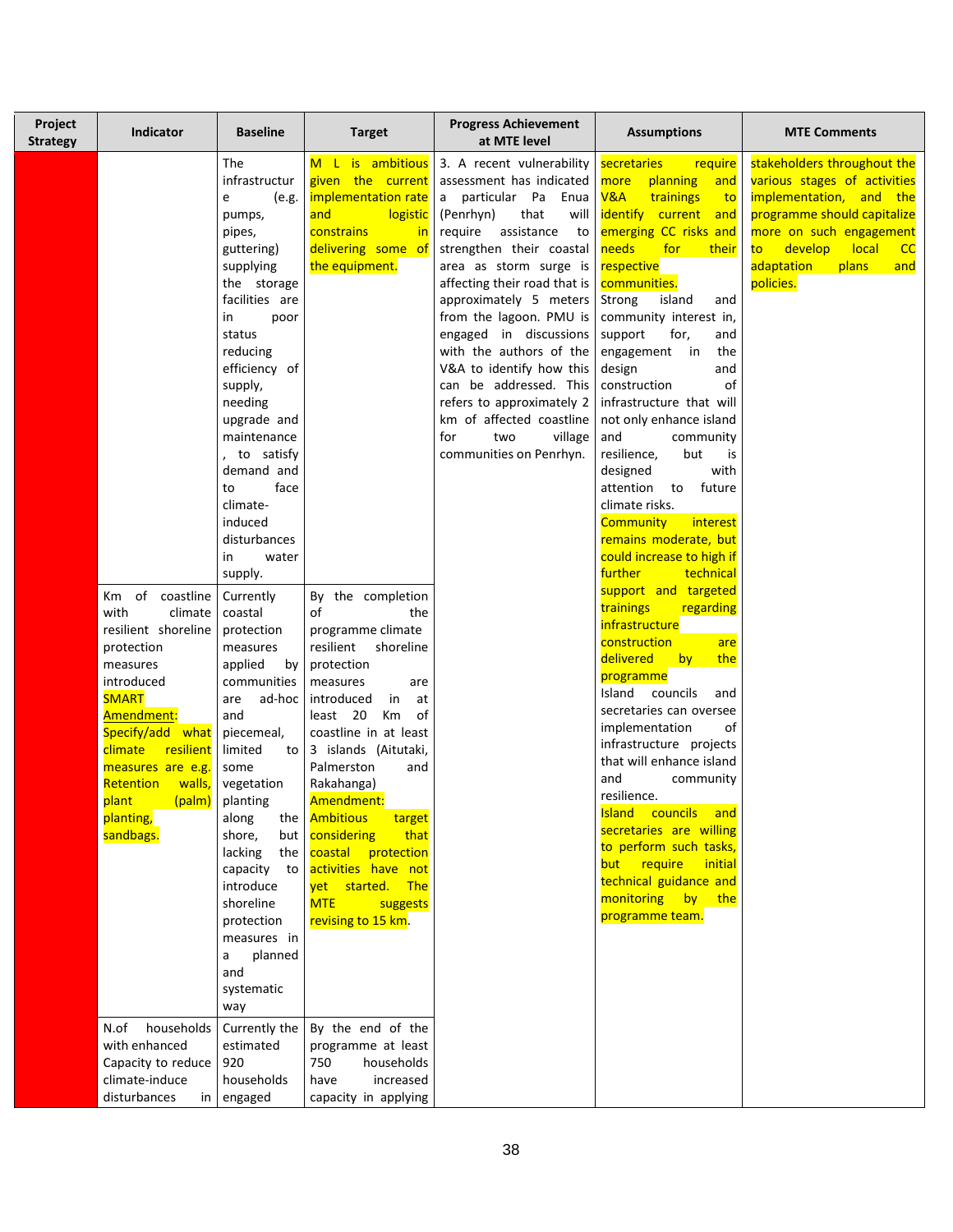| Project<br><b>Strategy</b> | Indicator                                                                                                                                                                                                                                                                                                                                     | <b>Baseline</b>                                                                                                                                                                                                                                                                                                                                                                                                                                                                                                  | <b>Target</b>                                                                                                                                                                                                                                                                                                                                                                                                                                      | <b>Progress Achievement</b><br>at MTE level | <b>Assumptions</b> | <b>MTE Comments</b> |
|----------------------------|-----------------------------------------------------------------------------------------------------------------------------------------------------------------------------------------------------------------------------------------------------------------------------------------------------------------------------------------------|------------------------------------------------------------------------------------------------------------------------------------------------------------------------------------------------------------------------------------------------------------------------------------------------------------------------------------------------------------------------------------------------------------------------------------------------------------------------------------------------------------------|----------------------------------------------------------------------------------------------------------------------------------------------------------------------------------------------------------------------------------------------------------------------------------------------------------------------------------------------------------------------------------------------------------------------------------------------------|---------------------------------------------|--------------------|---------------------|
|                            | food<br>supply<br>through<br>applying<br>climate<br>resilient<br>agriculture<br>and<br>fisheries technique<br>SMART.<br>Amendment:<br>Specify/add what<br>enhanced capacity<br>refers to. e.g.<br>management,<br>planning,<br>monitoring<br>and<br>evaluation<br>capacity of food<br>security trends.                                         | principally in<br>subsistence<br>agriculture<br>fishing<br>or<br>activities in<br>the 5 islands<br>ill-<br>are<br>prepared to<br>adapt<br>to I<br>climate<br>change<br>impacts.<br>They<br>lack  <br>the capacity<br>apply<br>to<br>adequate<br>land<br>management  <br>crop<br>cultivation<br>and fisheries<br>techniques,<br>and<br>food<br>storage<br>methods,<br>consequentl<br>being<br>y<br>affected by<br>climate-<br>induced<br>disturbances<br>food<br>of<br>supply, such<br>as droughts<br>or cyclones | climate<br>resilient<br>agriculture<br>and<br>fisheries practices in<br>at least 5 islands<br>(Aitutaki,<br>Atiu,<br>Manihiki,<br>Mangaia<br>and Mauke).<br>Achievable,<br>considering<br>the<br>current<br>implementation of<br>agriculture activities<br>in Mangaia As for<br>the fisheries sector,<br>the target should be<br>revised at the end of<br>Q1-2016 further to<br>actual implemented<br>fisheries activities in<br>selected Pa Enua. |                                             |                    |                     |
|                            | N.of<br>households<br>with<br>access<br>to<br>enhanced<br>health  <br>services<br>and<br>practices adapting<br>to climate-induced<br>health risks<br>SMART.<br>Amendment:<br>Specify/add what<br>practices e.g. filter<br>cleaning,<br>water<br>tank maintenance,<br>water<br>testing,<br>beneficiaries<br>interview (women<br>vs. men), etc. | The<br>total<br>of<br>number<br>households<br>in these 5<br>islands<br>is<br>460. Current<br>prevention<br>activities are<br>limited<br>to<br>occasional<br>cleanup<br>programmes<br>(tutaka) to<br>control areas<br>of stagnant<br>water, while<br>there<br>is<br>inadequate<br>capacity of<br>health staff                                                                                                                                                                                                     | By the end of the<br>programme at least<br>households<br>400<br>access<br>have<br>to<br>enhanced<br>health<br>services<br>and<br>practices in at least<br>5 islands (Mangaia,<br>Mauke,<br>Mitiaro,<br>Palmerston<br>and<br>Pukapuka).                                                                                                                                                                                                             |                                             |                    |                     |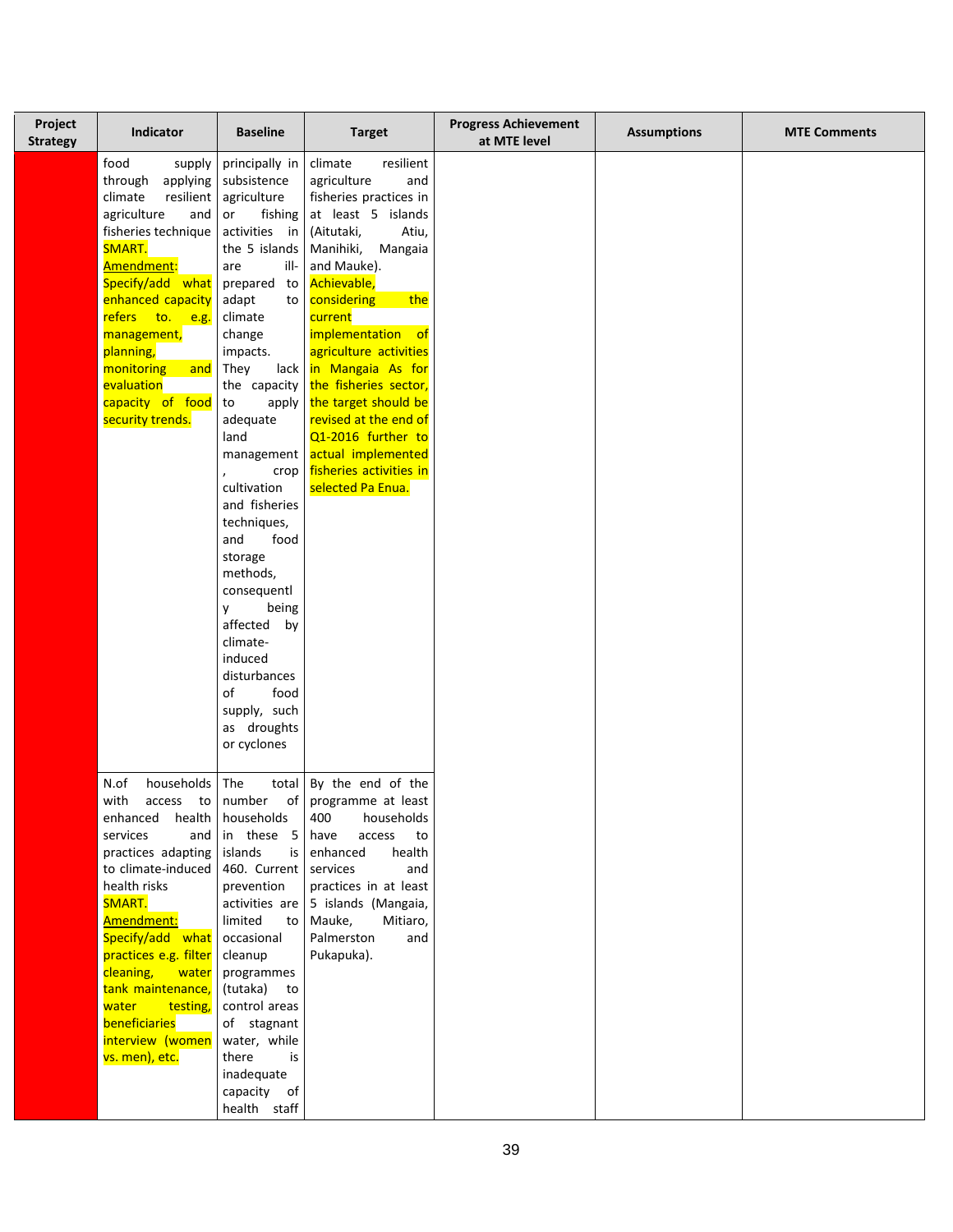| Project<br><b>Strategy</b> | <b>Indicator</b>          | <b>Baseline</b>                   | <b>Target</b>                                | <b>Progress Achievement</b><br>at MTE level | <b>Assumptions</b> | <b>MTE Comments</b> |
|----------------------------|---------------------------|-----------------------------------|----------------------------------------------|---------------------------------------------|--------------------|---------------------|
|                            |                           | diagnose<br>to                    |                                              |                                             |                    |                     |
|                            |                           | and respond                       |                                              |                                             |                    |                     |
|                            |                           | climate-<br>to<br>related         |                                              |                                             |                    |                     |
|                            |                           | illnesses.                        |                                              |                                             |                    |                     |
|                            |                           |                                   |                                              |                                             |                    |                     |
|                            | N.of local tourism        | The<br>total                      | By the end of the                            |                                             |                    |                     |
|                            | enterprises               | number<br>of                      | programme at least                           |                                             |                    |                     |
|                            | applying<br>climate       | tourism                           | 50 local<br>tourism                          |                                             |                    |                     |
|                            | resilient                 | enterprises                       | enterprises<br>apply                         |                                             |                    |                     |
|                            | management                | in these 3                        | climate<br>resilient                         |                                             |                    |                     |
|                            | techniques                | islands is 67,                    | adaptation                                   |                                             |                    |                     |
|                            | SMART.                    | 54 of these                       | techniques<br>in at                          |                                             |                    |                     |
|                            | Amendment:<br>Specify/add | located<br>are<br>Aitutaki.<br>in | least<br>3<br>islands<br>(Aitutaki, Atiu and |                                             |                    |                     |
|                            | climate<br>resilient      | Currently                         | Manihiki)                                    |                                             |                    |                     |
|                            | management                | tourism                           | Amendment:                                   |                                             |                    |                     |
|                            | techniques<br>e.g.        | operators                         | the<br><b>Considering</b>                    |                                             |                    |                     |
|                            | rationing<br>water        | with<br>cope                      | actual, local tourism                        |                                             |                    |                     |
|                            | policy,<br>beach          | climate-                          | enterprise present                           |                                             |                    |                     |
|                            | protection                | induced                           | and the remaining                            |                                             |                    |                     |
|                            | activities.               | impacts (like                     | timeframe,<br>please                         |                                             |                    |                     |
|                            |                           | water                             | amend to at least 30                         |                                             |                    |                     |
|                            |                           | shortage,                         | local<br>tourism                             |                                             |                    |                     |
|                            |                           | coastal                           | enterprise.                                  |                                             |                    |                     |
|                            |                           | erosion)<br>in                    |                                              |                                             |                    |                     |
|                            |                           | ad-hoc<br>an                      |                                              |                                             |                    |                     |
|                            |                           | fashion, lack                     |                                              |                                             |                    |                     |
|                            |                           | capacity to<br>undertake          |                                              |                                             |                    |                     |
|                            |                           | integrated                        |                                              |                                             |                    |                     |
|                            |                           | adaptation                        |                                              |                                             |                    |                     |
|                            |                           | measures.                         |                                              |                                             |                    |                     |

| Project<br><b>Strategy</b> | <b>Indicator</b>                          | <b>Baseline</b>    | Achievement<br>Rating | <b>Target</b>    | <b>Key Progress</b><br><b>Achievement</b><br>at MTE level | <b>Assumptions</b> | <b>MTE Comments</b>                       |
|----------------------------|-------------------------------------------|--------------------|-----------------------|------------------|-----------------------------------------------------------|--------------------|-------------------------------------------|
| Outcome 4                  | Number<br>of I                            | There<br>is<br>no  | <b>MSMSMS</b>         | least<br>5<br>At | 1. 2 case studies                                         | Locally            | outcome's activities have<br><b>These</b> |
|                            | knowledge                                 | systematic         |                       | knowledge        | were prepared                                             | available          | been implemented (e.g. production         |
| <b>Lessons</b>             | materials                                 | in<br>programme    |                       | materials        | the<br><sub>on</sub>                                      | printing,          | and showing of<br>a programme             |
| <b>learned</b><br>and I    | generated<br>on I                         | the Cook Islands   |                       | (experience      | programme:                                                | video<br>and       | educational video). It is expected        |
| best                       | lessons<br>learned                        | capture<br>to      |                       | notes, case      | One published                                             | audio              | that from mid-2016 till the end of        |
| <b>practices</b>           | and<br>best l                             | learned<br>lessons |                       | studies,         | in a UNDP-GEF                                             | production         | the programme. The MTE finds that         |
| improve the                | practices.                                | best<br>and        |                       | photo            | publication:                                              | firms<br>have      | the programme should develop a            |
| <b>effectiveness</b>       | SMART.<br><b>NO</b>                       | practices<br>in    |                       | stories,         | <b>ISLAND</b>                                             | the ability to     | communications strategy ensuring          |
| of initiatives             | <b>GENDER.</b>                            | adaptation,        |                       | videos, etc,)    | INNOVATIONS -                                             | engage with        | that all lesson learnt are efficiently    |
| <b>to</b>                  | <b>enhance</b> Amendment.                 | disaster<br>risk   |                       | are              | Leveraging the                                            | <b>SRIC</b><br>the | shared at various level nationally        |
|                            | <b>the resilience</b>   Please add "No of | reduction,<br>and  |                       | generated        | Environment for                                           | programme          | and locally.                              |
| of Pa<br><b>Enua</b> best  | practices                                 | related projects,  |                       | year<br>per      | the Sustainable                                           |                    |                                           |
| and                        | other based on gender                     | and disseminate    |                       | starting from    | Development of                                            |                    |                                           |
| vulnerable                 | prospective".                             | them for wider     |                       | year 1 of the    | Island<br>Small                                           |                    |                                           |
| <b>communities</b>         |                                           | use                |                       | programme        | Developing                                                |                    |                                           |
|                            |                                           |                    |                       | Amendment:       | States. Another                                           |                    |                                           |
|                            |                                           |                    |                       | (4)<br>four.     | case study has                                            |                    |                                           |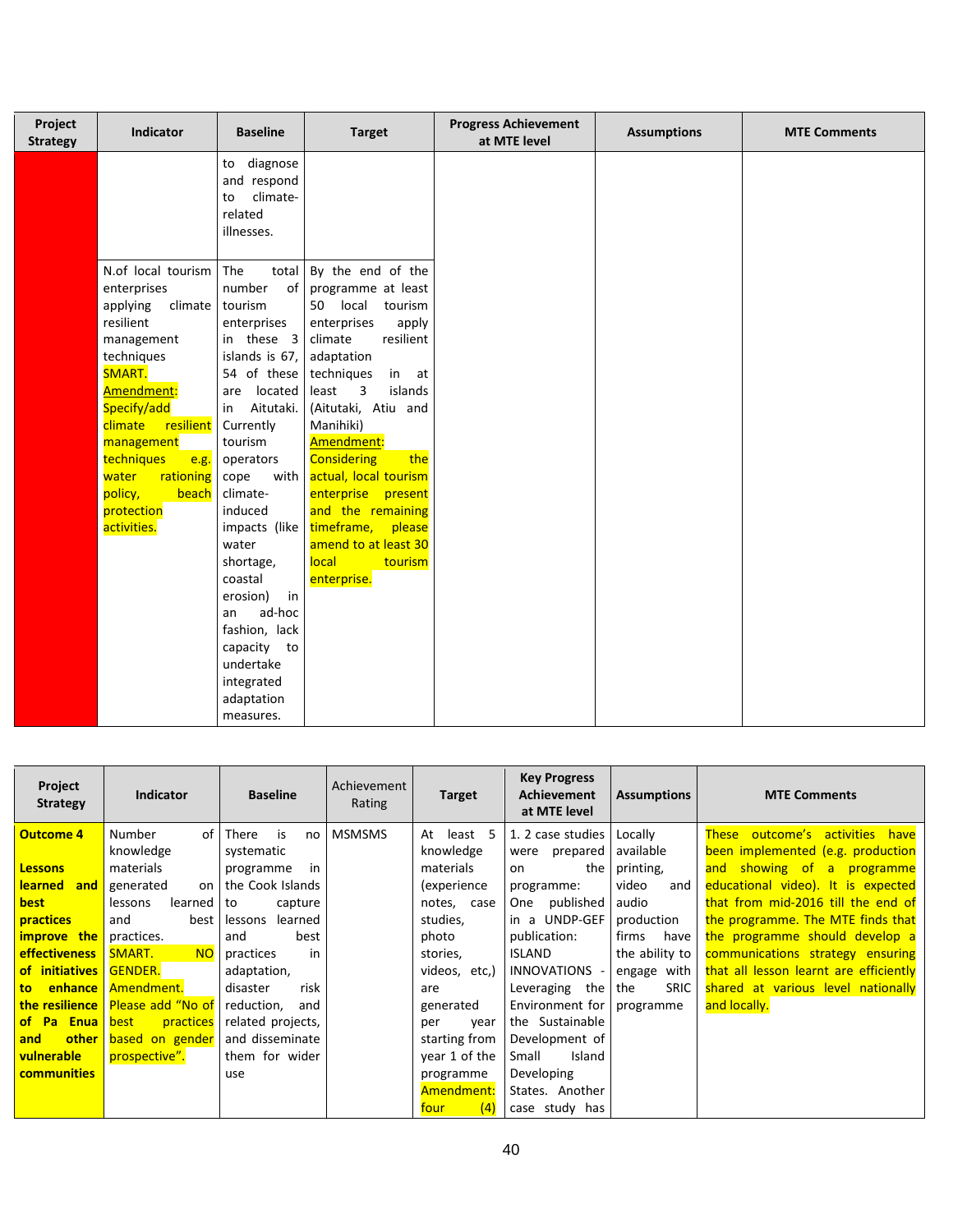| Project<br><b>Strategy</b> | <b>Indicator</b>           | <b>Baseline</b>             | Achievement<br>Rating | <b>Target</b>          | <b>Key Progress</b><br><b>Achievement</b><br>at MTE level                                                                      | <b>Assumptions</b>           | <b>MTE Comments</b>                  |
|----------------------------|----------------------------|-----------------------------|-----------------------|------------------------|--------------------------------------------------------------------------------------------------------------------------------|------------------------------|--------------------------------------|
|                            |                            |                             |                       | knowledge<br>materials | been drafted for<br><b>UNDP</b><br>a<br>publication<br>on<br>adaptation and<br>local livelihood<br>support (to be<br>published |                              |                                      |
|                            | Training materials         | is<br>There<br>a            | $\overline{a}$        | By the end             | 1. The Learning                                                                                                                | Local                        | This output implementation will be   |
|                            | prepared<br>and            | lack of<br>critical         |                       | $\sigma$ f<br>the      | <b>Needs</b>                                                                                                                   | capacity                     | starting from Q3-2016. Some limited  |
|                            | evaluated                  | training                    |                       | programme              | Assessment                                                                                                                     | exists<br>to                 | activities have been implemented,    |
|                            | SMART.                     | materials<br>for            |                       | at least four          | completed                                                                                                                      | produce                      | and it has expected that this output |
|                            | Amendment: Add             | enhancing<br>the            |                       | training               | under the SRIC training                                                                                                        |                              | would be satisfactorily completed by |
|                            | <b>Number</b><br>-of       | of<br>capacity              |                       | packages               | CC Programme   materials                                                                                                       |                              | the end of programme closure.        |
|                            | training material          | island                      |                       | receive                | in 2013 is been that are of a                                                                                                  |                              |                                      |
|                            | climate<br>for             | stakeholders                |                       | positive               | used<br>plan for                                                                                                               | high                         |                                      |
|                            | adaptation                 | and key players             |                       | evaluations            | and<br>provide                                                                                                                 | standard                     |                                      |
|                            | techniques<br>in           | in climate and              |                       | in                     | tailored training.                                                                                                             |                              |                                      |
|                            | agriculture<br>and         | disaster<br>risk            |                       | independent            |                                                                                                                                | Island                       |                                      |
|                            | fisheries.<br><b>NO</b>    | assessment and              |                       | assessments.           |                                                                                                                                | stakeholders                 |                                      |
|                            | <b>GENDER.</b>             | their                       |                       |                        |                                                                                                                                | and<br>key                   |                                      |
|                            | Amendment                  | management, in              |                       |                        |                                                                                                                                | players have                 |                                      |
|                            | please<br>add              | adaptation                  |                       |                        |                                                                                                                                | high<br>a                    |                                      |
|                            | "training material         | planning, in the<br>sector- |                       |                        |                                                                                                                                | interest<br>in,              |                                      |
|                            | including<br>the<br>gender | use<br>tailored climate     |                       |                        |                                                                                                                                | support for,<br>and          |                                      |
|                            | dimension".                | information and             |                       |                        |                                                                                                                                |                              |                                      |
|                            |                            | in                          |                       |                        |                                                                                                                                | engagement<br>capacity<br>in |                                      |
|                            |                            | implementation              |                       |                        |                                                                                                                                | building                     |                                      |
|                            |                            | of<br>climate-              |                       |                        |                                                                                                                                | activities in                |                                      |
|                            |                            | resilient                   |                       |                        |                                                                                                                                | the Pa Enua.                 |                                      |
|                            |                            | practices                   |                       |                        |                                                                                                                                |                              |                                      |
|                            |                            |                             |                       |                        |                                                                                                                                |                              |                                      |

# **4.5 Programme barriers review**

The programme has been successfully contributing in overcoming the main barriers, as identified during the PRODOC development phase (Table 5), to achieving the programme objective. Barriers related to local, provincial and national capacities still apply across the various outcome activities at the time of this review. However, Outcome 1 and 2 would be addressing the barrier of building capacity, especially at the national level, where the baseline for climate change adaptation is very limited. Notwithstanding the relative implementation delay, adaptation activities of Outcome 3 at the demonstration sites are proving to significantly overcome.

# **Table 5. MTE review of project barriers.**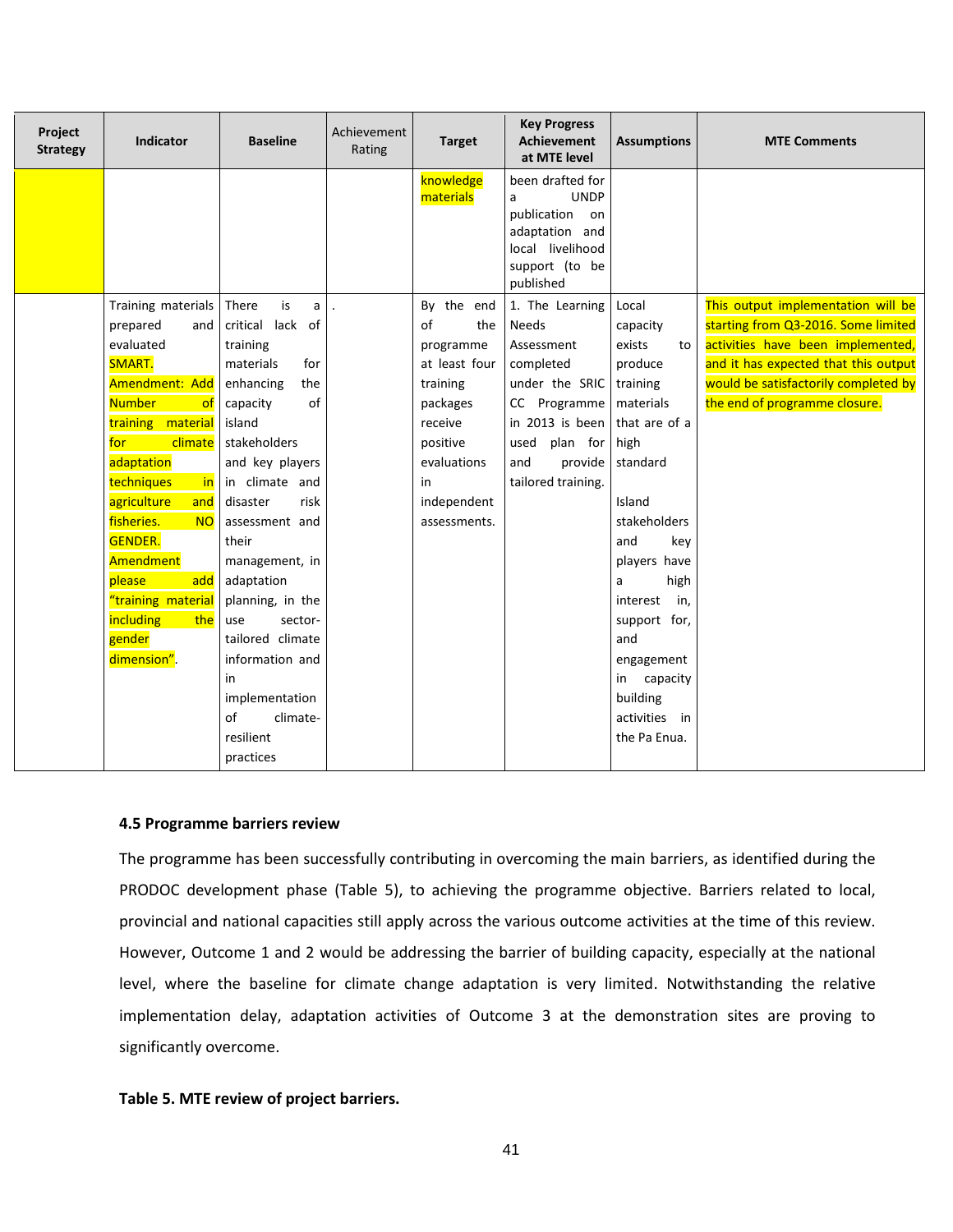| <b>Barrier</b>                                                                                                                                                                                                                | <b>National</b> | Pa Enua            | <b>MTE Comments/ Recommendations</b>                                                                                                                                                                                                                                                         |
|-------------------------------------------------------------------------------------------------------------------------------------------------------------------------------------------------------------------------------|-----------------|--------------------|----------------------------------------------------------------------------------------------------------------------------------------------------------------------------------------------------------------------------------------------------------------------------------------------|
|                                                                                                                                                                                                                               | Component 1     | <b>Component 2</b> |                                                                                                                                                                                                                                                                                              |
| Absence of information and capacity to assess<br>climate risks and implement climate change<br>adaptation measures                                                                                                            | н               | <b>HH</b>          | This barrier remains unchanged as national climate change capacity is<br>still limited, in terms of human resources availability, to implement<br>climate change adaptation measures.                                                                                                        |
| Lack of comprehensive vulnerability<br>and<br>adaptation assessments                                                                                                                                                          | н               | <b>HH</b>          | This barrier remains unchanged as climate change impacts are still<br>being identified at small spatial (1-5 km) and temporal (weeks-<br>months, if possible). However, the project will build capacity to<br>analyse and produce vulnerability maps/information at the<br>considered scale. |
| National response to climate change not well<br>integrated into development processes - lack<br>of integration of climate change risk and<br>resilience into island level and sectoral<br>development processes               | н               | <b>HH</b>          | This barrier has decreased as regular, formal and informal meetings<br>between various stakeholders are guaranteeing effective<br>coordination of project implementation, and hopefully, in turn,<br>influencing the development of national processes, policies and<br>plans.               |
| The close link between the financing of climate<br>change risk management related activities and<br>budget constraints, requiring continued<br>international assistance at the national level.<br>with national participation | <b>HH</b>       | н                  | This barrier remains unchanged, as climate change financing<br>mechanisms are not yet established nationally. The MTEE suggests<br>exploring the establishment a CI Climate Change Adaptation Fund,<br>based on airport revenues from visitors/tourists.                                     |
| Lack of enforcement of climate policy and<br>regulations,<br>facilitate<br>and<br>promote<br>to<br>behavioral<br>risk<br>adjustments<br>towards<br>management practices                                                       | н               | <b>HH</b>          | This barrier remains unchanged, and beyond the programme scope<br>of work and responsibility.                                                                                                                                                                                                |
| Land tenure<br>impede<br>sustainable<br>issues<br>development                                                                                                                                                                 | н               | <b>HH</b>          | This barrier is unchanged, but not a responsibility of this programme<br>to solve current land tenure issues.                                                                                                                                                                                |
| Limited technical resources<br>and<br>human<br>capacities to provide tailored information on<br>climate change trends and associated risks, as<br>well as monitoring of climate impacts on the<br>natural resource base       | H               | HH                 | This risk remains unchanged as, even though key stakeholders and<br>partners have nominated climate change focal points, climate change<br>information and trends are yet to be regularly collected, analyzed<br>and presented(particularly for the marine environment).                     |
| Lack of systematic capturing and disseminating<br>cross-sectoral adaptation experience                                                                                                                                        | н               | <b>HH</b>          | This barrier remains unchanged. The programme should focus from<br>2016 onwards in developing a communication strategy, and an<br>information platform for climate change knowledge sharing.                                                                                                 |

# **4.6 Programme Risks Review**

The MTE finds that the 50% of the risks identified at PRODOC development have remained unchanged, while 50% have decreased their influence, showing clearly improvement in programme management, context and stakeholder involvement (Table 6). In particular, preliminary results from the demonstration site have significantly contributed in showing the valuable cost-benefit of the proposed adaptation activities. Furthermore, the programme team has successfullycontributedsuccessfully contributed in decreasing the risk impact of inadequate coordination among keykey stakeholders by regular meetings and information sharing.

# **Table 6. MTE Review and Observation of Project Risks.**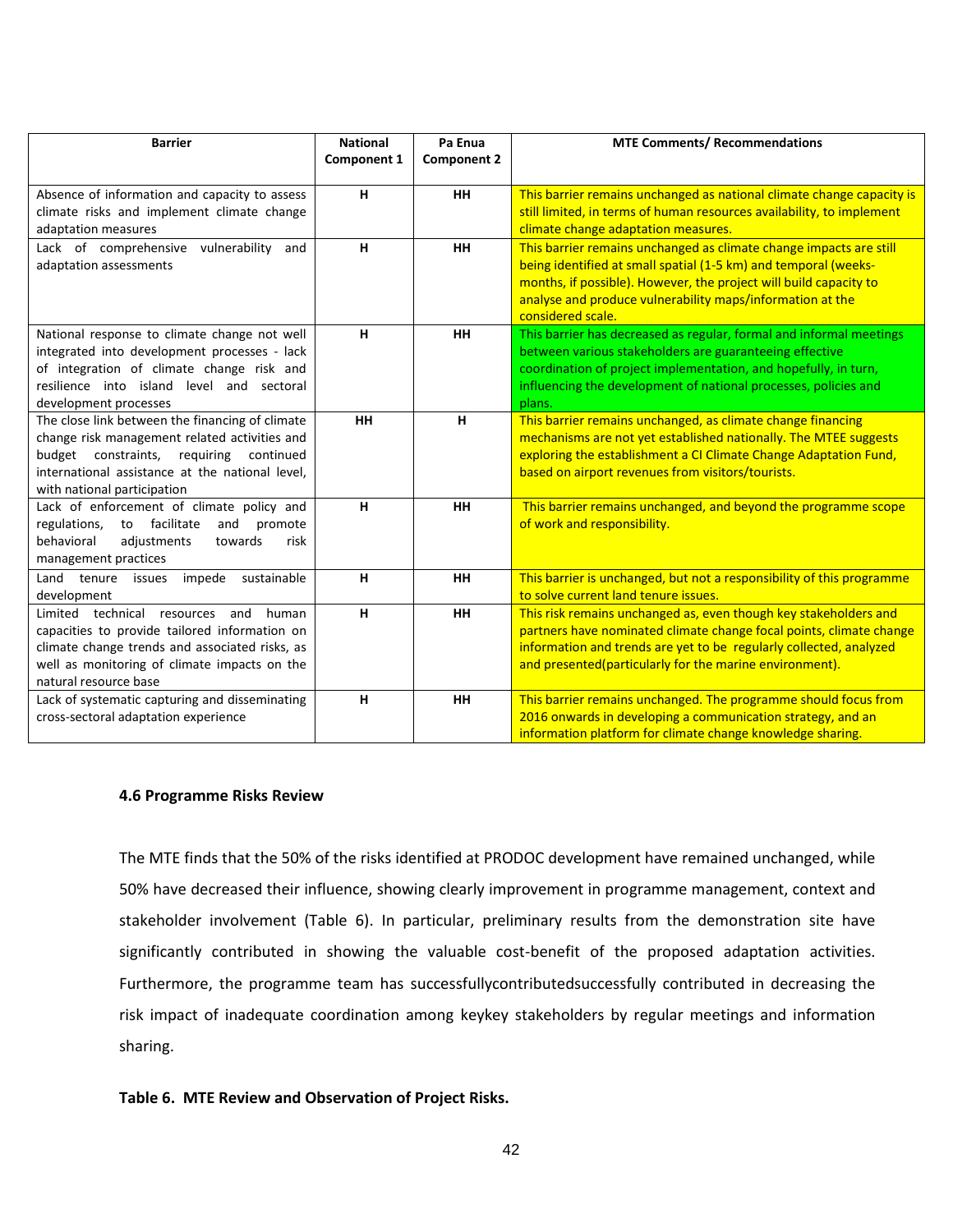| <b>Risk</b>                                                                                                                                                                                                                                                                                                                             |   | <b>Mitigation measures</b>                                                                                                                                                                                                                                                                                                                                                                                                                                                                                                                                                              | Responsibility                                           | <b>MTE Review</b>                                                                                                                                                                                                                                                                                                                  |
|-----------------------------------------------------------------------------------------------------------------------------------------------------------------------------------------------------------------------------------------------------------------------------------------------------------------------------------------|---|-----------------------------------------------------------------------------------------------------------------------------------------------------------------------------------------------------------------------------------------------------------------------------------------------------------------------------------------------------------------------------------------------------------------------------------------------------------------------------------------------------------------------------------------------------------------------------------------|----------------------------------------------------------|------------------------------------------------------------------------------------------------------------------------------------------------------------------------------------------------------------------------------------------------------------------------------------------------------------------------------------|
| Extreme climatic events and geophysical<br>hazards damage or negate programme<br>results, or cause major disturbances resulting<br>in delays due to needed emergency and<br>recovery processes                                                                                                                                          | М | Close monitoring of any developing<br>climate events over the duration of<br>the programme and ensuring<br>responses are effected within the<br>national DRM response framework.                                                                                                                                                                                                                                                                                                                                                                                                        | OPM,<br>CIMS,<br>MFEM,<br><b>NES</b><br>and NPC          | <b>This</b><br>risk<br>level<br>remains<br>unchanged, as the Cook Islands<br>vulnerability<br>extreme<br>to<br>climatic<br>events<br>has<br>not<br>changed.                                                                                                                                                                        |
| Poor collaboration<br>between<br>programme<br>partners                                                                                                                                                                                                                                                                                  | М | Inception workshop to clarify roles<br>and responsibilities and establish<br>implement<br>programme<br>and<br>stakeholder collaboration and team<br>building approaches                                                                                                                                                                                                                                                                                                                                                                                                                 | <b>NPC</b>                                               | risk<br><b>This</b><br>level<br>remains<br>unchanged.<br>However,<br>partnerships with national and<br>local partners should<br>be <b>be</b><br>strengthened further (Please<br>see recommendation table).                                                                                                                         |
| Finalization and implementation of the NAP<br>for DRM and CCA loses its momentum, and a<br>national consensus on the institutional<br>management of different sectors and related<br>priorities within the Plan and the needed<br>collaboration of key government agencies in<br>the programme is hindered by unforeseen<br>influences. | L | There is strong commitment from<br>Government,<br>civil society<br>and<br>development partners to ensure<br>successful<br>finalization<br>and<br>of the<br>implementation<br>NAP.<br>Ongoing and effective relationships<br>will be maintained between the<br>stakeholders<br>NPC<br>and<br>in<br>civil society<br>Government,<br>and<br>development partners, to ensure<br>there is good understanding of how<br>SRIC is implementing the NAP.                                                                                                                                         | NPC,<br>OPM,<br>MFEM                                     | element should just<br>This -<br>marginally considered a risk for<br>the<br>programme<br>implementation, as a general<br>the NAP finalization has not<br>hindered<br>any and<br>programme<br>implementation, and it is not<br>foreseen any future, negative<br>influence.                                                          |
| Land disputes amongst community members<br>adversely affect implementation of CCA and<br>DRR intervention.                                                                                                                                                                                                                              | L | Programme<br>technical<br>team<br>will<br>inform<br>members<br>and<br>communities,<br>encourage<br>and<br>devise community lead solutions<br>through participatory consultations<br>commitment<br>to<br>secure<br>and<br>minimize<br>disputes.<br>Programme<br>activities will be delivered with the<br>engagement<br>local<br>active<br>οf<br>institutional mechanisms<br>(Island<br>Councils,<br>Climate<br>Change<br>local<br>Community<br>Teams,<br>associations, Water Committees,<br>etc.) as well as NGOs present in the<br>islands to prevent and resolve any<br>land-disputes. | NPC,<br>Island<br>Councils<br>and<br>Administration<br>S | This risk has increased to<br>medium based on this MTE<br>assessment that highlighted<br>potential conflicts for land<br>ownership based on planned<br>activities of the programme.<br>Particular attention should be<br>taken in ensuring previous and<br>long-term land use agreement<br>before<br>activities<br>implementation. |
| Limited human resources in Government<br>ministries and agencies to contribute to the<br>activities.                                                                                                                                                                                                                                    | M | of<br>Secure<br>participation<br>key<br>Ministries and Agencies during<br>programme inception phase and<br>use positions to be recruited in the<br>project<br>to<br>provide<br>technical<br>Project monitoring<br>backstopping.<br>process to identify any problems at<br>an early stage and NPC to arrange<br>for alternative measures including<br>use of NGOs and community<br>members.                                                                                                                                                                                              | NPC and OPM                                              | <b>This</b><br>risk<br>remained<br>has<br>unchanged,<br>this<br>as<br><b>MTE</b><br>confirmed<br>assessment<br>the<br>limited HR available in CI to<br>contribute<br>to<br>the<br>implementation of CCA and<br><b>DRR</b> activities.                                                                                              |
| There is sufficient coordination between<br>Island Councils and national authorities to<br>scale up the island-based integrated CCA and<br>DRR actions in an effective manner                                                                                                                                                           | L | Schedule project activities to avoid<br>and/or<br>respond<br>to<br>such<br>Use<br>of<br>occurrences.<br>existing<br>coordination mechanisms, linking                                                                                                                                                                                                                                                                                                                                                                                                                                    | <b>NPC</b>                                               | This risk has increased to<br>medium based on this MTE<br>assessment that found a<br>systematic<br>communication                                                                                                                                                                                                                   |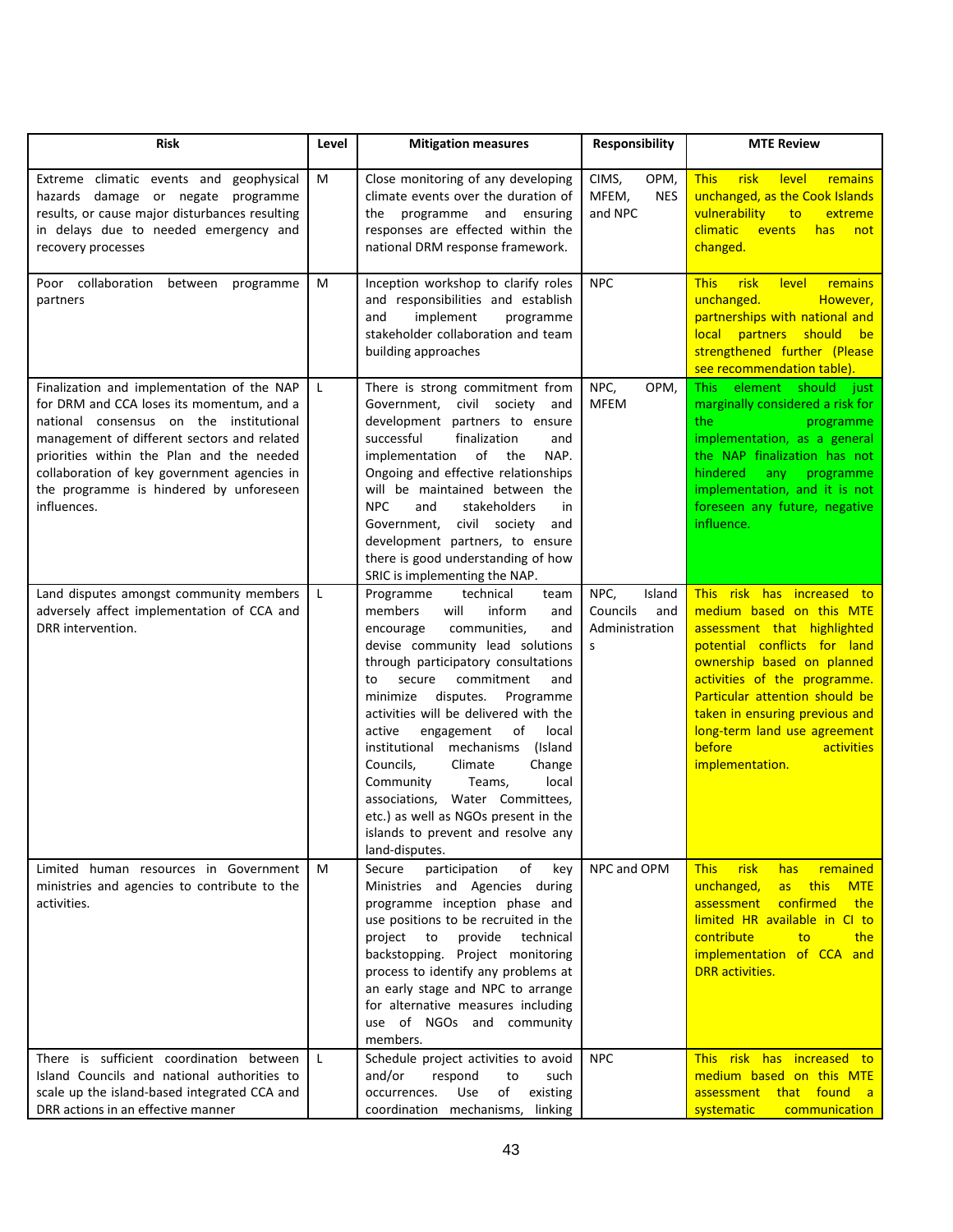| <b>Risk</b>                                                                                                                                                                                                              | Level | <b>Mitigation measures</b>                                                                                                                                                                                                                                                                                                                                                                                                                                                                                                                                                                                                                                                                                                                                                   | Responsibility | <b>MTE Review</b>                                                                                                                                                                                                                                                                                                                                                                                                                                                                                                                        |
|--------------------------------------------------------------------------------------------------------------------------------------------------------------------------------------------------------------------------|-------|------------------------------------------------------------------------------------------------------------------------------------------------------------------------------------------------------------------------------------------------------------------------------------------------------------------------------------------------------------------------------------------------------------------------------------------------------------------------------------------------------------------------------------------------------------------------------------------------------------------------------------------------------------------------------------------------------------------------------------------------------------------------------|----------------|------------------------------------------------------------------------------------------------------------------------------------------------------------------------------------------------------------------------------------------------------------------------------------------------------------------------------------------------------------------------------------------------------------------------------------------------------------------------------------------------------------------------------------------|
|                                                                                                                                                                                                                          |       | island level and national institutions<br>(e.g. the National Infrastructure<br>Committee responding to requests<br>made by Island Councils and<br>Administrations), extension officers<br>and representatives of national<br>institutions based on the islands, to<br>strengthen coordination.<br>Active<br>involvement of Island<br>Council<br>representatives in the Programme<br>Board's work, as well as in the<br>process<br>of<br>devising<br>and<br>implementing the Joint CCA-DRM<br>action plan at the national and<br>island levels. The experience during<br>the National Adaptation Planning<br>Week that was held in late February<br>2011<br>resulted<br>in<br>active<br>collaboration and dialogue between<br>Enua leaders and national<br>Pa<br>authorities. |                | limitation and coordination<br>with National Authorities as<br>regards to CCA and<br><b>DRR</b><br>actions (still relatively new<br>concepts in the CI). The<br>should further<br>programme<br>various<br><b>Islands</b><br>support<br>Councils (i) in integrating CCA<br>and DRR in their respective<br>development plans, and (ii) in<br><b>liaising</b><br>with<br><b>National</b><br>Authorities.                                                                                                                                    |
| The methods,<br>tools and technologies<br>developed are not gender aware $-$ i.e. they<br>increase inequity between men and women<br>or change the social roles of men and women<br>in a way that reduces self-reliance. | M     | Conduct training on gender analysis<br>for project team and partners, and<br>use guidelines during selection of<br>methods, tools and technologies                                                                                                                                                                                                                                                                                                                                                                                                                                                                                                                                                                                                                           | NPC and MIA    | <b>This</b><br>risk<br>level<br>remains<br>unchanged. The programme<br>should further develop specific<br>gender training and tools to<br>review and assessment the<br>proposed<br>implementation<br>activities.                                                                                                                                                                                                                                                                                                                         |
| The government is no longer supportive,<br>politically and financially, of a cross-sectoral<br>and integrated approach to the management<br>of climate risks and opportunities.                                          | L     | Reinforce mutual obligations for<br>implementation<br>project<br>at<br>programme outset and during<br>midtermmidterm<br>annual<br>and<br>reviews                                                                                                                                                                                                                                                                                                                                                                                                                                                                                                                                                                                                                             | NPC, OPM       | This risk has decreased to very<br>key government<br>as<br>low,<br>partners are overall supportive<br>of the programme objectives<br>and target goals.                                                                                                                                                                                                                                                                                                                                                                                   |
| Stakeholders are not able to perceive<br>reductions in vulnerability over the time-scale<br>determined by programme duration.                                                                                            | M     | Focus on priorities of Pa Enua<br>communities linked with the Island<br>Development<br>Plans,<br>providing<br>combined benefits of immediate<br>and perceivable livelihood support,<br>while building long-term resilience<br>to climate change.<br>Maintain<br>awareness raising and tailored<br>communication activities targeting<br>specific community groups and<br>intervention areas.                                                                                                                                                                                                                                                                                                                                                                                 | <b>NPC</b>     | risk<br><b>This</b><br>level<br><b>remains</b><br>unchanged, and would require<br>some data collection, analysis<br>presentation to the<br>and<br>beneficiaries during the last 3-<br>6 months of the programme<br>implementation. Data should<br>mainly be collected from on-<br>the-ground activities (water<br>tanks, agriculture and fishing)<br>showing a time and spatial<br>analysis<br>(water<br>storage<br>availability, water -time buffer<br>each<br>households,<br>for<br>agriculture production change,<br>fishing yield,). |
| Stakeholders are not able to distinguish<br>vulnerability to climate change from baseline<br>weaknesses in land, coastal, and water<br>resources management.                                                             | M     | Conduct detailed<br>and<br>in-depth<br>assessments specifying<br>climate-<br>driven impacts and impacts due to<br>unsustainable<br><b>us</b><br>of<br>natural<br>resources,<br>coupled<br>with<br>the<br>of<br>application<br>sector-tailored<br>climate<br>information<br>services,                                                                                                                                                                                                                                                                                                                                                                                                                                                                                         | <b>NPC</b>     | This risks has decreased to low,<br>as interviews with beneficiaries<br><b>various</b><br>stakeholders<br>and<br>showed<br>clearly<br>their<br>understanding of increasing CC<br>impacts on their livelihoods.                                                                                                                                                                                                                                                                                                                           |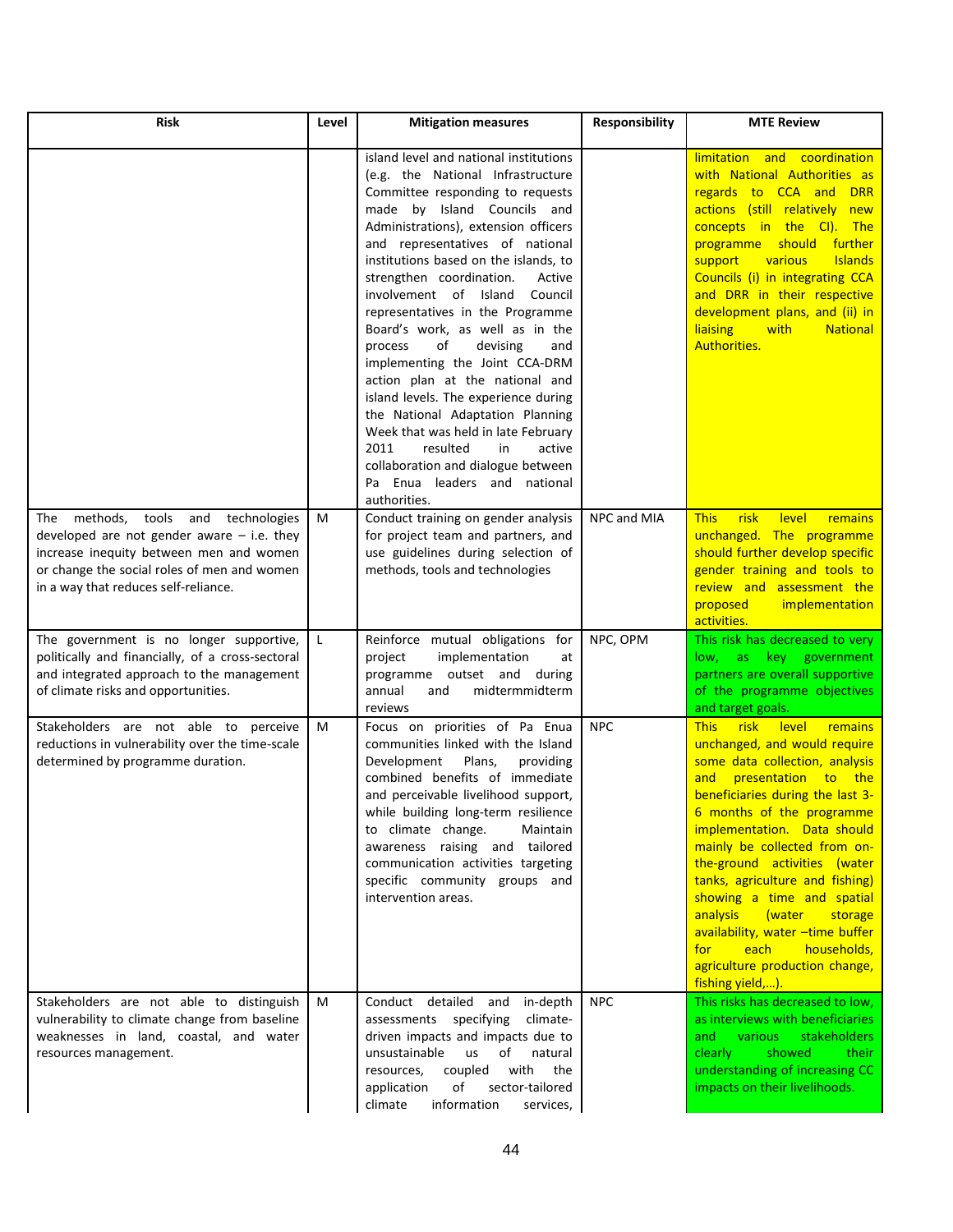| <b>Risk</b>                                                                                                                                                                                                                                                                                                                | Level        | <b>Mitigation measures</b>                                                                                                                                                                                                                                                                                                                                                                                                                                                                                   | Responsibility                                                               | <b>MTE Review</b>                                                                                                                                                                                                                                                                                                                                                                                                   |
|----------------------------------------------------------------------------------------------------------------------------------------------------------------------------------------------------------------------------------------------------------------------------------------------------------------------------|--------------|--------------------------------------------------------------------------------------------------------------------------------------------------------------------------------------------------------------------------------------------------------------------------------------------------------------------------------------------------------------------------------------------------------------------------------------------------------------------------------------------------------------|------------------------------------------------------------------------------|---------------------------------------------------------------------------------------------------------------------------------------------------------------------------------------------------------------------------------------------------------------------------------------------------------------------------------------------------------------------------------------------------------------------|
|                                                                                                                                                                                                                                                                                                                            |              | monitoring<br>and<br>programmes,<br>continuous awareness raising and<br>education activities.                                                                                                                                                                                                                                                                                                                                                                                                                |                                                                              |                                                                                                                                                                                                                                                                                                                                                                                                                     |
| Communication,<br>and community<br>access<br>difficulties<br>delay<br>coordination<br>timely<br>implementation of the planned programme<br>activities at the target community level.                                                                                                                                       | $\mathsf{L}$ | of<br>Active<br>engagement<br>Island<br>Climate Change Community Teams,<br>Technical<br>Working<br>Groups,<br>extension officers, programme field<br>coordinators and NGOs present in<br>the field to support communication<br>and coordination with communities.<br>Establishment of community-level<br>coordination mechanisms (such as<br>local water committees). Devise a<br>multi-level communication strategy<br>and outreach programme targeted<br>to island-specific conditions in each<br>Pa Enua. | NPC, OPM                                                                     | This risk has increased to<br>medium, as this MTE found<br>that<br>community-level<br>coordination is still weak (or<br>not in place) for the visited<br>project sites. The MTE strongly<br>recommends<br>supporting<br><b>Islands</b><br><b>Community</b><br>coordination by establishing<br>water, agriculture and fishing<br>committee<br>responsible<br>to<br>implement and monitor the<br>programme activities |
| complications<br>Political<br>security<br>or<br>in<br>programme sites limits implementation of<br>programme activities.                                                                                                                                                                                                    | L            | Project monitoring process to<br>identify any problems at an early<br>stage and NPC to arrange for<br>alternative measures.                                                                                                                                                                                                                                                                                                                                                                                  | NPC,<br>Island<br>Councils<br>and<br>Administration<br>OPM,<br>S,<br>Cabinet | This risk level remains low and<br>unlikely.                                                                                                                                                                                                                                                                                                                                                                        |
| Selection and implementation of adaptation<br>and disaster risk reduction measures in the Pa<br>Enua do not form part of the integrated island<br>development plans, do not allow for<br>vulnerability considerations, do not follow<br>established criteria and are derailed due to<br>political processes and influence. | M            | Address adaptation planning and<br>actions through a sectoral and<br>integrated manner, adjusted to the<br>procedures and status of Island<br>Development Plans and focusing on<br>priority needs of each Pa Enua<br>community.<br>As<br>of the<br>part<br>adaptation<br>planning<br>process,<br>maintain<br>proactive<br>outreach<br>communications<br>and<br>strategy<br>capacity building activities for<br>duration of programme, involving<br>Island Councils, community leaders<br>and local NGOs.     | NPC,<br>Island<br>Councils<br>and<br>Administration<br>OPM,<br>s,<br>Cabinet | <b>This</b><br>risk<br>level<br>remains<br><b>The</b><br>unchanged.<br><b>MTE</b><br>recommends<br>(see<br>Recommendation Table) to<br>support the mainstreaming of<br>CC in key development sectors'<br>(i.e.<br>agriculture,<br>policy<br>infrastructure,<br>marine<br>resources, tourism, water) at<br>the national and island level.                                                                            |

# **4.7 Relevance**

The programme is relevant to the original PRODOC analysis in addressing the current and foreseen climate change threats in the Cook Islands, particularly in relation to building resilient agriculture, water and fisheries practices. The main programme objective correctly addresses the identified climate change issues in the Pa Enua, and the associated social needs (improving livelihoods, building resilience in the agriculture, fisheries, tourism and water sectors). The programme objective is also in line with country and global climate change adaptation priorities. Furthermore, the programme objective is in line with the local culture, indigenous knowledge and tradition and national development policies, strategies and priorities.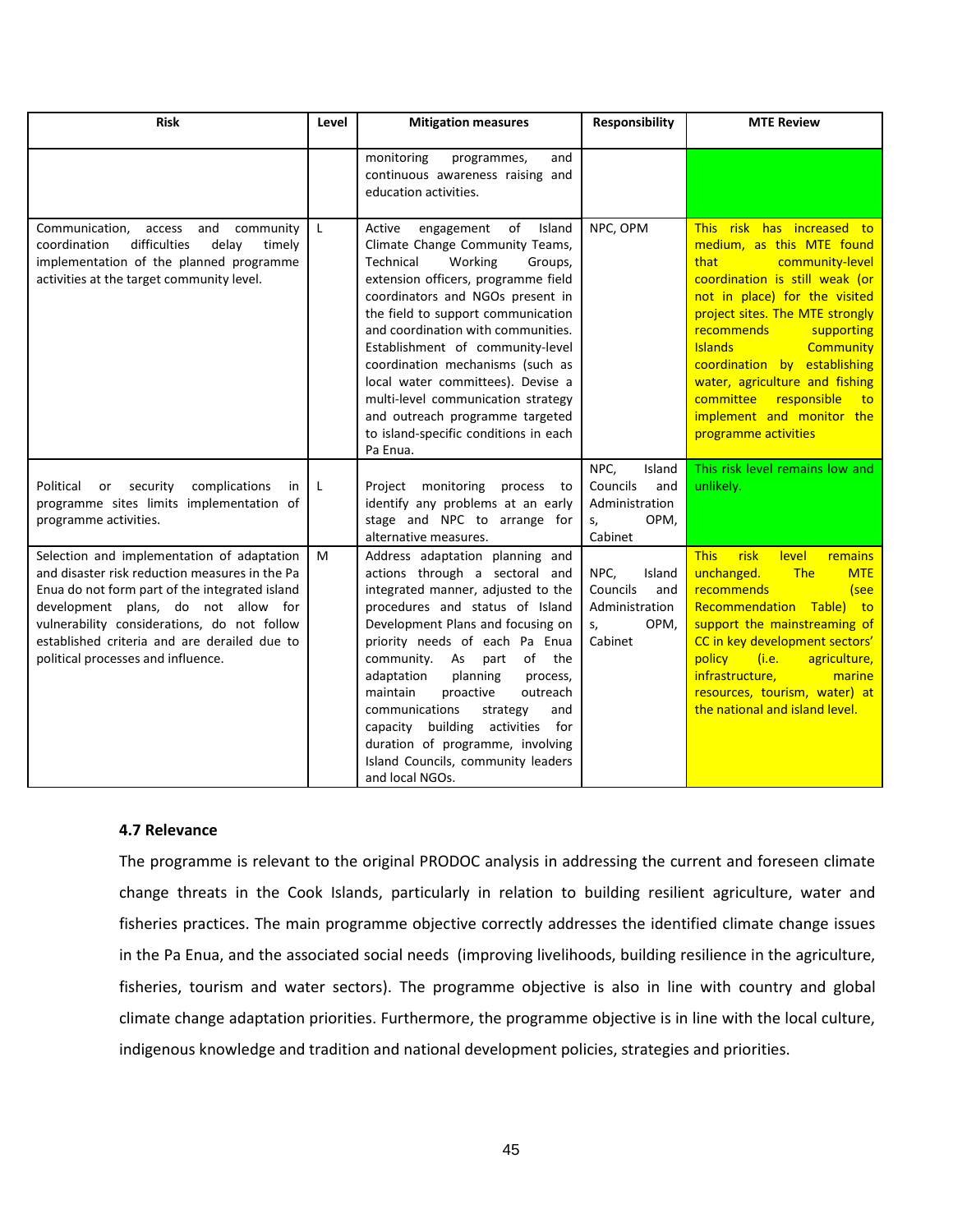The appropriateness of the objectively-verifiable indicators of achievement in the programme logical framework require urgent review by the programme steering committee, to ensure a proper evaluation by the end of the programme (refer to Table 4). Some objective indicators are not SMART nor GENDER, and proposed amendements have been proposed.

The monitoring and evaluation arrangements require strengthening in terms of frequency, overall quality information gathering and communication. The baseline information has been found to be accurate. Finally, the MTE confirms that appropriate contextual analysis was carried out to support programme design.

### **4.8 Effectiveness and Efficiency**

The overall programme outputs and outcomes have been MS against results framework/logical framework targets, and with the collected monitoring data. The programme logic has been well thought and rationalized. However, the implementation effort has been mainly focusing on Outcome 3 (as it holds the majority of the budget). A more conceptual balance between hard and soft adaptation measures should be implemented, as capacity building and policy development. The MTE estimated that the programme has spent 70% of the budget on hard measures, and 30% on soft measures.

The programme implementation shortcomings were not due to a failure to take account of issues such as gender, environment and other social issues, but rather to the initial learning by the programme staff of AF-UNDP administrative and procurement procedures. The overall cooperation and coordination between the PMU, government and other stakeholders has been contributing to the effectiveness of the project. For example, technical inputs for water and agriculture activities have been sufficient for of quality and timely outputs.

The programme activities have been carried out in a timely manner, once the operational work planning and implementation (input delivery, activity management and delivery of outputs) had been agreed and approved by the PSC at the beginning of the programme. The programme outputs been obtained at a moderate-high financial cost mainly due to logistical constrains between island of Pa Enua. However, the programme organization approach had been adequate in attempting to deliver the best cost-effective outputs.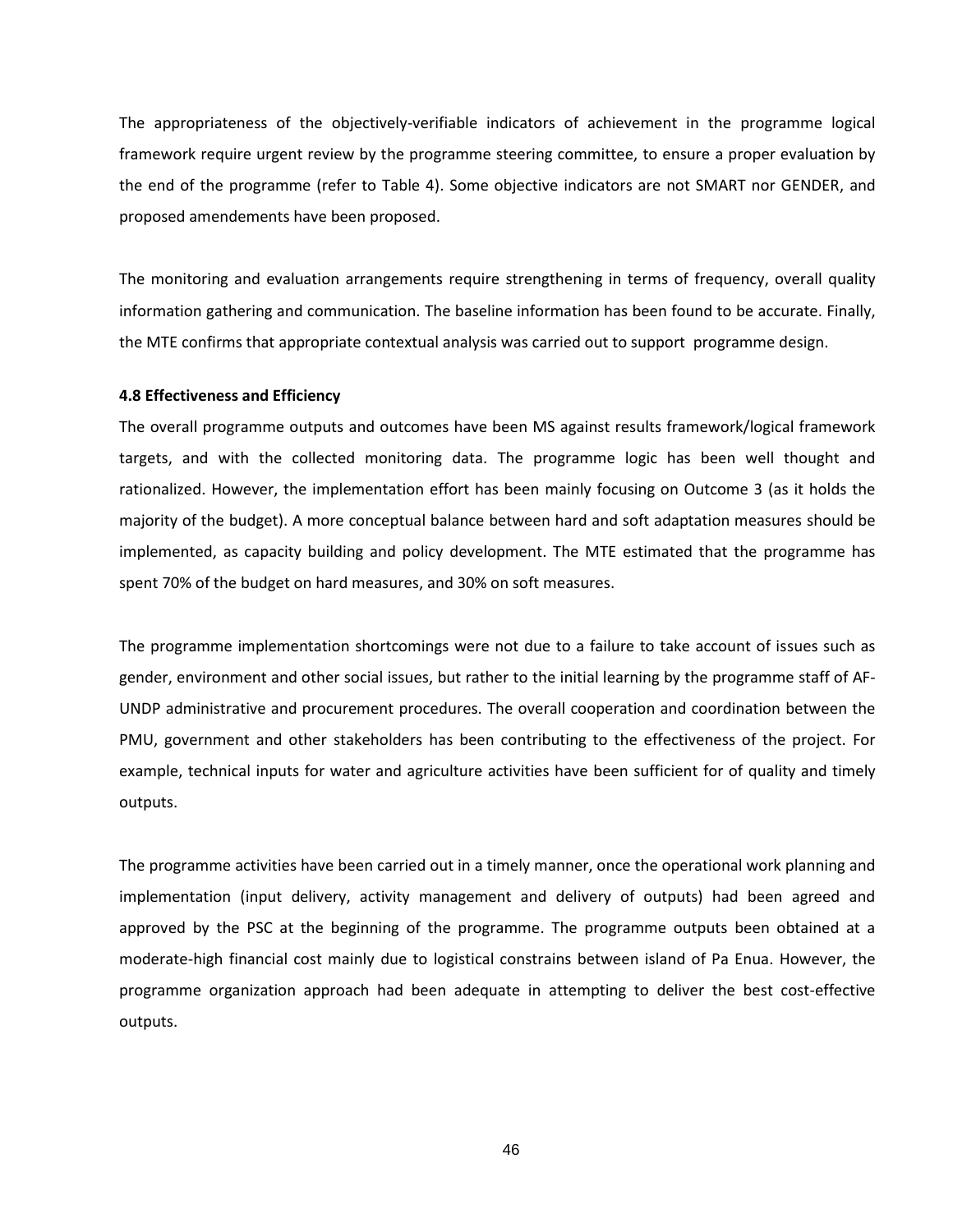The programme management systems and execution processes functioned well, despite the initial implementation delay. The quality of day-to-day management, coordination and accountability with local authorities (islands councils, mayors), institutions, beneficiaries, has been up to AF standard. Technical and management contributions from local institutions, government and island beneficiaries have been moderate, but expected to increase as the programme implementation delivery progresses.

## **4.9 Impact**

The programme impact cannot be fully evaluated at the MTE point, as the most of the implementation will occur starting 2016. However, the MTE observed some significant, positive changes stimulated by the programme performance as regards to addressing climate change risks at the community level, reviewing development plans to include climate change dimensions and capacity needs assessment at the individual and institutional level.

The programme has begun establishing a monitoring and evaluation system to determine the impact for the participating stakeholders regarding food and water security and poverty reduction. As noted in other report sections, this M&E system should be significantly strengthened to evaluate the programme activities impact at various level (individual, institutional and strategic) during and after the programme implementation.

The programme has, so far, a moderate impact in terms of gender equality based on the gender questionnaire results with various stakeholders (including women beneficiaries, islands committees) highlighting the active and balanced involvement of both genders in programme activities, and decisionmaking process. The programme has also a moderate impact in terms of environment management and good governance in the Pa Enua, as indicated by the regular island council meetings to discuss the programme activities and the relevant links with local environment and governance issues. The programme interventions have yet had a significant impact on islands communities' livelihoods, but the current interventions could be predicted to improve climate change vulnerable groups as identified in the programme design.

The programme has clear synergic technical and implementation opportunities (and impacts) with other government and international organisations (Ministry of Fisheries, Agriculture, Health, SREP, NIWA), projects (GEF project- Ridge to reef approach) and programmes. The connectedness of this programme with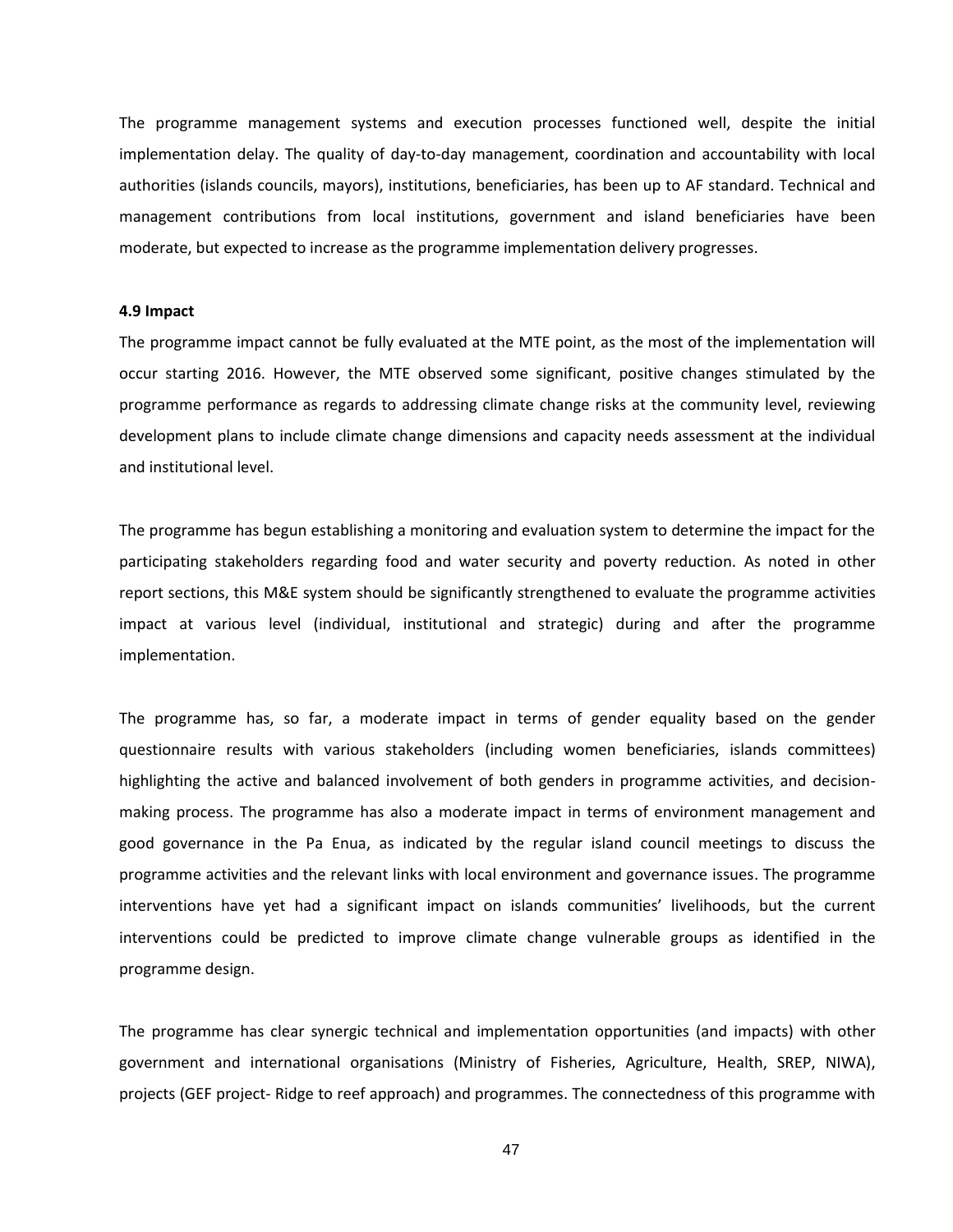other current initiatives in the agriculture (Chinese bilateral aid) and water sectors (JICA, Australian Aid) require further partnership building to improve this programme impact in all Pa Enua.

#### **4.10 Sustainability**

The overall programme sustainability is moderately likely (Table 111) mainly due to (i) stakeholders interest and engagement in programme activities, (ii) moderate potential to replicate climate change adaptation techniques at different sites due to cost-effective, environmental friendly, *in situ* techniques, and (iii) high possibilities to institutionalize programme results into policies, regulation and development plans. The ownership of programme outputs by key stakeholders is positively evolving towards more responsibility and appropriation. A review of the main project risks (Table 6) does not reveal additional or more severe risks than previously estimated. The current sustainability state of the programme reflects the moderate likelihood of continued benefits after the project ends. Considering these current sustainability conditions, the potential exit strategy would consist of (i) ensuring that the Prime Minsiter office would be the main responsible to continue mainstreaming climate change in key development policies at national and island level, (ii) regular budgeting (even if relatively a small percentage of the national budget) for national climate change adaptation activities in the Pa Enua, particularly for climate SMART agriculture, and (iii) use the limited revenues/ surplus from small farming and fishing pilot project activities as equipment maintenance and upgrading.

#### Financial risks to sustainability

The likelihood of financial and economic resources not being available once the AF assistance ends, is moderate unlikely as various co-financing (in-kind and cash) options are potentially available among government and international partners (for example New Zealand Aid, JICA, Australia Aid and potentially the Chinese bilateral aid). These stakeholders have shown some interest in mainstreaming climate change adaptation in large-scale infrastructure, agriculture and fisheries projects by including climate change adaptation techniques and information towards policy development. Potential opportunities for long-term (5-7 years) co-financing (in-kind) do not yet exist in the current context, but the programme should proactively approach these international stakeholders.

Finally, the programme has yet to establish financial and economic instruments and mechanisms to ensure the ongoing flow of benefits once the AF assistance ends. However, at the community level, the replication potential of climate change adaptation activities is high and could be sustained with minimal financial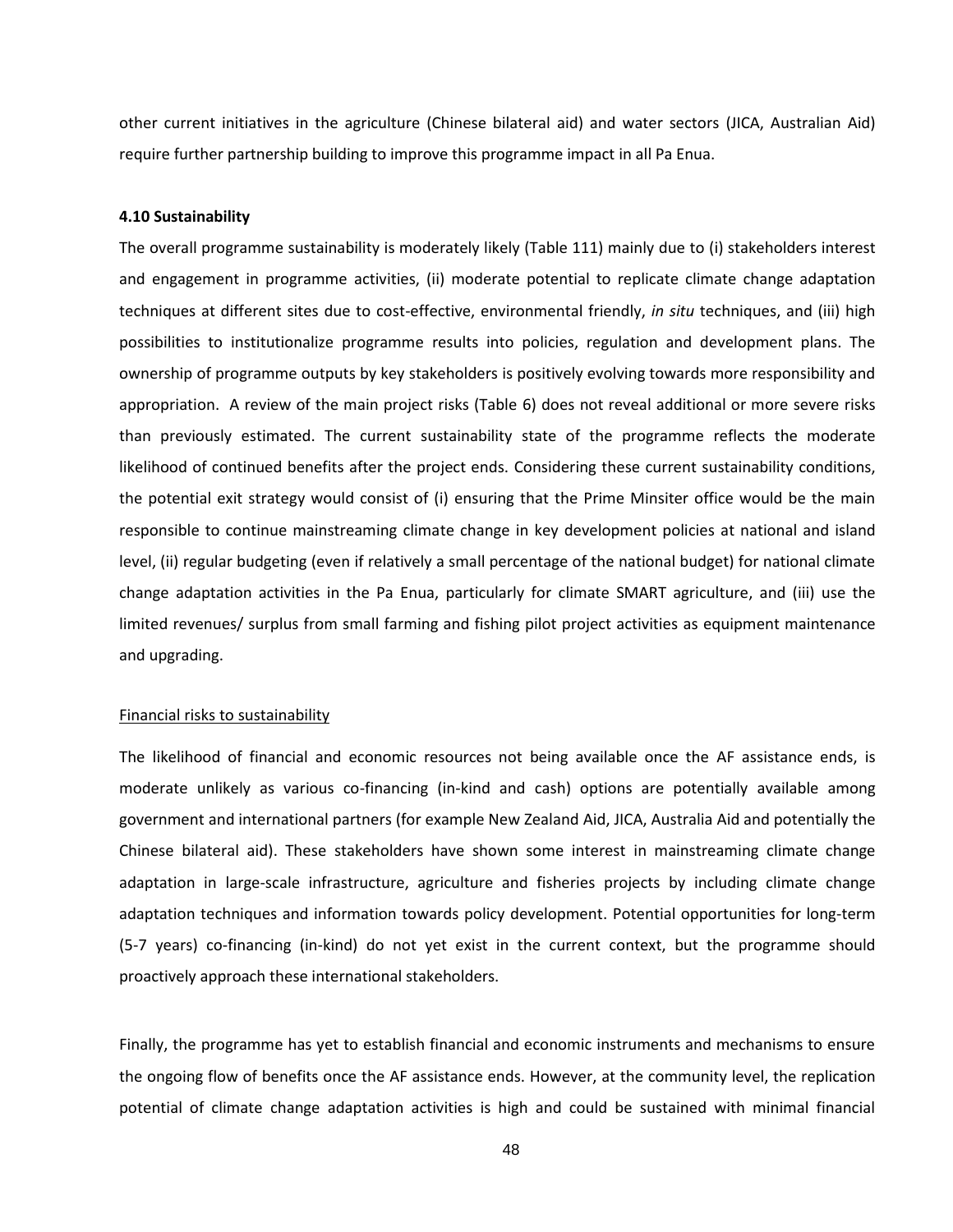investment and community engagement (already present during current programme demonstration activities). It is expected that the programme team will develop a roadmap regarding financial and management responsibilities further to project closure key government stakeholders (Ministry of Planning, Agriculture and Water resources) during early 2017.

### Socio-economic to sustainability

The MTE did not find any significant political risks that may jeopardize sustainability of programme outcomes. The overall political context is conducive for the successful implementation and sustainability of the programme outcomes. The level of stakeholder ownership (including ownership by governments and other key stakeholders), further to a slow start during the project initial phase, is considered sufficient to allow for the programme outcomes and benefits to be sustained. Some key commitments (i.e. financial and institutional support for M&E activities, leadership role towards policy and development plans' revision) still needs to be officially endorsed, but the MTE finds that these commitments are likely to occur before the project closure.

The population composition of Pa Enua (i.e. majority represented by elderlies and young) is the main social risk for programme sustainability in the long-term, and beyond the programme closure. In order to overcome such limitation, the programme is trying to engage the relative young adults in the Pa Enua as responsible for the planned climate change adaptation activities.

Key national stakeholders and islands communities are very interested in the programme activities, and they value the potential benefits of the programme successful outcomes towards their capacity building and policy development for climate change adaptation in their respective context. The public/ stakeholder awareness in support of the objectives of the programme is sufficient by regular communication of project progress and objective to the public via TV, radio shows and by sharing quarterly reports to key stakeholders. The programme team has started documenting lessons learned, and it is expected that such documentation would become more frequent starting Q2-2016. The MTE did not find evidence that such reporting has been undertaken on a regular basis.

The programme has yet to have transferred knowledge and successful results to key stakeholders, as key outcomes activities are still under implementation. The demonstration activities are already catalyzing the attention of local communities to potentially replicate such adaptation techniques in the future.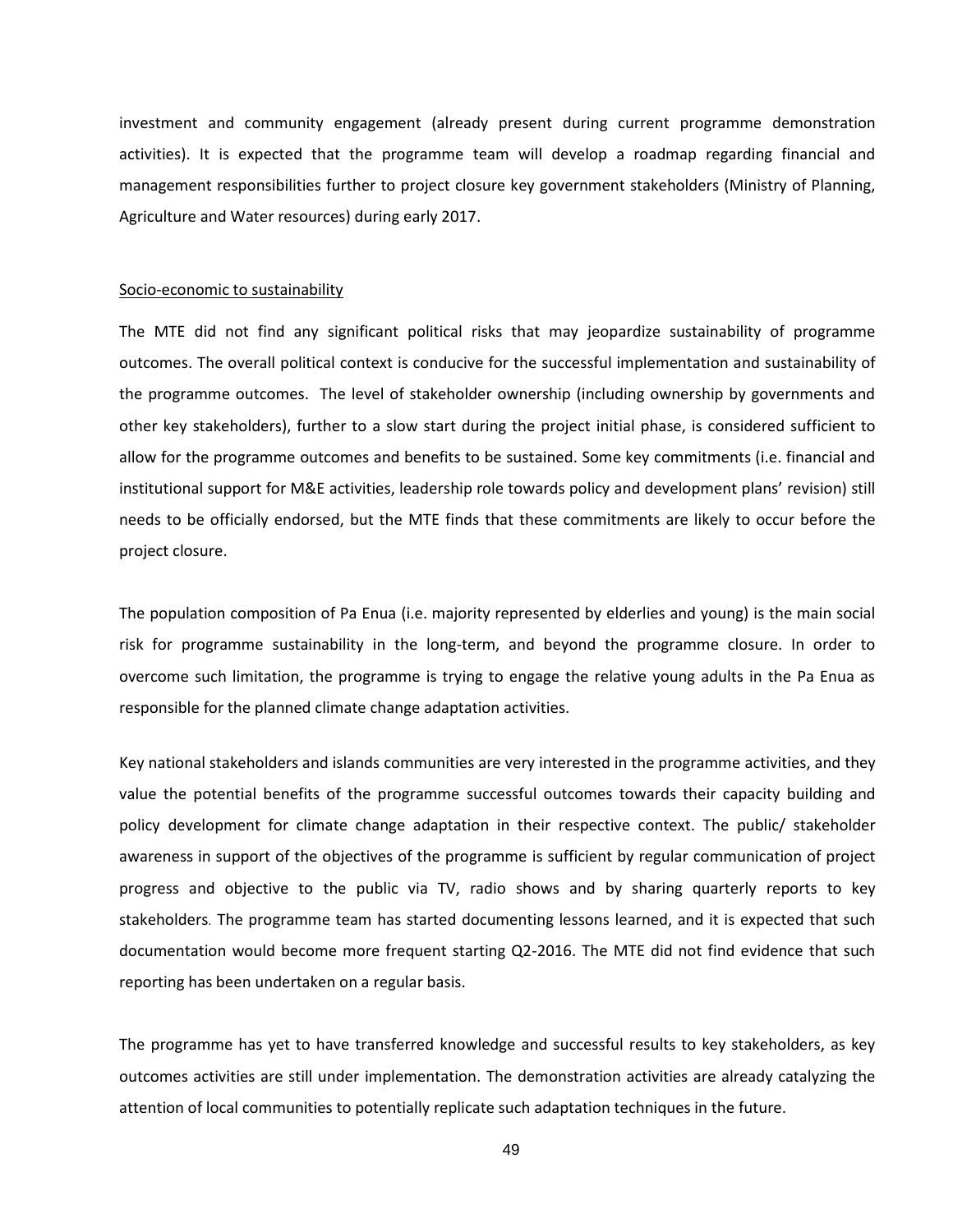#### Institutional framework and governance risks to sustainability

The legal framework and governance structures do not pose a significant risk to the programme sustainability. The standard government procedures for policy and code development would go beyond the project timeframe, and such methodical government processes can ensure long-term for climate change adaptation policy to rural infrastructure.

The programme has not yet put in place frameworks, policies and governance processes that can facilitate accountability, transparency, and technical knowledge transfer after the project's closure. However, the MTE has found evidence that such processes would be implemented starting mid-2016, such the planned capacity building trainings for policy development, review of current policies and frameworks for climate change adaptation. In addition, and more significantly, the programme will be developing climate change policy in key development sectors for each Pa Enua in 2016, a crucial programme result increasing the longterm programme sustainability.

The MTE finds that the programme is progressing moderately satisfactory towards building technical and management capacity among key stakeholders for climate change adaptation in the Pa Enua. It is expected that more and regular capacity building activities will be implemented starting in Q2- 2016 (the project team has been discussing the number, type and audience of technical workshops, trainings and seminars). If implemented correctly, such activities can provide a solid base for governance sustainability after the programme's closure.

Furthermore, the MTE did not find evidence that the programme identified and involved champions (i.e. individuals in government and civil society) who can promote sustainability of project outcomes. The project has not begun discussing the courses of action on programme activities after the project's closure date among key stakeholders, but this discussion is still in its infancy and expected to become more specific in early 2017. Finally, the MTE finds that the programme holds the appropriate leadership and ability to respond to potential changes in local and national political leaderships.

## Environmental risks to sustainability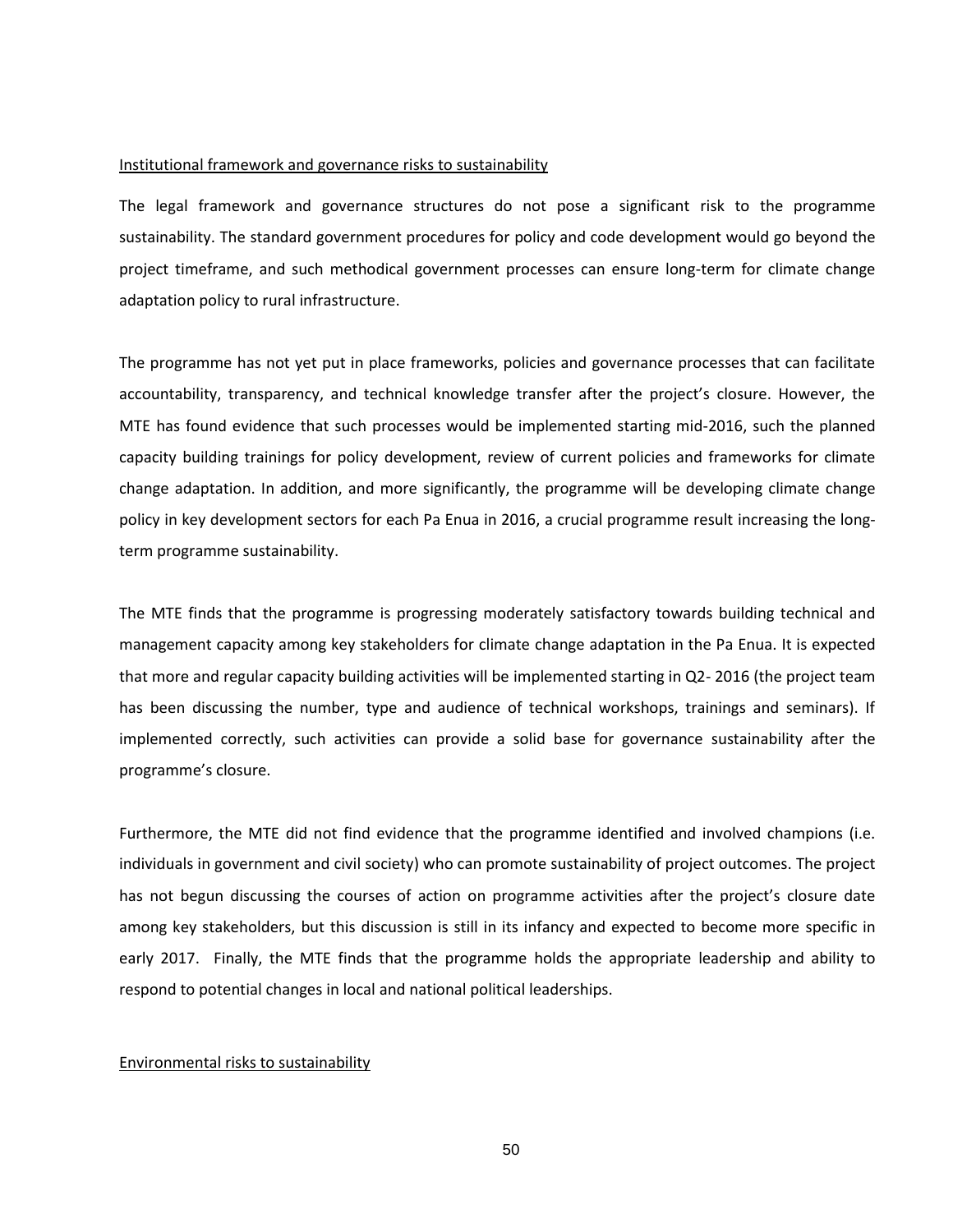The MTE finds that no significant, additional environmental risks to those already identified during the project development (Table 5) are influencing the programme sustainability. The sustainability risk for the Northern island group given their physical distance from the capital, and logistical constrains to ensure regular shipment of equipment, and M&E activities, is being addressed by the programme team by trying concentrating programme activities.

#### **4.11 Gender Sensitive Review Analysis**

The gender dimension appears to be have been weakly considered in the designing of PRODOC as no specific Gender section is present in the final PRODOC version. The majority of programme indicators are also not GENDER sensitive, and some recommendations have been suggested to adjust current indicators to become more gender sensitive (Table 4). However, the programme team has made significant efforts to mainstream gender into the programme's activities design, monitoring framework, and implementation.

The programme has also addressed the gender dimension during the activities implementation in all outcomes by having a balanced gender team and beneficiaries. The gender dimension has been also taken into consideration during key project activities such as trainings, workshops and other project staffing.

Women, men and youth groups have been engaged in the community consultations. For example, the Virgin Coconut Oil projects for Mauke, Manihiki and Atiu has been planned with the goal in creating economic opportunities for all, and in particular women. Furthermore, the programme will support training for women to acquire the knowledge needed to manage a small business and the policy development support needed to operate as a community based organisation. The food preservation proposal for Atiu will engage the services of "Mama's" to share their food preserving methods with the wider community. This will be managed and run by the Mama's on Atiu. The Mangaia home gardens project is in implementation now and provides support for the elderly and youth within the community that are not engaged in mainstream agriculture but have the potential to one day. Finally, interviews to various stakeholders revealed that the programme has significantly considered gender equality in delivering climate change information, along with traditional practices.

# **5. CONCLUSIONS AND RECOMMENDATIONS**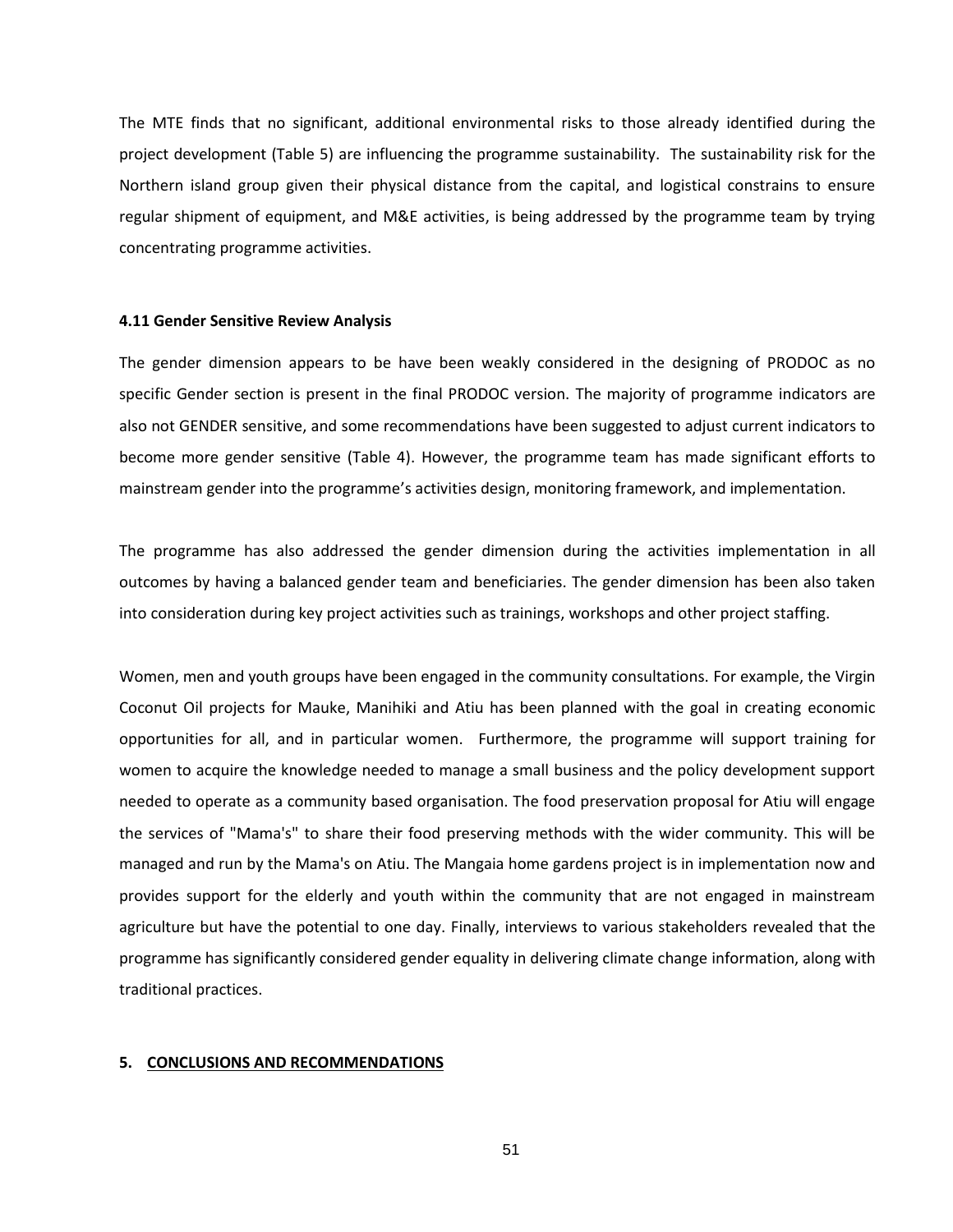#### **5.1.Conclusions**

The SRIC programme design has proved to be relevant to the country context, and it is addressing key climate change adaptation needs in the short and long-term horizons. The programme design also is relevant to overcome structural barriers regarding the current low national and island capacity for climate change adaptation in the Cook Islands. The programme is timely and fits well with UNDP organizational strengths and priorities – as well as with the current priorities of the Government of the Cook Islands. The four programme outcomes are appropriate to address climate change adaptation barriers, and the programme strategy is responding to key stakeholders needs.

The programme is gradually addressing the issues of integrating climate changes effects into national and island decision-making, by providing and supporting while considering the long-term nature of climate change effects in the Cook Islands. *In situ* climate change adaptation activities in the agriculture and water sectors have also been successfully implemented in neighboring countries (Tuvalu, Fiji and Samoa) in comparable circumstances, indicating the high potential for the SRIC success reliability of these climate change adaptation activities in other sites in the Pa Enua. Furthermore, the SRIC programme is clearly devoting significant attention to informing key stakeholders on technical and management issues surrounding the programme, and to gather their immediate and long-terms capacity needs in relation to climate change adaptation in the Cook Islands. This communication effort has resulted in an increasing positive engagement of these stakeholders.

The SRIC programme is considered to be progressing moderately satisfactory (MS) at the MTE mark according to the activities implemented, delivery rate and stakeholder perception. Outcomes 1 and 2 are considered to be MU executed, and Outcomes 3 and 4 are currently MS. The programme holds the potential to perform become S if adaptive management to the proposed recommendations are swiftly implemented during Q1-2016. The SRIC programme team is considered to have the necessary expertise on both technical issues and project management skills for the successful programme completion.

The SRIC Programme has established many key national and island partnerships to improve various outcome implementations. One key partnership is with the Small Grants Programme. This collaboration has been fundamental for the development of an application procedure, establishment of a subcommittee and the training of the Pa Enua focal points in these processes. There are discussions between SRIC CC and GEF to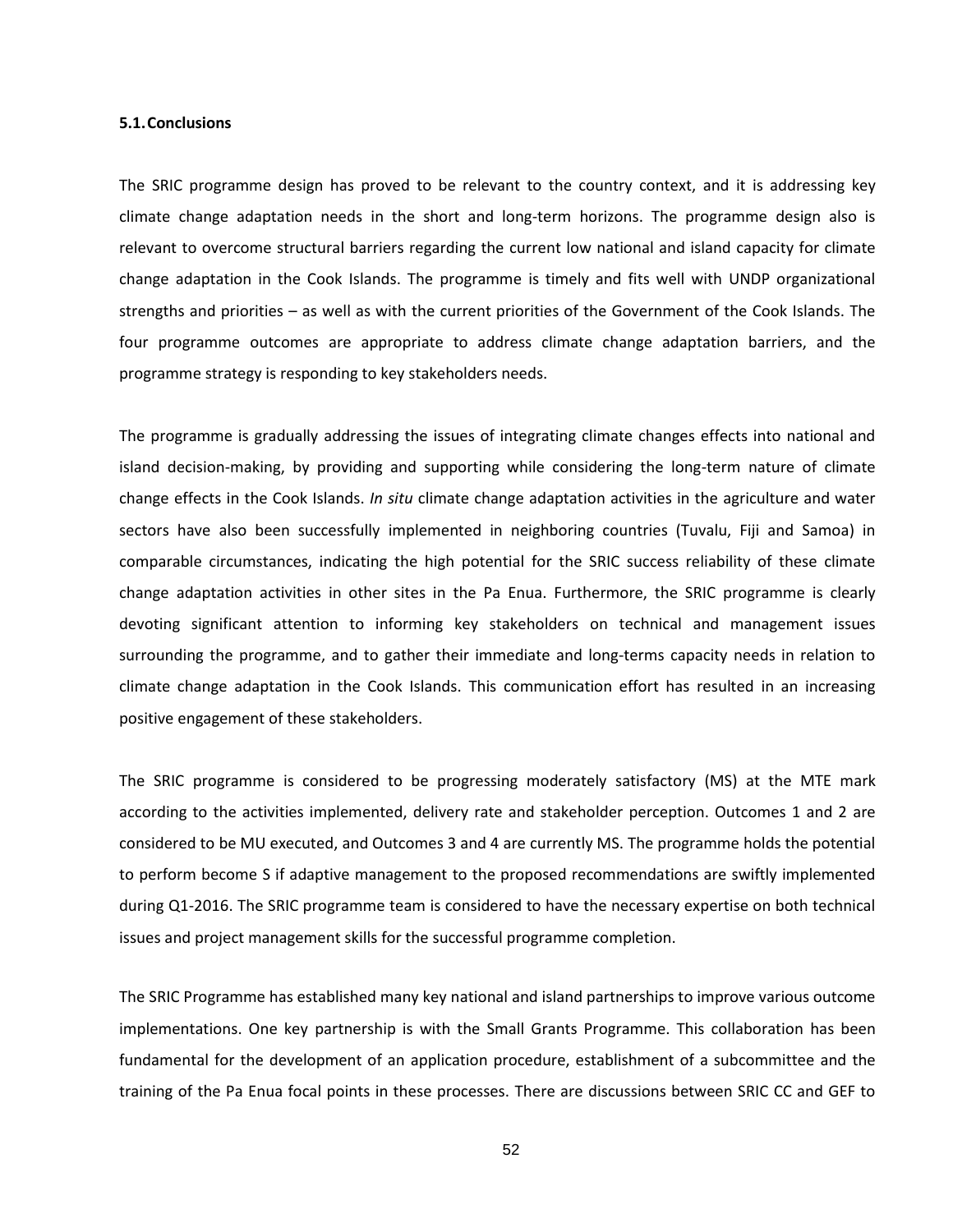merge SRIC CC & GEF SGP. This merger will bring more funding opportunities for the Pa Enua communities, and it should further pursue during Q1-2016. However, this MTE urges the SRIC programme to clearly define climate change criteria that that projects proposal are being currently assessed and approved. The programme should narrow the scope of climate change adaptation activities based on more transparent and defined parameters/ criteria for climate change adaptation (based on latest IPCC report).

The SRIC programme sustainability has been evaluated as moderately likely, particularly due to (i) high possibilities to institutionalize project results into policies, regulation and manuals, and (ii) the evolving ownership of project outputs by key stakeholders showing more responsibility and appropriation. The longterm financial sustainability of the SRIC programme is difficult to fully evaluate at the MTE point. One potential solution to guarantee long-term financial sustainability further the programme closure, is to establish a national climate change fund aimed at supporting climate change adaptation activities in the Pa Enua. Considering that approximately 100,000 tourists visit yearly the Cook Islands, if a climate change tax or on time payment on arrival (e.g. 5 USD/tourist), 500,000 USD could be become available yearly for climate change adaptation activities. The SRIC programme could support the initial feasibility studies for the establishment of this fund, and the relative management arrangements. Informal interviews with a range of tourists encountered during this MTE (from resort to eco-tourist) revealed a significant positive response and acceptance.

### **4.2 Strategic and Outcome Recommendations**

The list of priority recommendations is given in Table 2. The MTE recommends, as per standard modus operandi in AF-UNDP programmes, that the SRIC Programme team convenes a Steering Committee to prepare the adaptive management response to these MTE recommendations.

The MTE highlights the following 4 strategic recommendations to be implemented urgently during Q2-2016:

- 1. Support/Lead the mainstreaming of climate change adaptation in key development frameworks of the Cook Islands (Agriculture, Water, Infrastructure and Tourism);
- 2. Provide more regular trainings (i.e. modules, curricula/ every quarter) to various government, district and community stakeholders in relation to CC vulnerability assessments, adaptation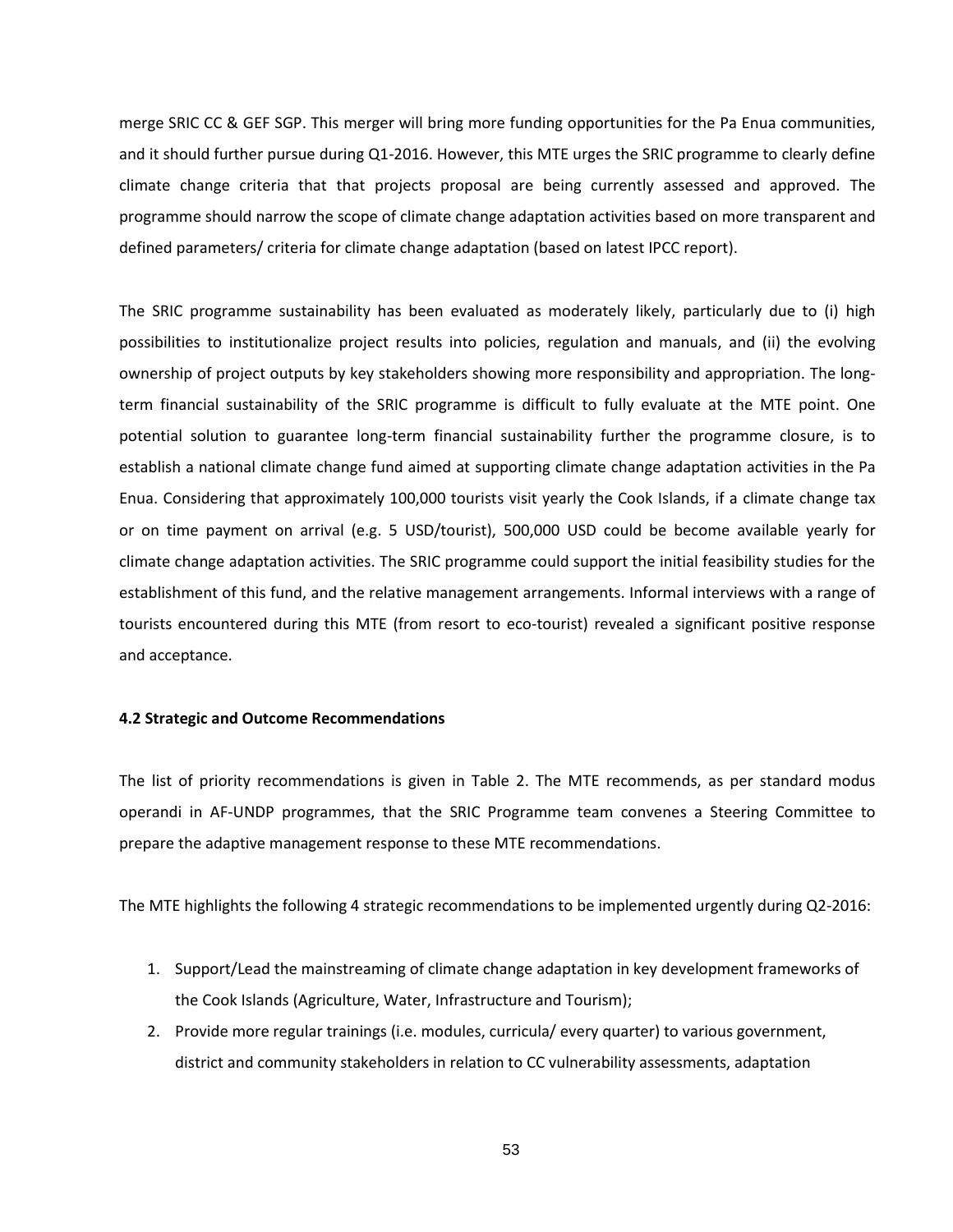measures, planning and reporting in all Pa Enua (by selecting a core target and trusted groups of individuals);

- 3. Review and strengthen the programme M&E procedures (i.e. increase in M&E frequency, data collection and analysis, evaluation of current and planned adaptation measures) as well as the subsequent communication channels to beneficiaries regarding the progress of programme activities based on each M&E results.
- 4. Send a formal request to the AF requesting the programme extension of additional 12 months in order to meet the initial programme targets (and those revised here), and to achieve the programme development impact goals in terms of building Pa Enua's climate change resilience.

Furthermore, the MTE also highlights the following outcome recommendations at a strategic level:

Outcome 1. Support/Lead the development of at least 2 islands climate change adaptation policy for the water and agriculture sectors.

Outcome 2. Provide regular technical trainings (2/year for each Pa Enua) for CCA agriculture and water management activities in relation to planned activities under Outcome 3, including monitoring, evaluation, and reporting training for such activities.

Outcome 3. Conduct field assessment to determine the impact of the proposed climate change adaptation activities (i.e. quantity of water available/ household during drought period, predicted changes in vegetable production, changes in fishing catchment) on community resilience and livelihoods.

Outcome 4. Ensure integration of ALL outcome lessons-learnt in ONE project best practice document.

Finally, this MTE suggests more outcome specific recommendations further to review of stakeholders' interviews, programme document revision and contextual analysis (Annex 9).

## **4.3 Corrective and adaptive actions for programme implementation**

Some urgent, corrective and adaptive actions required urgent implementation staring Q1-2016:

1. **Project Logframe**. Review (PMU) the proposed updated logframe to agree on (i) end of project targets, (ii) indicators, and (iii) proposed amendments of this MTE. **Adaptive Action 1:** Convene Programme Steering Committee in January 2016.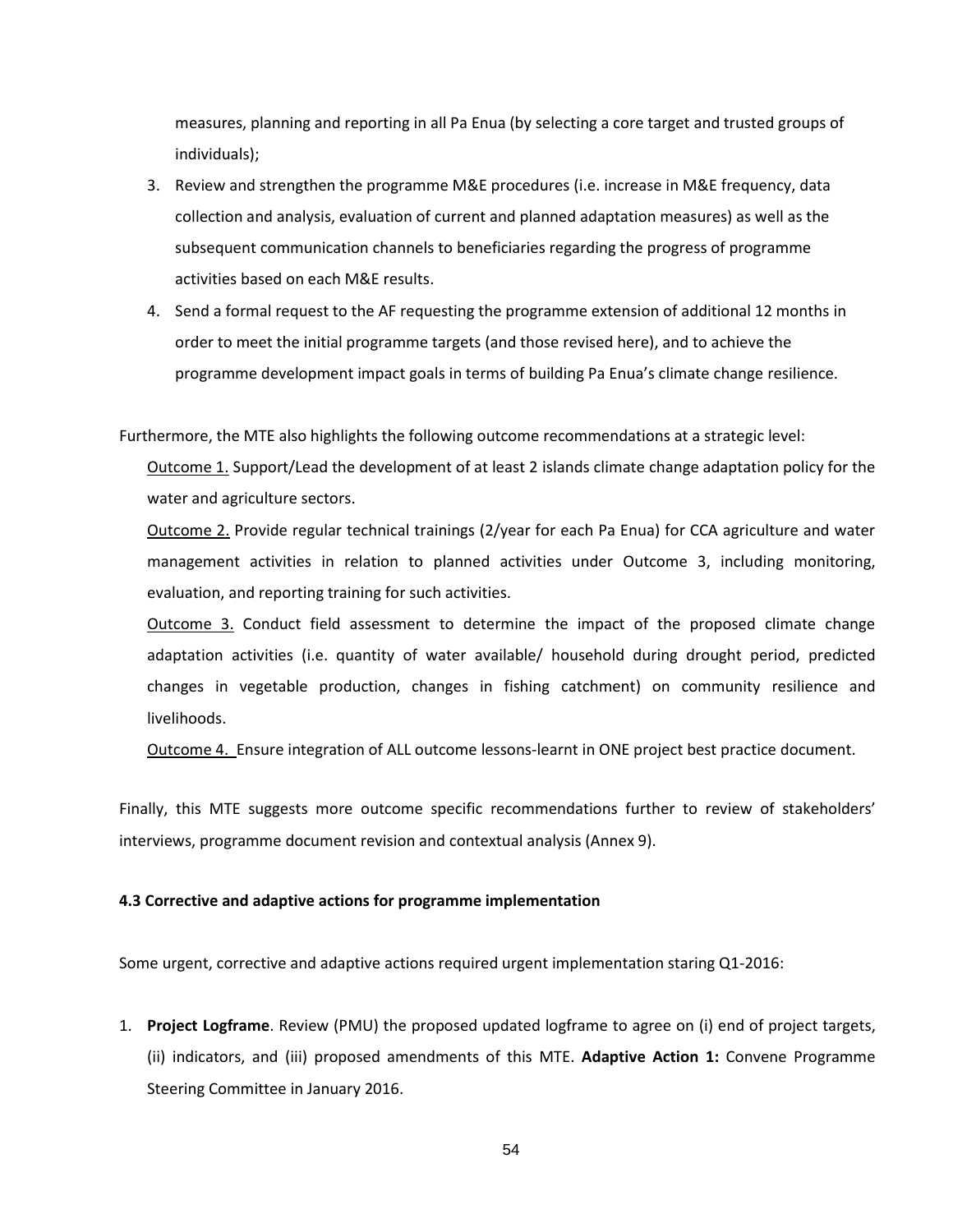- 2. **Stakeholder involvement**. The district and community level's stakeholders' involvement should be strengthened starting 1`Q1-2016 to ensure the potential replication of demonstration activities beyond the project closure. **Adaptive action 2:** Convene district and community level consultations (1/ quarter) regarding the AWP-2016 in each Pa Enua.
- 3. **Capacity building through workshops and seminars.** A significant number of specific climate change trainings have been (or will be) planned under Outcome 2. The beneficiaries of these training opportunities are a range of stakeholders, including national and island officials, district and community leaders, etc. Feedback from the interviews conducted by MTE has been very positive with respect to programme capacity building activities. However, considering the complex task of building capacity in climate change adaptation in the Cook Islands context, the programme team should ensure focusing capacity building activities on specific thematic areas (Integrated Water Management, Resilient Agriculture and Fisheries, CC policy development, M&E, reporting) with a core audience group to gradually and efficiently building the required technical skills. **Adaptive action 3:** Determine a core group of 10 individuals for each Pa Enua among island community leaders, farmers, fishermen, mamas, etc. to be trained during 2016.
- 4. **Documentation and Lessons Learnt.** Starting Q2-2016, additional information and communication material should be prepared and disseminated to supplement material available on the web. Whilst the programme website can be considered to be very successful in most areas, an over-dependency on webbased information, more conventional (and culturally appropriate) methods should be implemented to ensure strengthening the stakeholders' engagement at the local level. **Adaptive action 4:** Develop an integrated programme communication strategy during Q1 and Q2-2016.
- 5. **Support for programme implementation by island and national government.** Island and national government officials have clearly indicated their support and engagement for the successful outcome of various programme outcomes. However, the programme support needs to be translated into better cooperation and agreement on establishing regular M&E activities, capacity building programmes and sustainability planning in all Pa Enua. **Adaptive action 5:** During the next Steering Committee plannedstakeholders', stakeholders' role and responsibilities for 2016 and the overall programme implementation should be reviewed and agreed.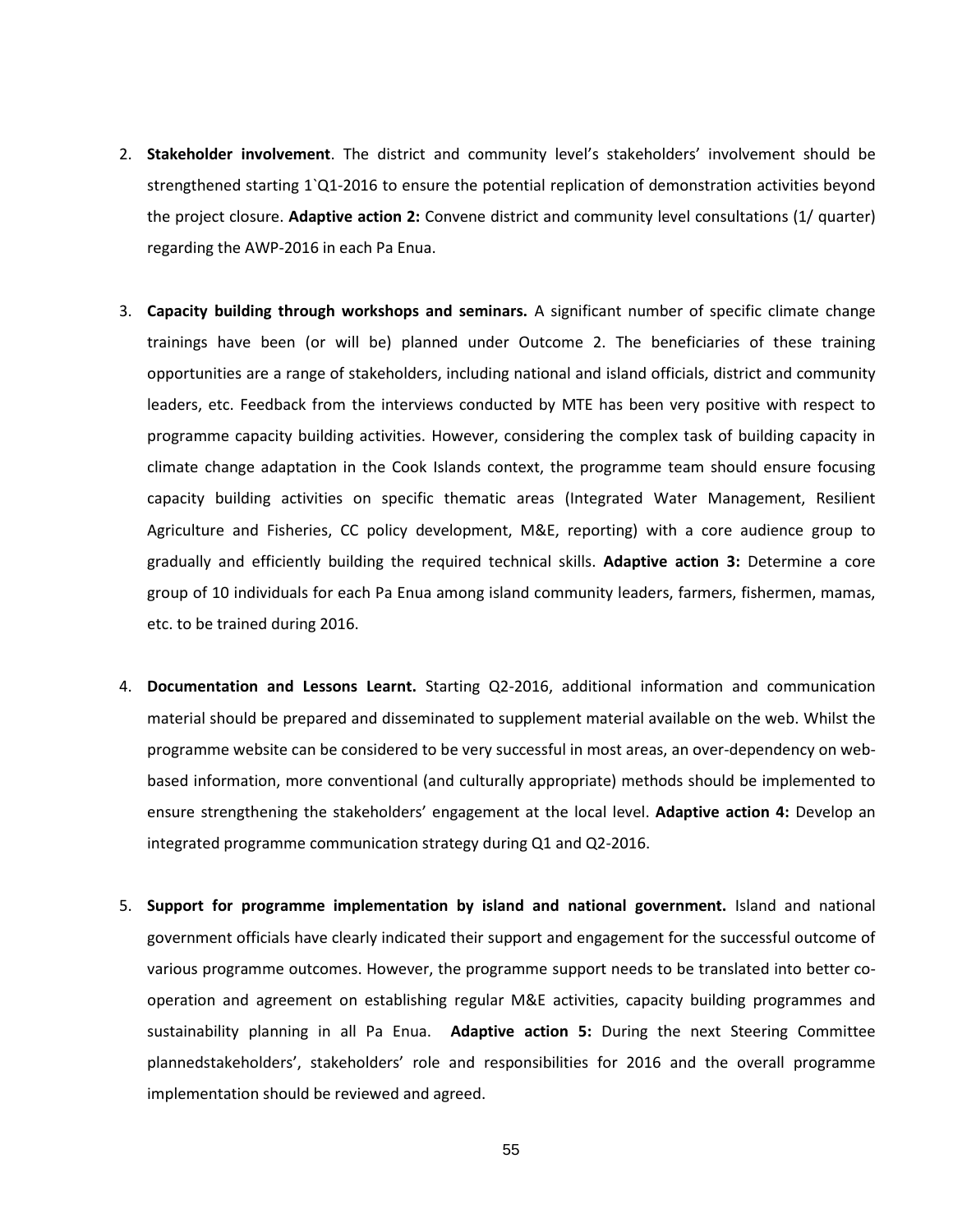The SRIC programme has being building public and institutional awareness in the Cook Islands regarding climate change risks and threats to the islands' livelihoods and sustainable development. The SRIC programme is clearly contributing in building climate resilience in the Pa Enua by current and the planned adaptation strategies in the agriculture, fisheries, tourism and water sectors. This MTE finds extreme valuable the current and envisaged SRIC contribution in building institutional, community and environmental resilience to climate change in the Cook Islands. Such efforts should be further capitalized beyond the SRIC programme closure in 2017, if programme extension is granted as this MTE strongly suggests.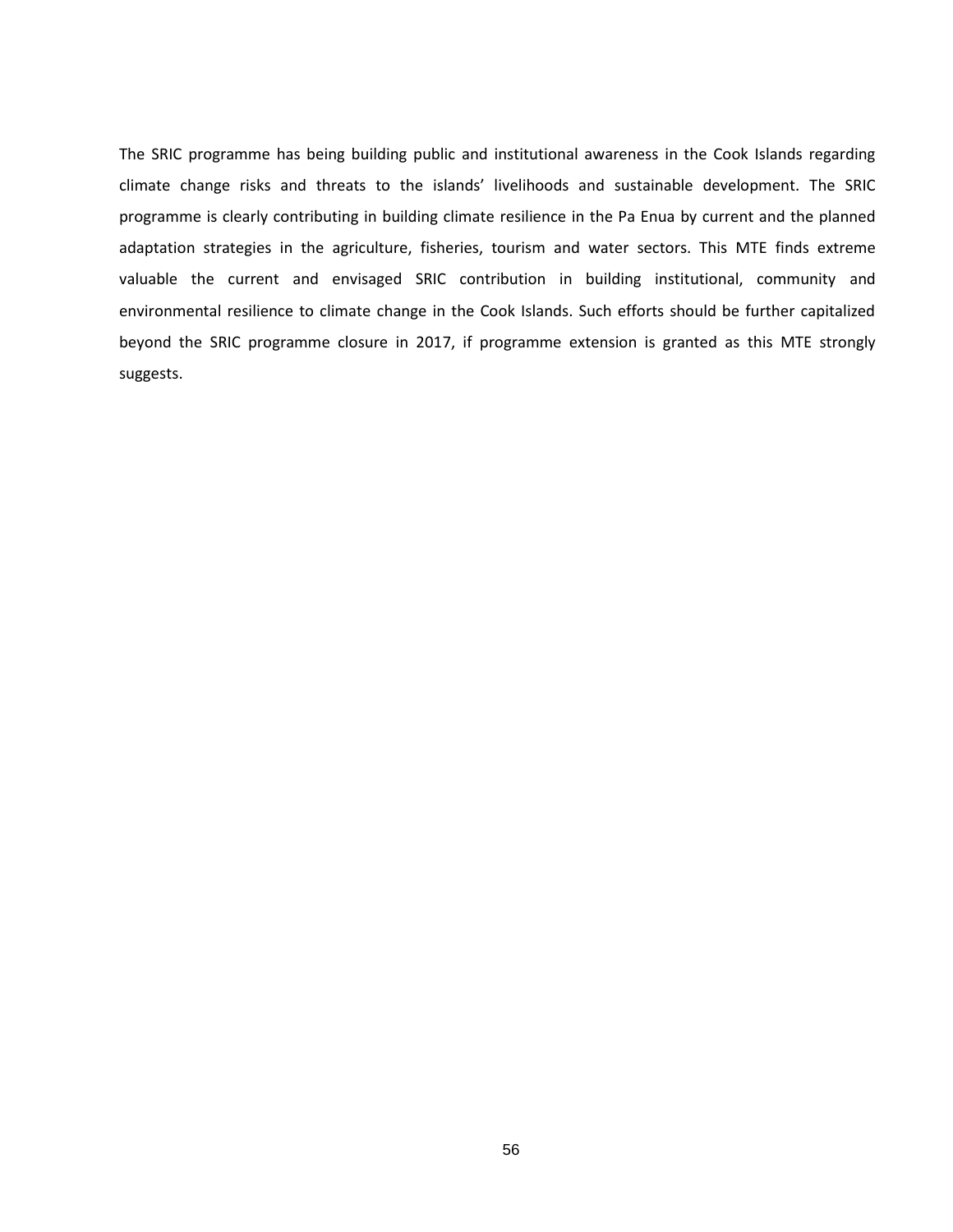*Annex 1. MTE ToR (excluding ToR annexes).* Attached File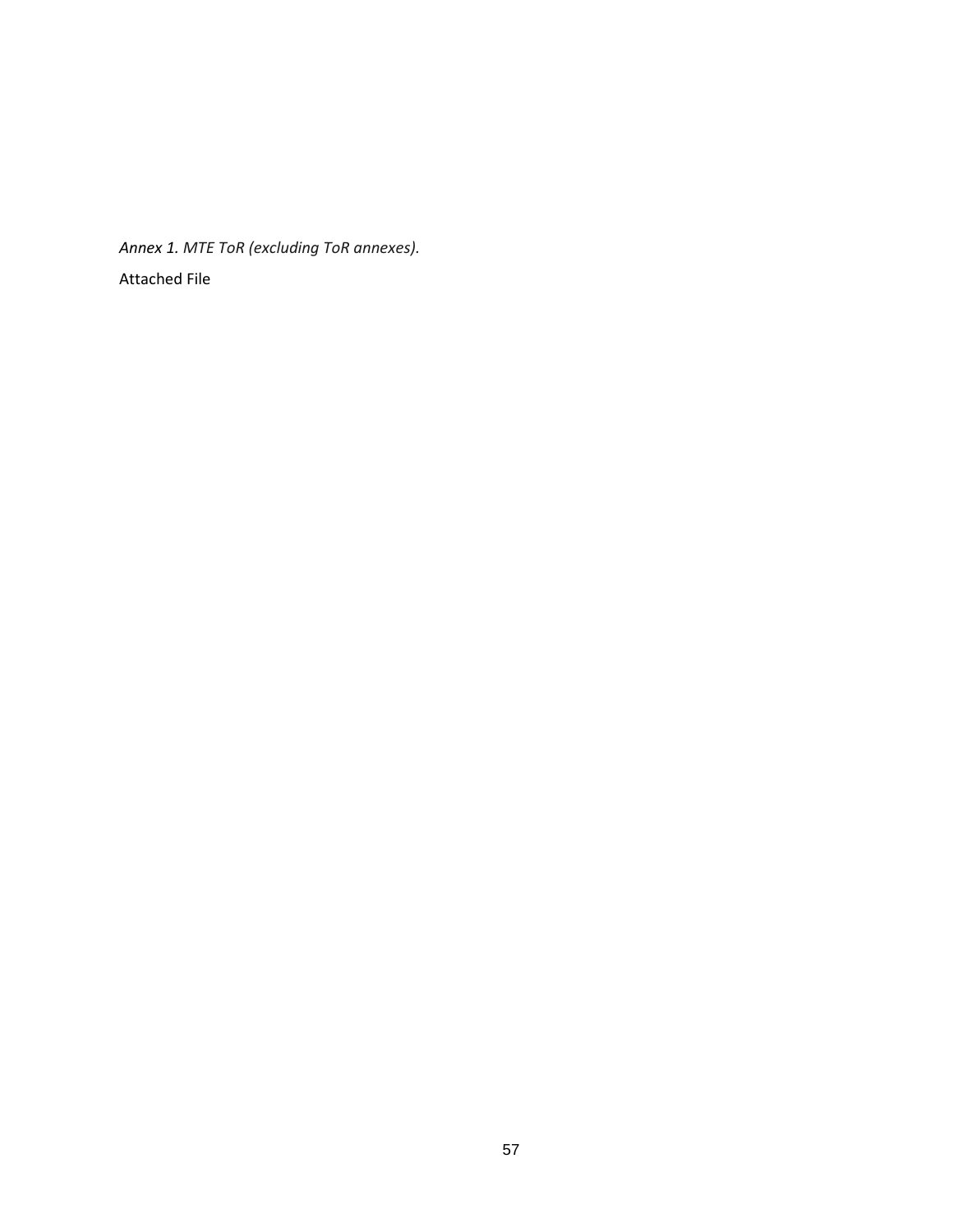# *Annex 2. MTE Required Ratings + Ratings Scales.*

Rating assessment key:

|  | Green = Achieved | Yellow = On target to be | Red = Not on target to be |
|--|------------------|--------------------------|---------------------------|
|--|------------------|--------------------------|---------------------------|

## **Example table.** Summary of MTE rating and achievement

| <b>Evaluation items</b>                                  | <b>Projects results</b>  | <b>MTE</b> rating | <b>Achievement description</b> |
|----------------------------------------------------------|--------------------------|-------------------|--------------------------------|
| Progress towards results                                 | Objective<br>achievement | Rate 6pt. scale   |                                |
|                                                          | Outcome 1<br>Achievement | Rate 6pt. scale   |                                |
|                                                          | Ourcome 2<br>achievement | Rate 6pt. scale   |                                |
|                                                          | Etc.                     | Rate 6pt. scale   |                                |
| Project Implementation and<br><b>Adaptive Management</b> |                          | Rate 6pt. scale   |                                |
| Sustainability                                           |                          | Rate 4pt. scale   |                                |

### **Notes:**

*6-point (pt.) scale includes:*

- **HS**: Highly satisfactory
- **S**: Satisfactory
- **MS**: Moderately satisfactory
- **MU:** Moderately unsatisfactory
- **U**: Unsatisfactory
- **HU**: Highly unsatisfactory

## *4 point (pt.) scale includes:*

- **L**: Likely
- **ML**: Moderately likely
- **MU**: Moderately unlikely
- **U**: Unlikely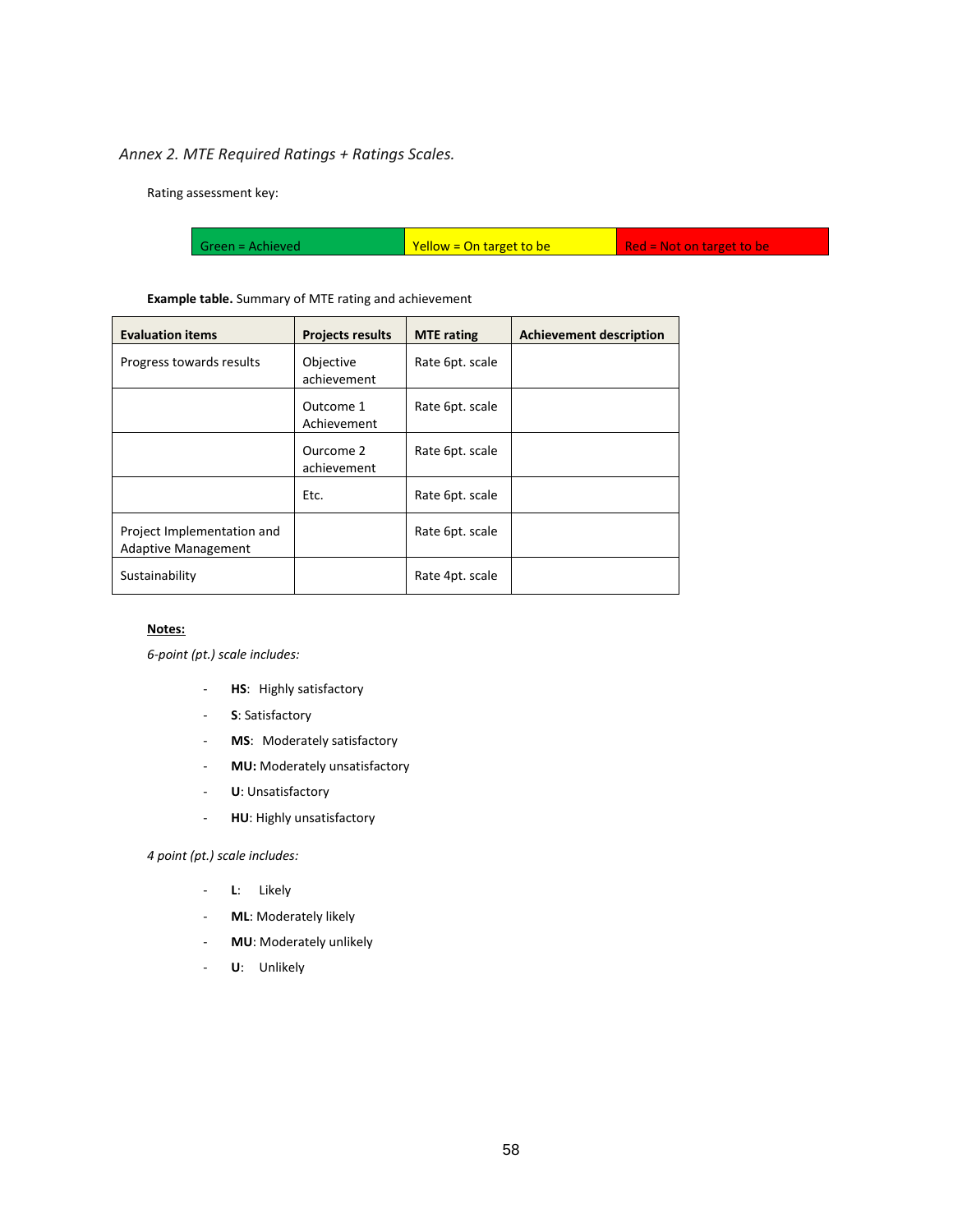### *Annex 3. Example Questionnaire or Interview Guide used for data collection + Gender Sensitive Analysis.*

Qualitative and perception questionnaire for MTE " Akamatutu"anga i te iti tangata no te tuatau manakokore ia e te taui"anga reva -Strengthening the Resilience of our Islands and our Communities to Climate Change (SRIC -CC)"

Name **(to be kept confidential):** Project Responsibility/Role **(to be kept confidential):** Date: Place:

- 1. What is your job function and in what way are you involved in the project?
- 2. What is your expectation from this project?
- 3. Please give your views of this project' effects and contribution (if any) from a local/national/international perspective (based on your involvement in the project).
- 4. Are the objectives/component and output of the project reasonable and will they lead to the expected environmental benefits? If not, why?
- 5. From your perception, is the Project meeting your anticipated needs? If not, in what way is it failing?
- 6. Do you have contact with other stakeholders involved in the project? If yes who and for what purpose?
- 7. Are the longer-term aspects (i.e. beyond the completion of this project) of this project clear? Do you think the results of this project will be sustainable? Can you suggest how this sustainability will be achieved?
- 8. Do you have sufficient contact with the project team and does this meet your needs? If not, please indicate how often you have contact with project team?
- 9. Is the information coming from the project team of sufficient clarity to enable you to monitor the progress of the project? If not how could this be improved?
- 10. Do you think this project is interacting satisfactorily with other national/international projects? If not please explain.
- 11. Is the information provided by the project to the general public of benefit? If not how could this be improved?
- 12. Please provide any suggestions that would enhance the benefit of this project to you or other stakeholders?
- 13. Any other comments?

#### *Gender Sensitive Analysis*

- 1. Are there any legal, cultural, or religious constraints on women's participation in the project?
- 2. How does the project impact gender equality in the local context?
- 3. Why are the issues/objective addressed by the project particularly relevant to or important for women and girls?
- 4. How are women and girls benefiting from project activities (even if these are unplanned/unintended results)?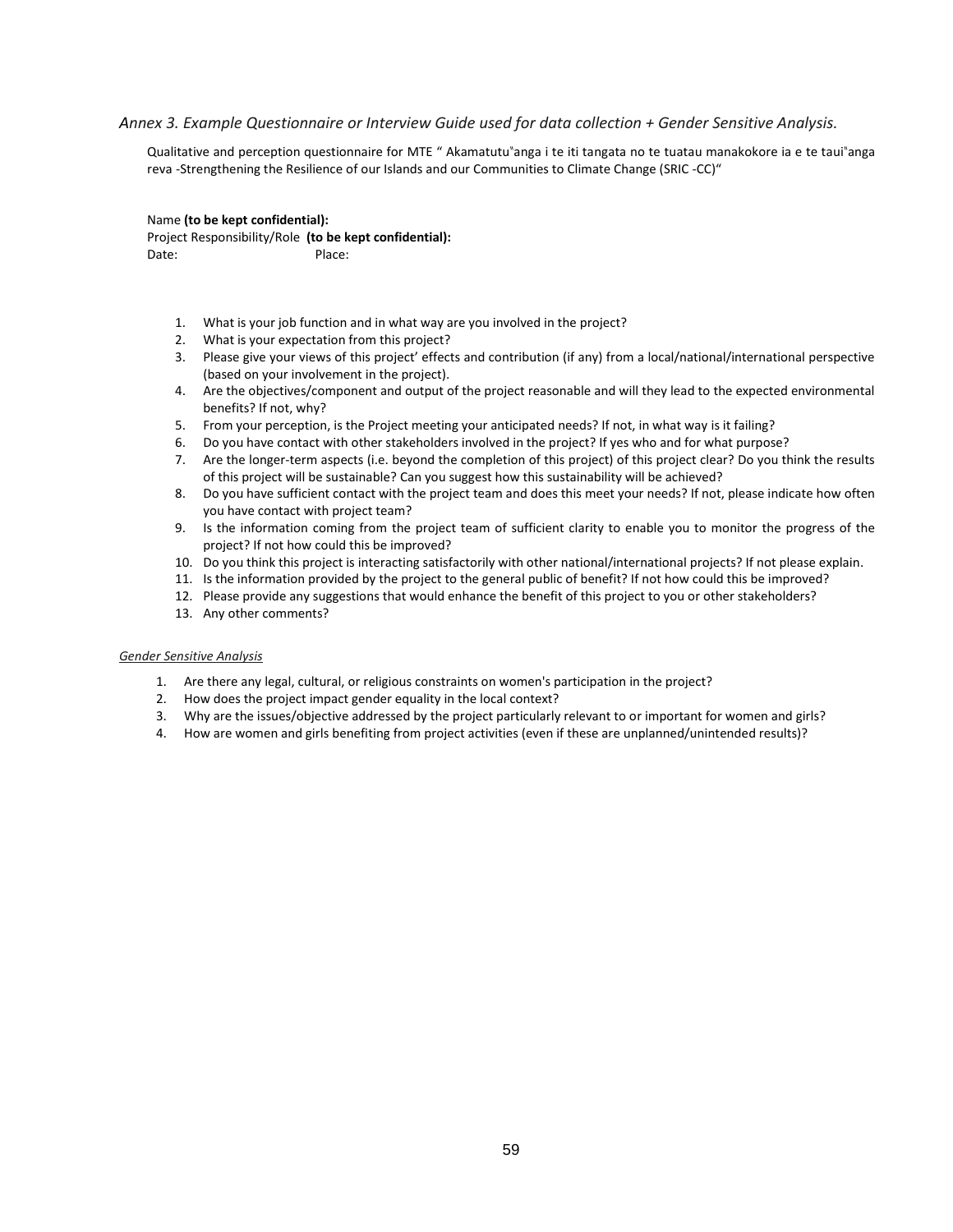|  |  |  | Annex 4. MTE mission schedule. |
|--|--|--|--------------------------------|
|--|--|--|--------------------------------|

| Item-<br>Working days (WD) -Dates<br>27/10/15-07/11/15 | Item description                                                                                                                                                                                                                                                                                                                   | Location  |
|--------------------------------------------------------|------------------------------------------------------------------------------------------------------------------------------------------------------------------------------------------------------------------------------------------------------------------------------------------------------------------------------------|-----------|
| Day 1                                                  | Briefing with PMU team;<br>1.<br>2.<br>Meeting Executing Agency (Climate Change Cook Islands and Emergency<br>Management Cook Islands).                                                                                                                                                                                            | Rarotonga |
| Day 2                                                  | Meeting with Key Stakeholders<br>1.<br>National Environment Service;<br>Office of the Prime Minister, Central Policy and Planning Division;<br>2.<br>Ministry of Infrastructure and Planning, including Water Supply and<br>3.<br><b>Energy Divisions;</b><br>Ministry of Health;<br>4.<br>5.<br><b>Emergency Management Unit;</b> | Rarotonga |
| Day 3                                                  | Meeting with Key Stakeholders<br>Ministry of Marine Resources;<br>1.<br>Ministry of Internal Affairs;<br>2.<br>3.<br>Ministry of Finance and Economic Management, including Aid & Statistics<br><b>Divisions</b><br>4.<br>Civil society organizations including Red Cross, Environmental NGOs;                                     | Rarotonga |
| Day 4                                                  | Visit project 05 (Water management) - Meeting with beneficiaries, island councils,<br>community leaders                                                                                                                                                                                                                            | Atiu      |
| Day 5                                                  | Visit project 05- Meeting with beneficiaries, island councils, community leaders                                                                                                                                                                                                                                                   | Atiu      |
| Day 6                                                  | Visit project 05 - Meeting with beneficiaries, island councils, community leaders                                                                                                                                                                                                                                                  | Atiu      |
| Day 7                                                  | Visit project 05 - Meeting with beneficiaries, island councils, community leaders                                                                                                                                                                                                                                                  | Atiu      |
| Day 8                                                  | Visit project 06 (Water management) - Meeting with beneficiaries, island councils,<br>community leaders                                                                                                                                                                                                                            | Mangaia   |
| Day 9                                                  | Visit project 07 (Agriculture) - Meeting with beneficiaries, island councils, community leaders                                                                                                                                                                                                                                    | Mangaia   |
| Day 10                                                 | Visit project 08 (Fisheries) - Meeting with beneficiaries, island councils, community leaders                                                                                                                                                                                                                                      | Mangaia   |
| Day 11                                                 | Meeting with Key Stakeholders<br>Ministry of Finance and Economic Management, including Aid & Statistics<br>5.<br>Divisions;<br>Cook Islands Meteorological Service; <b>22 Ministry of Agriculture</b> ;<br>6.<br>Climate Action Network, & Tourism Industry and Chamber of Commerce<br>7.<br>representatives.                     | Rarotonga |
| Day 12                                                 | Presentation of initial MTE findings with key stakeholders;<br>1.<br>2.<br>Presentation of initial key recommendations.                                                                                                                                                                                                            | Rarotonga |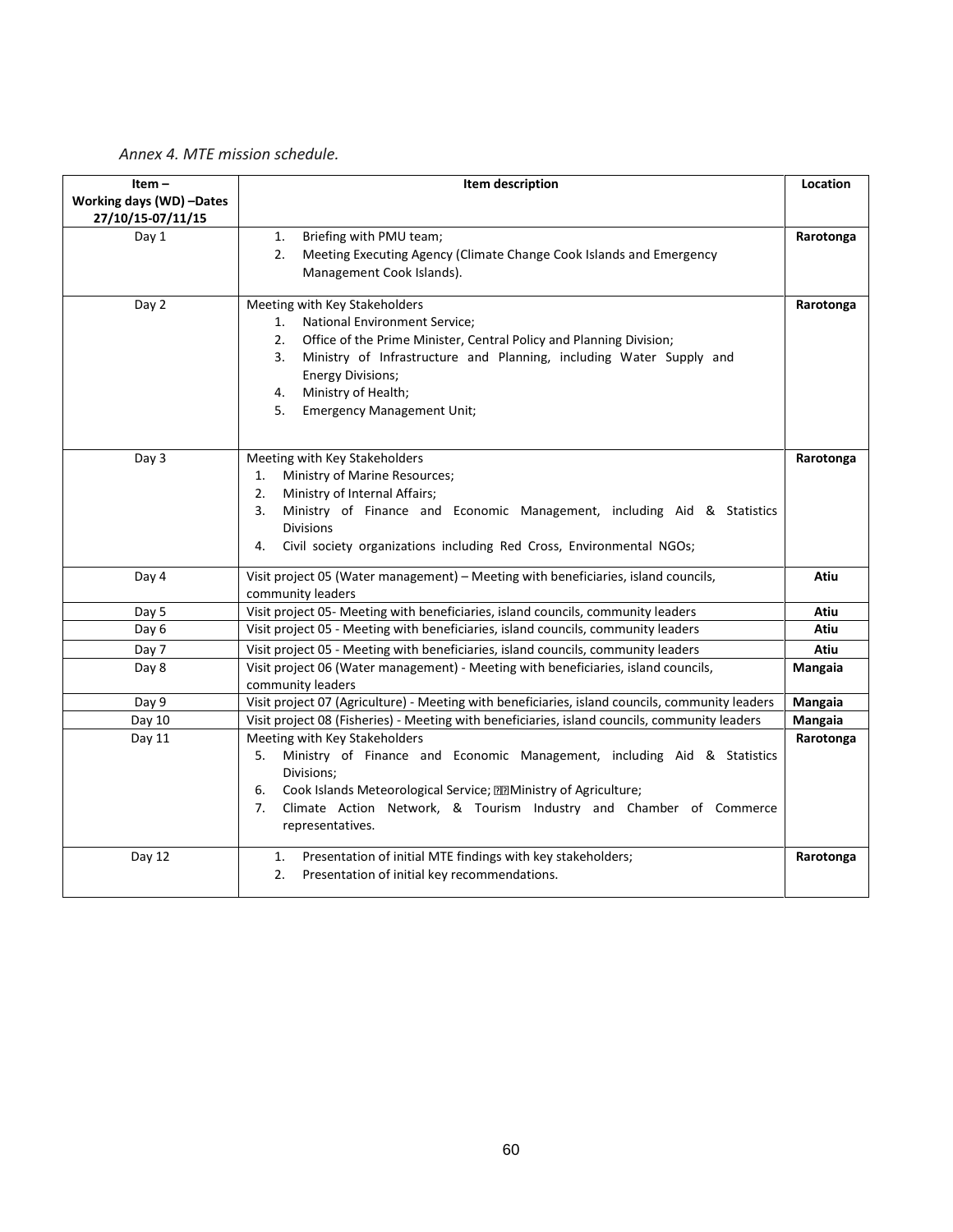## *Annex 5. List of persons interviewed.*

- 1. William Tuivaga, SRIC Programme Director
- 2. Otheniel Tangianan, Director- Pa Enua Governance Unit
- 3. Teina Rongo, Climate Change Advisor, SRIC Programme
- 4. Celine Dyer, Climate Change Coordinator, SRIC Programme
- 5. Tia , SRIC Managaia focal point
- 6. Ngametua Pokino, Former Executive Officer, Mangaia Island Gvt.
- 7. Te Tuhi Kelly, Cook Island Red Cross and Small Grant Program
- 8. Ben Ponia, Secretary, Ministry of Marine Resources<br>9. Petero Okotai. Director of Central Policy and Plannir
- Petero Okotai, Director of Central Policy and Planning
- 10. Representative from The Cook Islands Tourism Board
- 11. Lavinia M., Secretary, Development Coordination Division
- 12. Joe Brider, National Environment Service
- 13. Matt Praia, Secretary of Agriculture
- 14. Tou Unmia, Advisor Minister of Health
- 15. Chief leaders, Atiu Island
- 16. Atiu Island Council
- 17. Water tank beneficiaries, Atiu Island
- 18. Mangaia mayor
- 19. Mangaia fishing association representatives
- 20. Water tank and Agriculture beneficiaries, Mangaia Island
- 21. Tourists visiting Mangaia, Atiu, and Rarotonga.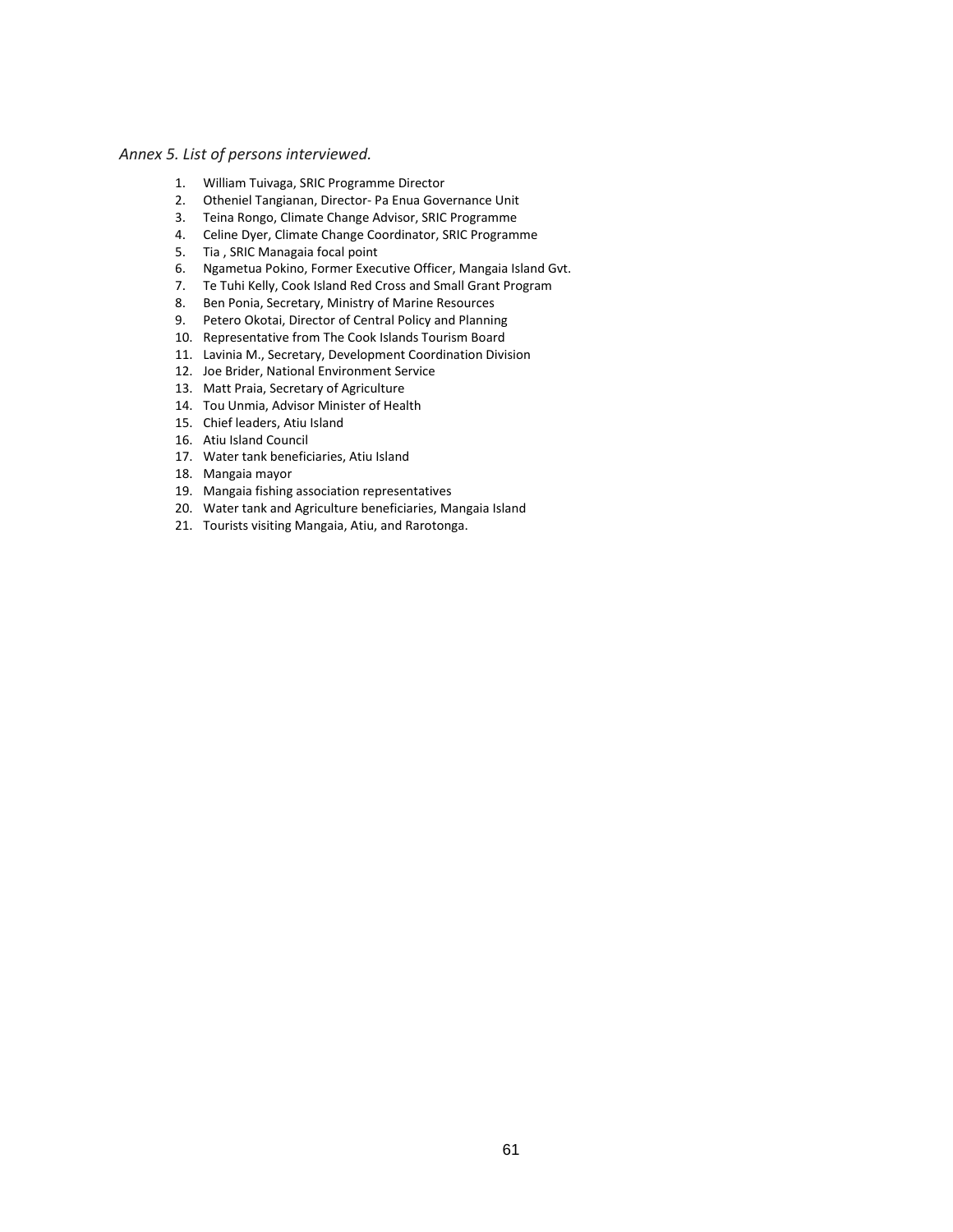# *Annex 6. List of documents reviewed.*

- 1. AF- PRODOC;
- 2. Inception reports;
- 3. Quarterly progress report;
- 4. Project Performance Reports (PPRs) to the Adaptation Fund
- 5. Consultant's Inception reports (if any);
- 6. All AWPs (annual work plans);
- 7. All annual and quarterly financial project reports;
- 8. Consultancy products (report, technical studies, etc.)
- 9. Financial auditing, if any;
- 10. Budgeting documents by various stakeholders;
- 11. Community Meetings minutes, if available;
- 12. Project relevant documents.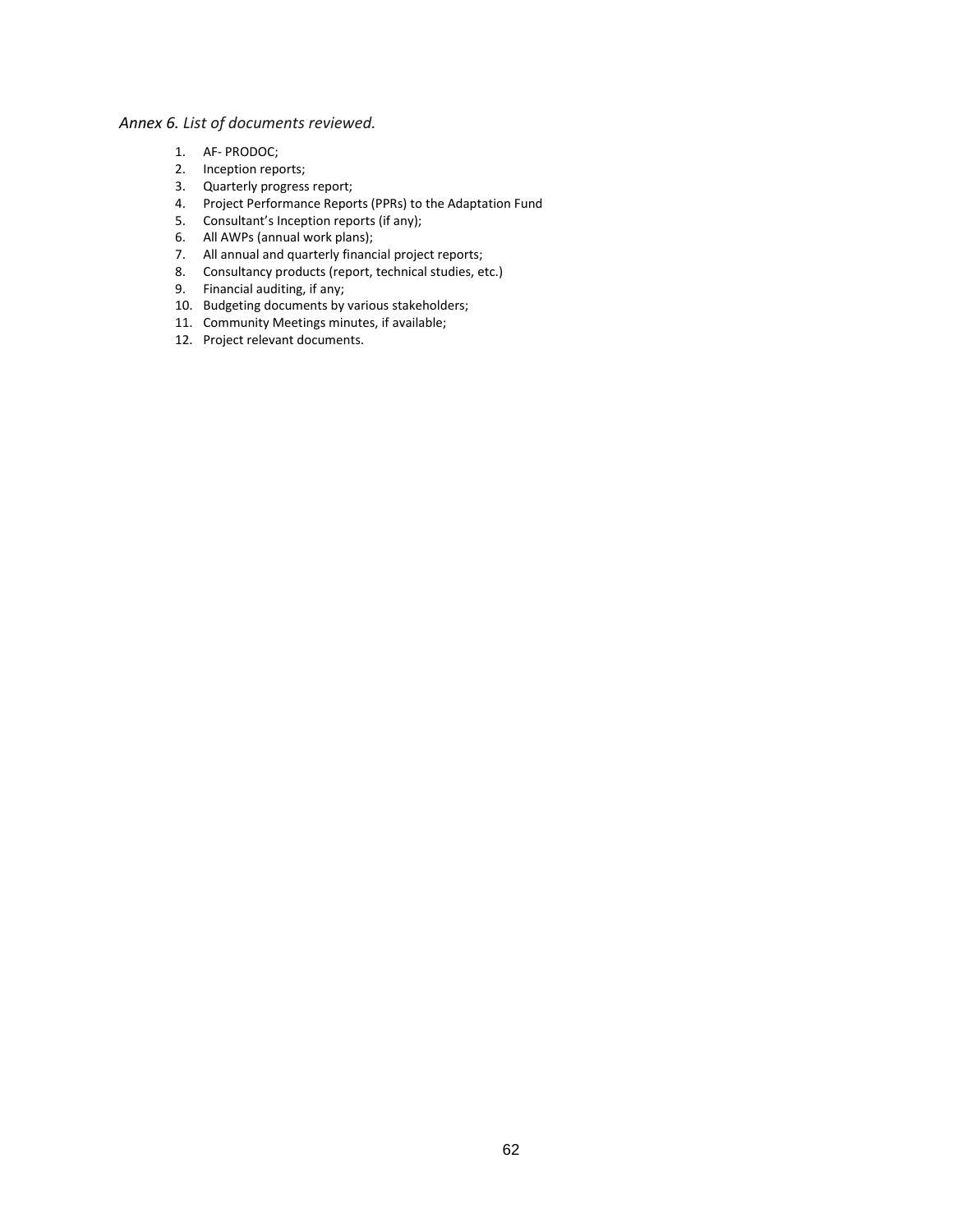#### *Annex 7. Climate Change 2014: Working Group II: Impacts, Adaptation and Vulnerability*

#### **Climate Change 2014: Working Group II: Impacts, Adaptation and Vulnerability**

#### **19.2 Criteria for selecting 'key' vulnerabilities**

As previously discussed, determining which impacts of climate change are potentially 'key' and what is 'dangerous' is a dynamic process involving, inter alia, combining scientific knowledge with factual and normative elements (Patwardhan et al., 2003; Dessai et al., 2004; Pittini and Rahman, 2004). Largely factual or objective criteria include the scale, magnitude, timing and persistence of the harmful impact (Parry et al., 1996; Kenny et al., 2000; Moss and Schneider, 2000; Goklany, 2002; Corfee-Morlot and Höhne, 2003; Schneider, 2004; Oppenheimer, 2005). Normative and subjective elements are embedded in assessing the uniqueness and importance of the threatened system, equity considerations regarding the distribution of impacts, the degree of risk aversion, and assumptions regarding the feasibility and effectiveness of potential adaptations (IPCC, 2001a; OECD, 2003; Pearce, 2003; Tol et al., 2004). Normative criteria are influenced by the perception of risk, which depends on the cultural and social context (e.g., Slovic, 2000; Oppenheimer and Todorov, 2006). Some aspects of confidence in the climate change–impact relationship are factual, while others are subjective (Berger and Berry, 1988). In addition, the choice of which factual criteria to employ in assessing impacts has a normative component.

This chapter identifies seven criteria from the literature that may be used to identify key vulnerabilities, and then describes some potential key vulnerabilities identified using these criteria. The criteria are listed and explained in detail below:

- magnitude of impacts,
- timing of impacts,
- persistence and reversibility of impacts,
- likelihood (estimates of uncertainty) of impacts and vulnerabilities, and confidence in those estimates,
- potential for adaptation,
- distributional aspects of impacts and vulnerabilities,
- importance of the system(s) at risk.

#### *Magnitude*

Impacts of large magnitude are more likely to be evaluated as 'key' than impacts with more limited effects. The magnitude of an impact is determined by its scale (e.g., the area or number of people affected) and its intensity (e.g., the degree of damage caused). Therefore, many studies have associated key vulnerabilities or dangerous anthropogenic interference primarily with large-scale geophysical changes in the climate system.

Various aggregate metrics are used to describe the magnitude of climate impacts. The most widely used quantitative measures for climate impacts (se[e Chapter 20Chapter 20Chapter 20](https://www.ipcc.ch/publications_and_data/ar4/wg2/en/ch20.html) and WGIII AR4 [Chapter 3Chapter 3Chapter 3](https://www.ipcc.ch/publications_and_data/ar4/wg2/en/ch3.html) (Fisher et al., 2007)) are monetary units such as welfare, income or revenue losses (e.g., Nordhaus and Boyer, 2000), costs of anticipating and adapting to certain biophysical impacts such as a large sea-level rise (e.g., Nicholls et al., 2005), and estimates of people's willingness to pay to avoid (or accept as compensation for) certain climate impacts (see, e.g., Li et al., 2004). Another aggregate, non-monetary indicator is the number of people affected by certain impacts such as food and water shortages, morbidity and mortality from diseases, and forced migration (Barnett, 2003; Arnell, 2004; Parry et al., 2004; van Lieshout et al., 2004; Schär and Jendritzky, 2004; Stott et al., 2004). Climate impacts are also quantified in terms of the biophysical end-points, such as agricultural yield changes (se[e Chapter 5Chapter 5Chapter 5;](https://www.ipcc.ch/publications_and_data/ar4/wg2/en/ch5.html) Füssel et al., 2003; Parry et al., 2004) and species extinction numbers or rates (see [Chapter 4;](https://www.ipcc.ch/publications_and_data/ar4/wg2/en/ch4.html) Thomas et al., Chapter 4Chapter 4; Thomas et al., 2004). For some impacts, qualitative rankings of magnitude are more appropriate than quantitative ones. Qualitative methods have been applied to reflect social preferences related to the potential loss of cultural or national identity, loss of cultural heritage sites, and loss of biodiversity (Schneider et al., 2000).

#### *Timing*

A harmful impact is more likely to be considered 'key' if it is expected to happen soon rather than in the distant future (Bazermann, 2005; Weber, 2005). Climate change in the 20th century has already led to numerous impacts on natural and social systems (see [Chapter 1Chapter](https://www.ipcc.ch/publications_and_data/ar4/wg2/en/ch1.html)  [1Chapter 1](https://www.ipcc.ch/publications_and_data/ar4/wg2/en/ch1.html)), some of which may be considered 'key'. Impacts occurring in the distant future which are caused by nearer-term events or forcings (i.e., 'commitment'), may also be considered 'key'. An often-cited example of such 'delayed irreversibility' is the disintegration of the West Antarctic ice sheet: it has been proposed that melting of ice shelves in the next 100 to 200 years may lead to gradual but irreversible deglaciation and a large sea-level rise over a much longer time-scale (see Section 19.3.5.2Section 19.3.5.2Section 19.3.5.2) Meehl et al., 2007). Debates over an 'appropriate' rate of time preference for such events (i.e., discounting) are widespread in the integrated assessment literature (WGIII AR4 [Chapter 2Chapter 2Chapter 2:](https://www.ipcc.ch/publications_and_data/ar4/wg2/en/ch2.html) Halsnaes et al., 2007), and can influence the extent to which a decision-maker might label such possibilities as 'key'.

Another important aspect of timing is the rate at which impacts occur. In general, adverse impacts occurring suddenly (and surprisingly) would be perceived as more significant than the same impacts occurring gradually, as the potential for adaptation for both human and natural systems would be much more limited in the former case. Finally, very rapid change in a non-linear system can exacerbate other vulnerabilities (e.g., impacts on agriculture and nutrition can aggravate human vulnerability to disease), particularly where such rapid change curtails the ability of systems to prevent and prepare for particular kinds of impacts (Niemeyer et al., 2005).

#### *Persistence and reversibility*

A harmful impact is more likely to be considered 'key' if it is persistent or irreversible. Examples of impacts that could become key due to persistence include the emergence of near-permanent drought conditions (e.g., in semi-arid and arid regions in Africa – Nyong, 2005; see [Chapter 9Chapter 9Chapter 9](https://www.ipcc.ch/publications_and_data/ar4/wg2/en/ch9.html)) and intensified cycles of extreme flooding that were previously regarded as 'one-off' events (e.g., in parts of the Indian subcontinent; se[e Chapter 10Chapter 10Chapter 10\)](https://www.ipcc.ch/publications_and_data/ar4/wg2/en/ch10.html).

Examples of climate impacts that are irreversible, at least on time-scales of many generations, include changes in regional or global biogeochemical cycles and land cover (Denman et al., 2007; se[e Section 19.3.5.1Section 19.3.5.1Section 19.3.5.1\)](https://www.ipcc.ch/publications_and_data/ar4/wg2/en/ch19s19-3-5.html#19-3-5-1), the loss of major ice sheets (Meehl et al., 2007; see [Section 19.3.5.2Section 19.3.5.2Section 19.3.5.2\)](https://www.ipcc.ch/publications_and_data/ar4/wg2/en/ch19s19-3-5-2.html); the shutdown of the meridional overturning circulation (Randall et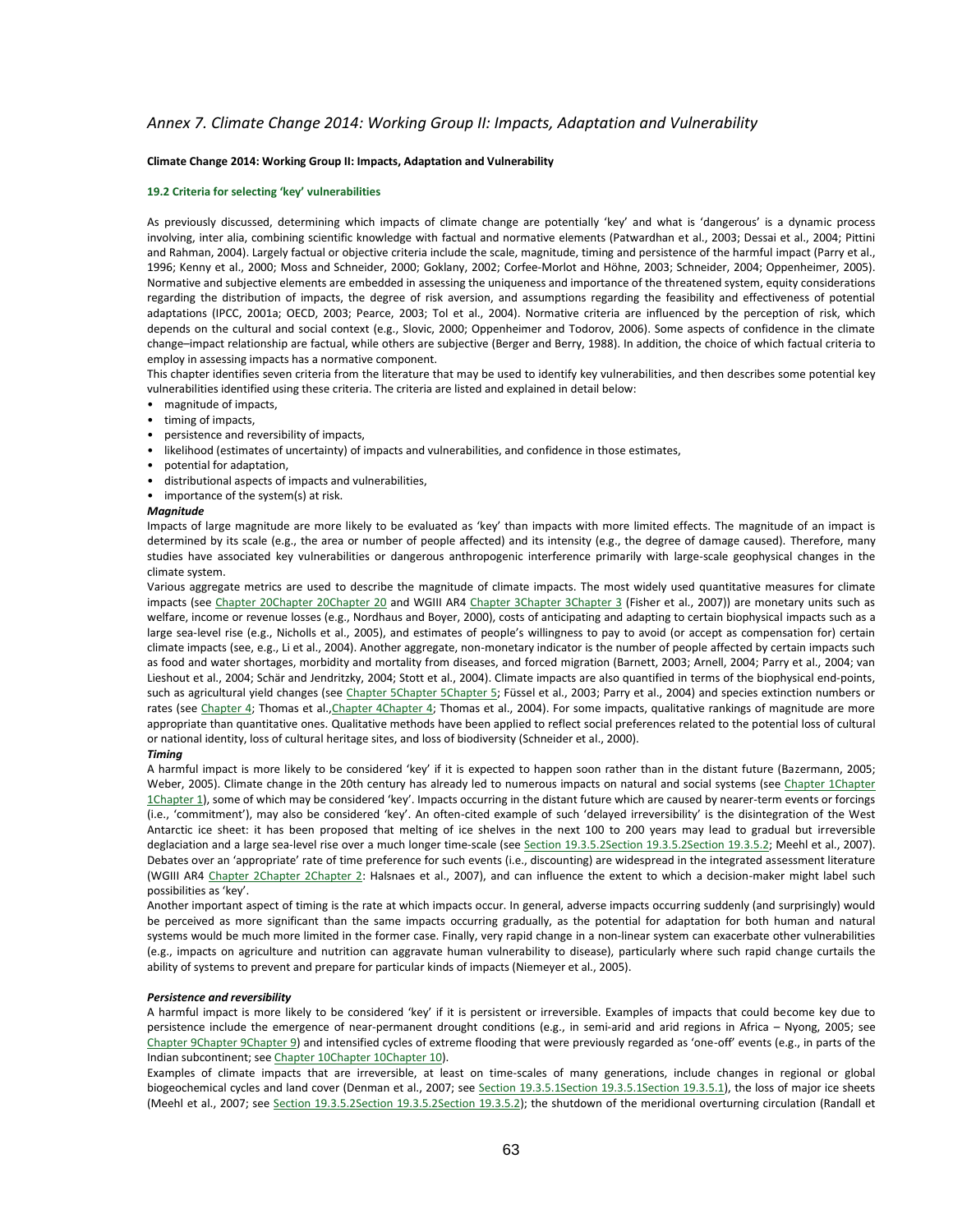al., 2007; Meehl et al., 2007; se[e Section 19.3.5.3Section 19.3.5.3Section 19.3.5.3\),](https://www.ipcc.ch/publications_and_data/ar4/wg2/en/ch19s19-3-5-3.html) the extinction of species (Thomas et al., 2004; Lovejoy and Hannah, 2005), and the loss of unique cultures (Barnett and Adger, 2003). The latter is illustrated by Small Island Nations at risk of submergence through sea-level rise (see [Chapter 16Chapter 16Chapter 16\)](https://www.ipcc.ch/publications_and_data/ar4/wg2/en/ch16.html) and the necessity for the Inuit of the North American Arctic (see Chapter [15Chapter 15Chapter 15\)](https://www.ipcc.ch/publications_and_data/ar4/wg2/en/ch15.html) to cope with recession of the sea ice that is central to their socio-cultural environment.

#### *Likelihood and confidence*

Likelihood of impacts and our confidence in their assessment are two properties often used to characterise uncertainty of climate change and its impacts (Moss and Schneider, 2000; IPCC, 2007b). Likelihood is the probability of an outcome having occurred or occurring in the future; confidence is the subjective assessment that any statement about an outcome will prove correct. Uncertainty may be characterised by these properties individually or in combination. For example, in expert elicitations of subjective probabilities (Nordhaus, 1994; Morgan and Keith, 1995; Arnell et al., 2005; Morgan et al., 2006), likelihood of an outcome has been framed as the central value of a probability distribution, whereas confidence is reflected primarily by its spread (the lesser the spread, the higher the confidence). An impact characterised by high likelihood is more apt to be seen as 'key' than the same impact with a lower likelihood of occurrence. Since risk is defined as consequence (impact) multiplied by its likelihood (probability), the higher the probability of occurrence of an impact the higher its risk, and the more likely it would be considered 'key'.

#### *Potential for adaptation*

To assess the potential harm caused by climate change, the ability of individuals, groups, societies and nature to adapt to or ameliorate adverse impacts must be considered (se[e Section 19.3.1;](https://www.ipcc.ch/publications_and_data/ar4/wg2/en/ch19s19-3-1.html) [Chapter 17\)](https://www.ipcc.ch/publications_and_data/ar4/wg2/en/ch17.html). Section 19.3.1 Section 19.3.1; Chapter 17). Chapter 17). The lower the availability and feasibility of effective adaptations, the more likely such impacts would be characterised as 'key vulnerabilities'. The potential for adaptation to ameliorate the impacts of climate change differs between and within regions and sectors (e.g., O'Brien et al., 2004). There is often considerable scope for adaptation in agriculture and in some other highly managed sectors. There is much less scope for adaptation to some impacts of sea-level rise such as land loss in low-lying river deltas, and there are no realistic options for preserving many endemic species in areas that become climatically unsuitable (see Chapter 17). Chapter 17). Chapter 17). Adaptation assessments need to consider not only the technical feasibility of certain adaptations but also the availability of required resources (which is often reduced in circumstances of poverty), the costs and side-effects of adaptation, the knowledge about those adaptations, their timeliness, the (dis-)incentives for adaptation actors to actually implement them, and their compatibility with individual or cultural preferences.

The adaptation literature (se[e Chapter 17Chapter 17Chapter 17\)](https://www.ipcc.ch/publications_and_data/ar4/wg2/en/ch17.html) can be largely separated into two groups: one with a more favourable view of the potential for adaptation of social systems to climate change, and an opposite group that expresses less favourable views, stressing the limits to adaptation in dealing with large climate changes and the social, financial and technical obstacles that might inhibit the actual implementation of many adaptation options (see, e.g., the debate about the Ricardian climate change impacts methods – Mendelsohn et al., 1994; Cline, 1996; Mendelsohn and Nordhaus, 1996; Kaufmann, 1998; Hanemann, 2000; Polsky and Easterling, 2001; Polsky, 2004; Schlenker et al., 2005). This chapter reports the range of views in the literature on adaptive capacity relevant for the assessment of key vulnerabilities, and notes that these very different views contribute to the large uncertainty that accompanies assessments of many key vulnerabilities.

#### *Distribution*

The distribution of climate impacts across regions and population groups raises important equity issues (see [Section 19.1.2.4](https://www.ipcc.ch/publications_and_data/ar4/wg2/en/ch19s19-1-2-4.html) for a detailed discussion[\).Section 19.1.2.4Section 19.1.2.4](https://www.ipcc.ch/publications_and_data/ar4/wg2/en/ch19s19-1-2-4.html) for a detailed discussion). The literature concerning distributional impacts of climate change covers an increasingly broad range of categories, and includes, among others, income (Tol et al., 2004), gender (Denton, 2002; Lambrou and Laub, 2004) and age (Bunyavanich et al., 2003), in addition to regional, national and sectoral groupings. Impacts and vulnerabilities that are highly heterogeneous or which have significant distributional consequences are likely to have higher salience, and therefore a greater chance of being considered as 'key'.

#### *Importance of the vulnerable system*

A salient, though subjective, criterion for the identification of 'key vulnerabilities' is the importance of the vulnerable system or system property. Various societies and peoples may value the significance of impacts and vulnerabilities on human and natural systems differently. For example, the transformation of an existing natural ecosystem may be regarded as important if that ecosystem is the unique habitat of many endemic species or contains endangered charismatic species. On the other hand, if the livelihoods of many people depend crucially on the functioning of a system, this system may be regarded as more important than a similar system in an isolated area (e.g., a mountain snowpack system with large downstream use of the melt water versus an equally large snowpack system with only a small population downstream using the melt water).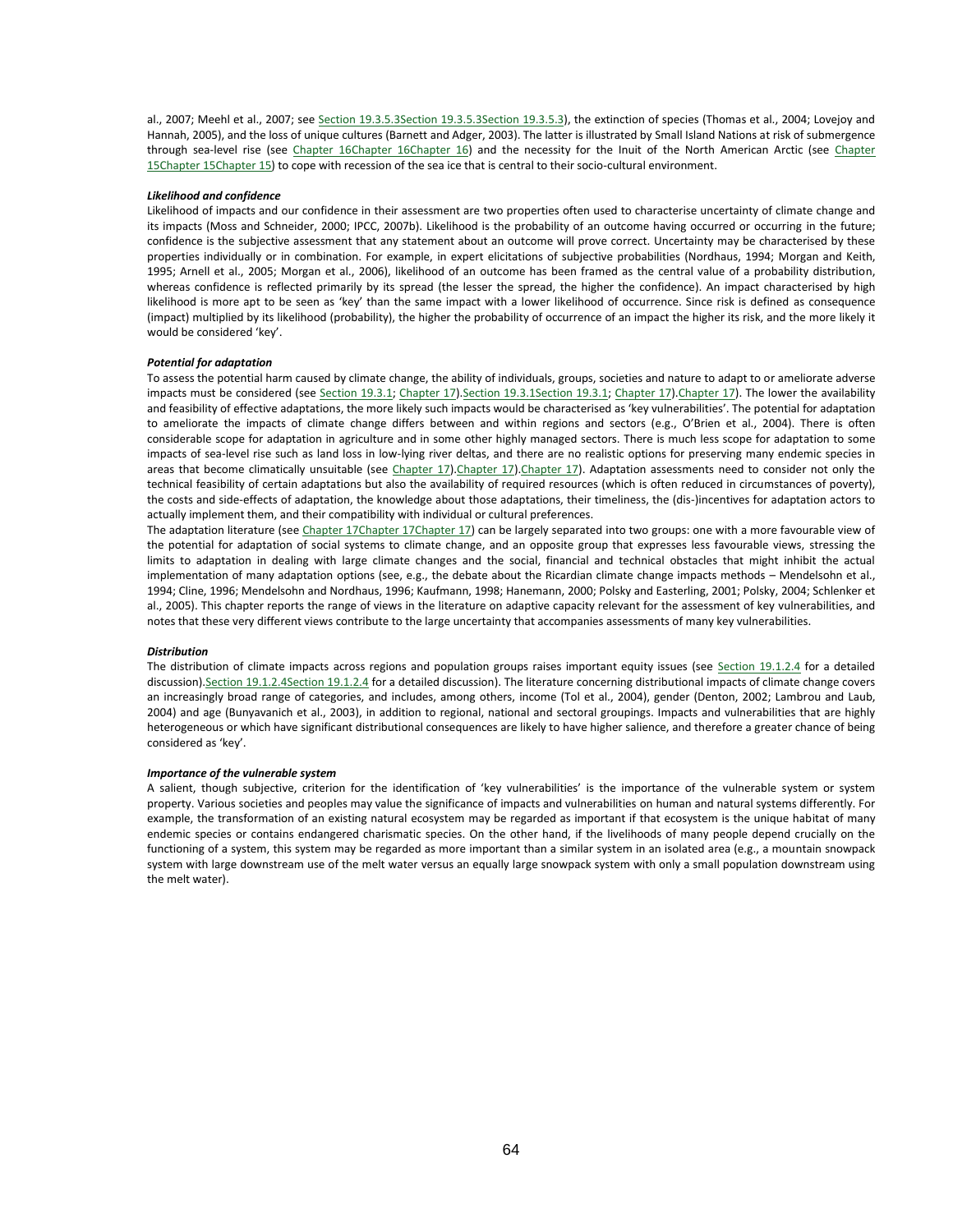*Annex 8 . Programme co-financing estimates.*

| <b>Project Component</b>                                     | <b>Activity</b>                                                              | <b>Partner</b>                                                                                                                    | Support/<br><b>Contribution</b>                                                      | <b>Estimated contribution</b>                                                                               |
|--------------------------------------------------------------|------------------------------------------------------------------------------|-----------------------------------------------------------------------------------------------------------------------------------|--------------------------------------------------------------------------------------|-------------------------------------------------------------------------------------------------------------|
| <b>Training Programme (Rauti</b><br>Para)                    | Training delivery in<br>the Pa Enua<br>community                             | European Union - Global<br>Climate Change Alliance -<br><b>Pacific Small Island States</b><br>Programme) EU-GCCA<br>PSIS/ SRIC-CC | Finance                                                                              |                                                                                                             |
| <b>Training Programme</b><br>(Logical Framework<br>Approach) | <b>Training in LFA</b>                                                       | EU-GCCA PSIS/ SRIC-CC                                                                                                             | Finance                                                                              |                                                                                                             |
| <b>Training Programme</b><br>(Reporting)                     | Video<br>Documentary<br>development                                          | EU-GCCA PSIS/ SRIC-CC                                                                                                             | <b>Finance</b>                                                                       |                                                                                                             |
| <b>Marine Project</b>                                        | Research on<br>Penrhyn Project                                               | EU-GCCA PSIS/ SRIC-CC                                                                                                             | Finance                                                                              |                                                                                                             |
| <b>Marine Project</b>                                        | <b>Contract TA to</b><br>support Marine<br>laboratory                        | EU-GCCA PSIS/ SRIC-CC                                                                                                             | Finance                                                                              |                                                                                                             |
| Agriculture                                                  | <b>Mangaia Home</b><br>Gardens                                               | Mangaia Island<br>Government                                                                                                      | Free Labour<br>(Construct)                                                           | 5 structures - Sand/ labour/ transport<br>- Approx: \$1000.00 per structure.<br><b>Total: NZD\$5.000.00</b> |
| Agriculture                                                  | Manihiki<br>Hydroponics                                                      | Manihiki Island<br>Government                                                                                                     | <b>Free Land</b><br>Parcel/ site                                                     | Land parcel - Valued approximately<br>NZD\$45,000.00                                                        |
| <b>Water Project</b>                                         | Support for<br>assessment of<br>Project site for<br>water project            | <b>Local Government New</b><br>Zealand (LGNZ)                                                                                     | Free use of<br>services of a<br>water<br>engineer<br>from New<br>Zealand             |                                                                                                             |
| Water project                                                | Installation of<br>water tanks                                               | <b>Tamarua Village</b>                                                                                                            | Free labour<br>provided by<br><b>Tamarua</b><br>Community<br>(Construct/<br>Install) | 30 tanks - Sand/ labour/ transport -<br>Approx: \$450.00 per household. Total;<br>NZD\$13,500.00            |
| Water project                                                | Installation of<br>water tanks                                               | <b>Atiu Local Government</b>                                                                                                      | Free labour<br>(Construct/<br>Install)                                               | 155 tanks - Sand/ labour/ transport -<br>Approx: \$450.00 per household. Total;<br>NZD\$69,750.00           |
| Water project                                                | Installation of<br>water tanks                                               | <b>Palmerston Local</b><br>Government                                                                                             | Free labour<br>(Construct/<br>Install)                                               | 33 tanks - Sand/ labour/ transport -<br>Approx: \$450.00 per household. Total;<br>NZD\$14,850.00            |
| Water project                                                | Installation of<br>water tanks                                               | Aitutaki Island Government                                                                                                        | Free labour<br>(Construct/<br>Install)                                               | 309 tanks - Sand/ labour/ transport -<br>Approx: \$450.00 per household. Total;<br>NZD\$139,050.00.         |
| <b>Small Grants Programme</b><br>(SGP)                       | Management of<br>SGP through a<br><b>National Host</b><br>Institution (NHI). | <b>Global Environment Fund</b><br>(GEF) & SRIC-CC                                                                                 | Finance &<br>technical<br>support                                                    | SRIC-CC USD\$40k/ GEF USD\$40k                                                                              |
| *Water project                                               | Implementation of<br>Northern Water<br>tanks                                 | European Union - German<br>Cooperation -<br>$(EU-GIZ)$                                                                            | Finance<br>(400,000)<br>Euro)                                                        | Approx: NZD\$600,000.00.                                                                                    |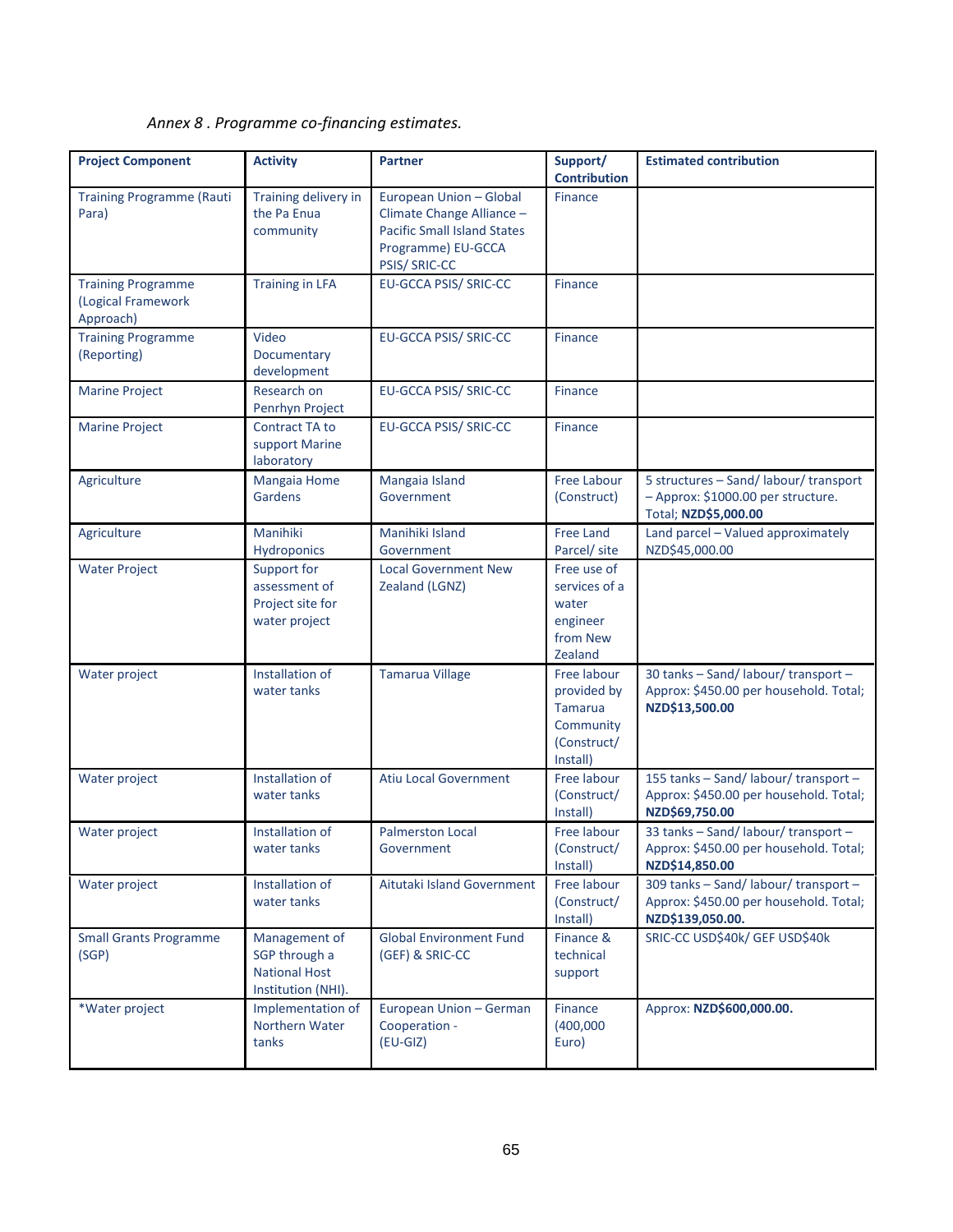#### **Annex 9. Detailed recommendations for various programme outcomes.**

#### Outcome 1.

Technical and financial support to develop a climate change GIS-based platform to share information, data and maps regarding

Conduct a comprenhsive climate change V&A on national fisheries, and development of adaptation strategies ( Support a study to determine the coastal areas vulnerability to climate change threats and risks (sea level rise, erosion, etc. in 2030, 2050 and 2100), to support reviewing the current coastal development legislation Conduct a cost-benefit analysis of (i) climate change economic costs for the Cook Islands if no adapation measures are implemented and (ii) various hard climate change adaptation measures (i.e. infrastructure, agriculture and water scheme) to be presented to various decision-makers. (Outcome 1).

#### Outocome 2.

Support the establishment of water committees for each Pa Enua, responsible to M&E activities Climate change resilience is a still relatively new concept in Cook Islands (even though historically Cook Islanders have withstood and coped with extreme climatic events)

Develop a training module for climate change policy development and risk assessment for decision makers Further engage other government, civil society and private stakeholders towards the government priorities in ridge to reef approach for climate resilience (Outcome 2).

Develop a training module for climate change policy development and risk assessment for decision makers

#### Outcome 3.

Conduct Climate Compatible Development and Disaster Risk Reduction must be provided to Tourism stakeholders. The tourism operators on these 3 Pa Enua will be targeted by SRIC CC To participate in this training. (Outcome 2). Strengthen the communication with the Programme Islands focal points, and ensure at least quarterly trainings on M&E, reporting and communication to the programme team .

Further engage the Cook Islands Toursim Chamber to partner in pilot project activites for coconut oil production, handicraft making and coffee production by sharing potential existing market studies, tourist surveys and product certification.

#### Outcome 4.

Communication channels should be strengthened for various beneficiaries (individual, community and institutions). The programme is clearly trying to increase its visibility and impact via weekly television interviews. More communication activities (radio, newsletters, town-hall meetings);